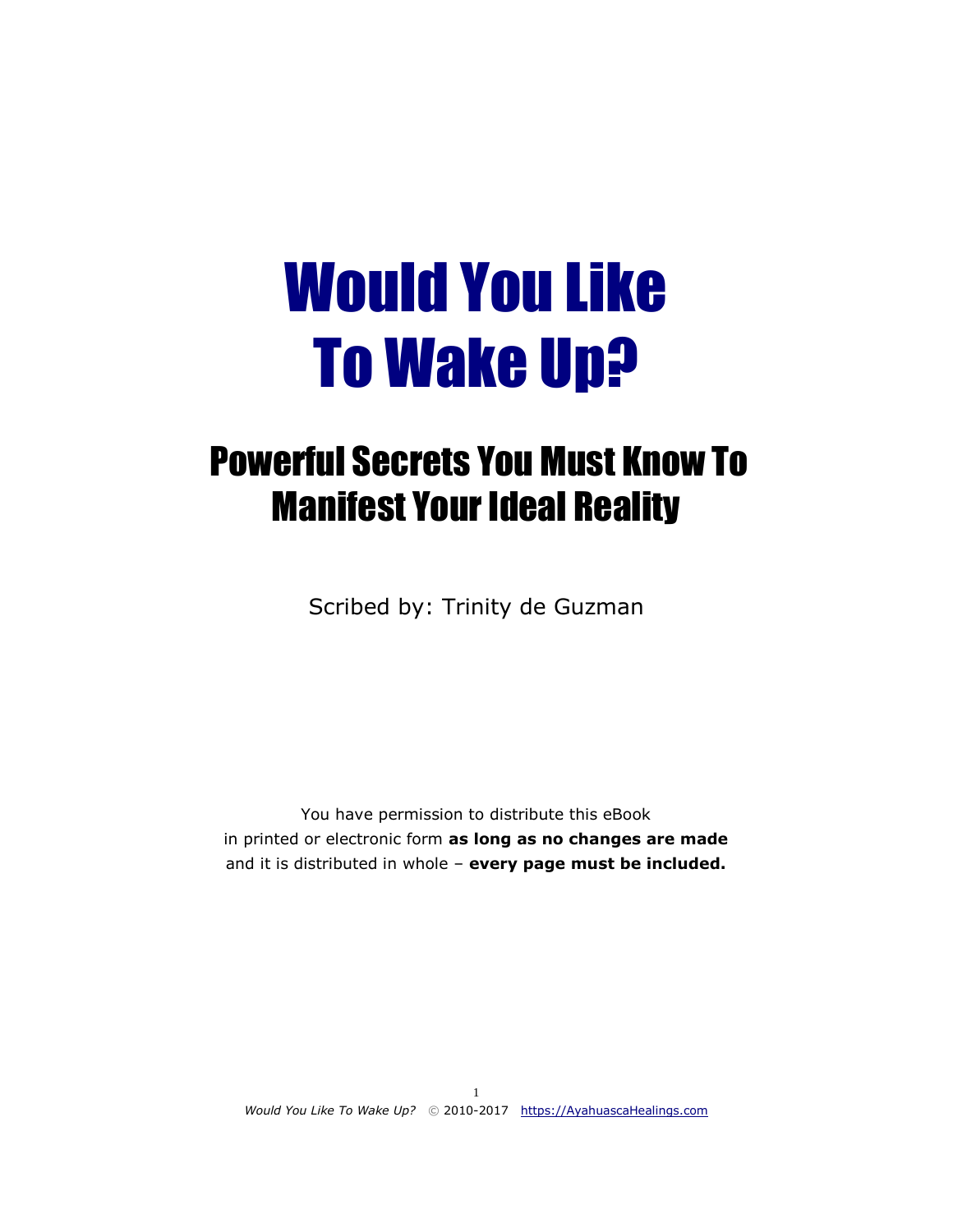## **Chapters**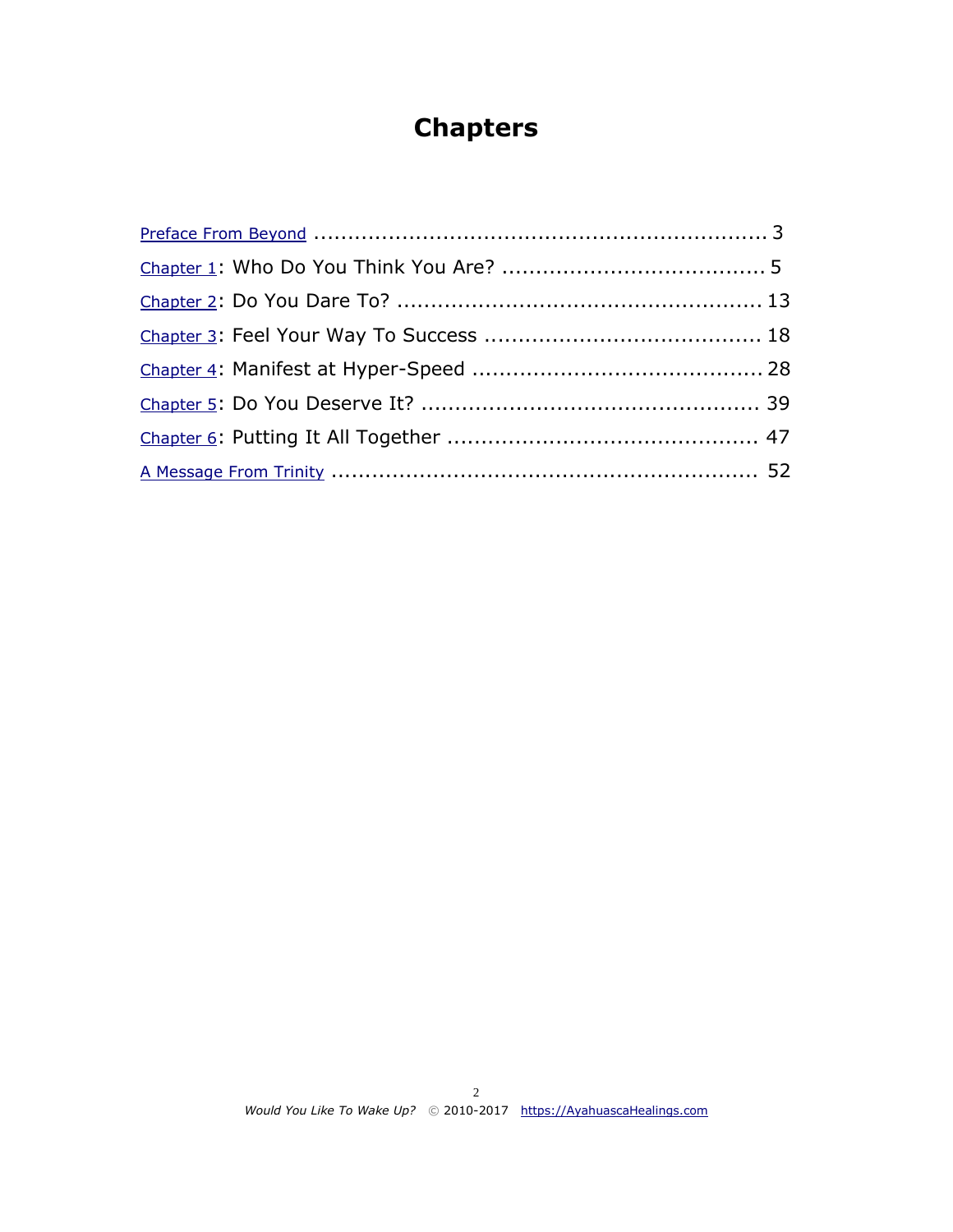## **Preface From Beyond**

<span id="page-2-0"></span>It is our intention to bring this information to the people who have attracted it into their lives, just like you have, to be able to help you understand, know and utilize the greatness and power of your True Being... so that you will easily, and very quickly get more of what you want, and less of what you do not want.

The knowledge and wisdom contained within this eBook are brought to you by a group of non-physical teachers, here to help you remember what you once knew and have only forgotten… so that you can live in your True Essence, as the all-powerful creator that you are, and deliberately create and attract the ideal life experience that you truly want to have.

Trinity de Guzman's body is the one we have chosen to use to bring forth this powerful truth and wisdom into the physical realm.

The words here will resonate very strongly with you because there is only information here that, at the core of Who You Really Are, you *know* is true. It will *wake you up* to the limitless powerful being that You are, and give you everything you need to know to feel, and utilize this power to consciously create anything you desire.

We know that it is possible to live a life experience that is so powerfully and deliberately created – or really, attracted – that you can have 100% of what you **DO** want, and absolutely 0% of what you do *not* want. Meaning, every single aspect of your life – finances, health, relationships, fun time, contributions, business/work and anything else - you are completely, euphorically, and genuinely happy with.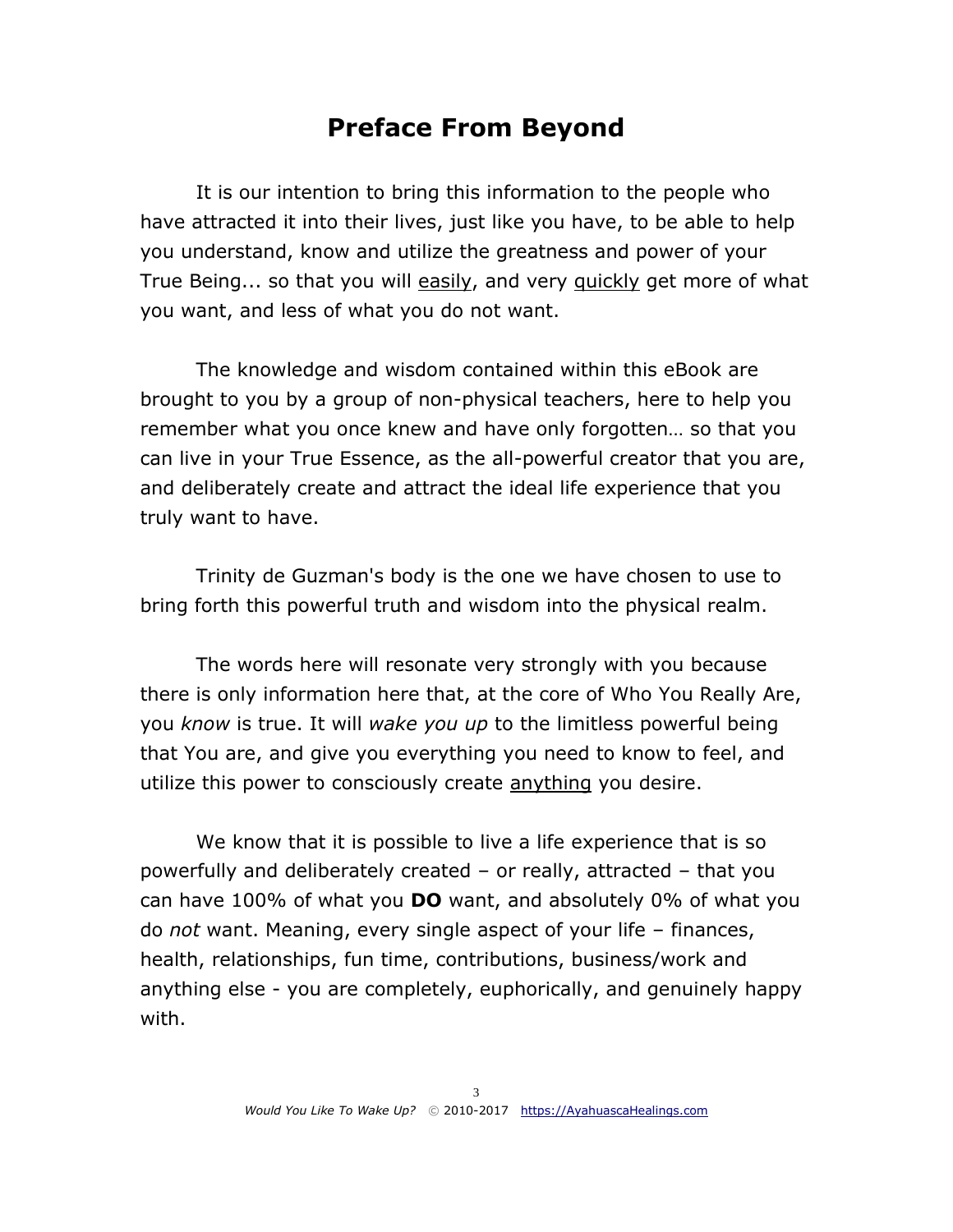Read this eBook, from cover to cover, with an open mind and an open heart, as you have attracted it into your reality for a good, and specific, reason. We know that the words contained within the pages of this eBook, when applied, will be the solution to WHATEVER "problem" or situation that you are not completely happy with in your life.

Before you read any further, stop after reading this paragraph, and set an intention, as to WHY you are reading this eBook. What do you want in your life right now? What do you want more of? What do you want this eBook to help you get?

Think about the following aspects of your life experience: business/work, finances, health, relationships, fun-time, contributions & personal… and set your intention for why you're reading this, right now. Only continue reading once you've set your intention. We trust you will.

## **Action Step: Stop reading and set your intention as to why you are reading this eBook.**

By setting the intention that you have just set, you will consciously or not consciously - look for and find information in this eBook that will help give you exactly that. We promise you that by setting that intention, and reminding yourself about it throughout your read, you will get *exactly* what you want out of this eBook.

Our intention is to speak to the core of who you are, your Inner Being, so that the words here ring truth in your mind, body & spirit, so as to uplift you, enlighten you, and inspire you to take action towards your ideal life experience. And trust us, this "action" we speak about is not the same type of action that you have likely grown up in the world learning. Fortunately, it's much simpler…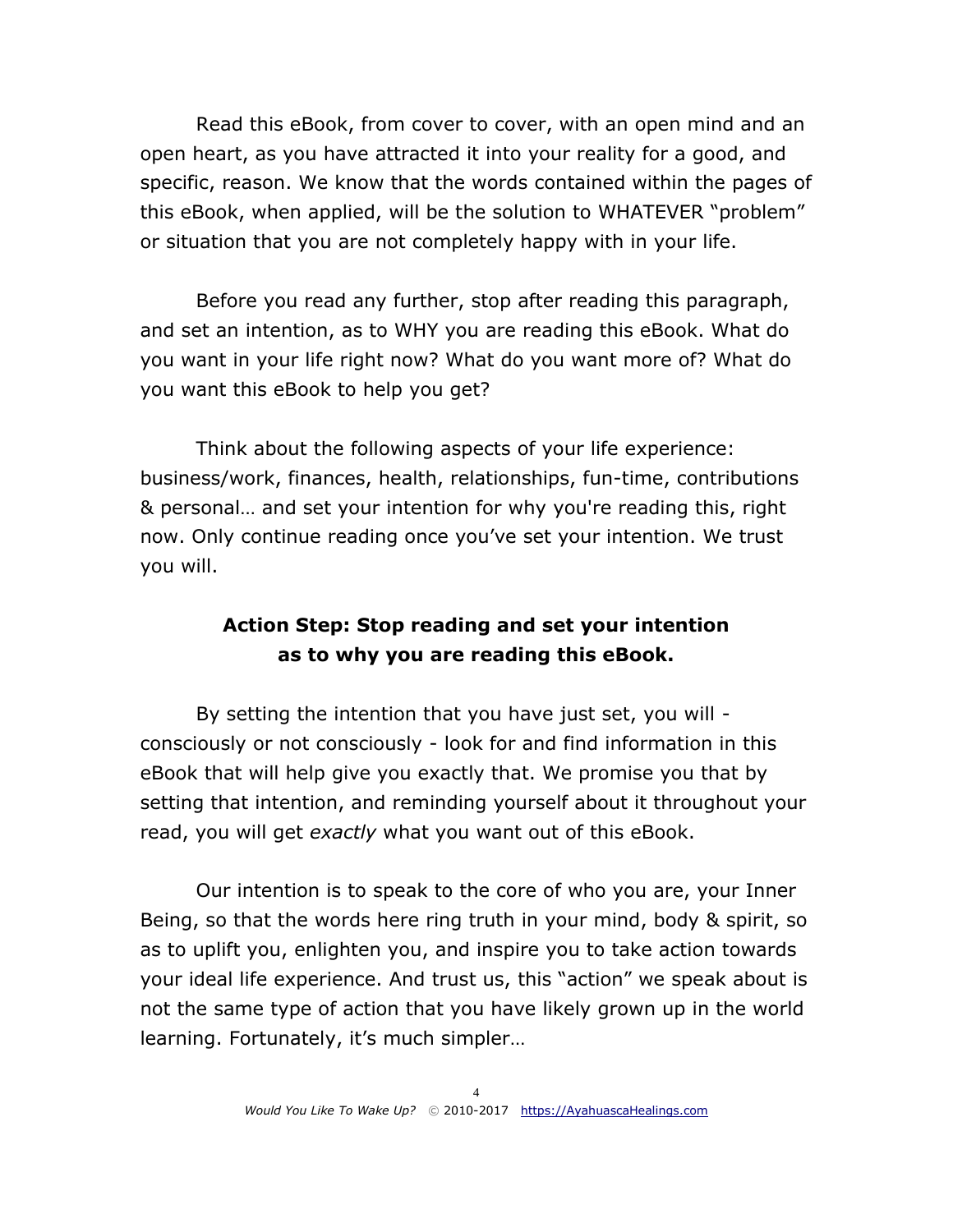# **Chapter 1: Who Do You Think You Are?**

<span id="page-4-0"></span>Our intention for this chapter is to teach you about Who You *Really* Are, and about the limitless creator that is You... so that you can stand in your power in all that you do, and tap into this unlimited power to create anything and everything that you want to create. To do this, we will start by first explaining and clarifying who you are NOT...

## **You are NOT your mind.**

Your mind, your thoughts, and everything that you think about cognitively, is most certainly **not** who You *really* are. Your mind is simply a collection of thoughts, ideas, and conditioning that you have accumulated in this physical life experience.

As you have been brought up in this world that you call Earth, you have "downloaded", and been imparted with plenty of data that has shaped the way you see the world. This data is also known as your conditioning.

#### **Your conditioning is comprised of 3 main factors…**

#### 1) Visual Conditioning

Things that you have seen as you were a child, or maybe even as an adult, have shaped the way you see and interact in the world. This conditioning is based around things that you have viewed... from your parents, your friends, your teachers,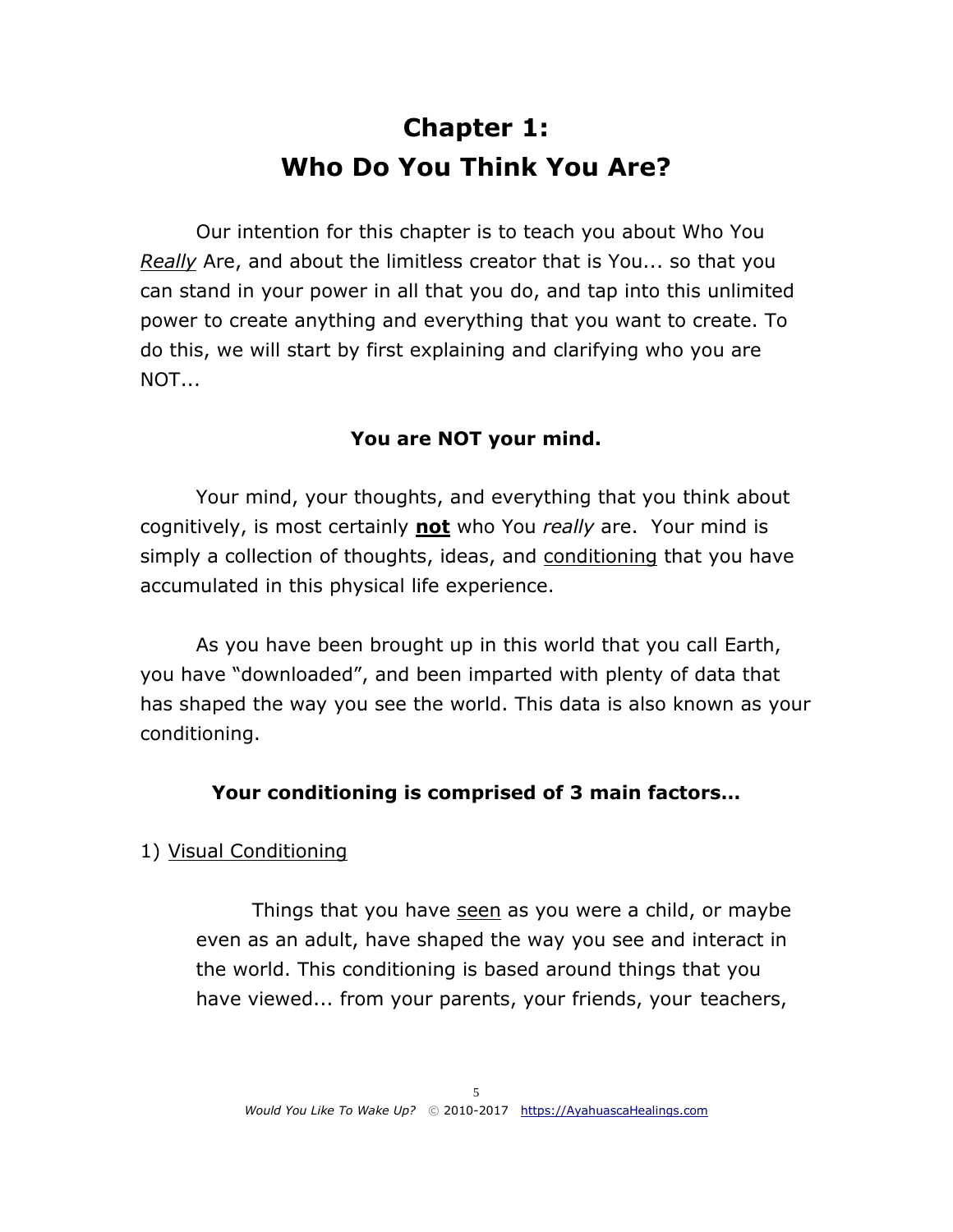the news, TV, the government, in religion, or just any other random person or thing at a point in your life.

Regardless of who or what you were viewing, there has been a "download", and you have been subconsciously (or maybe even consciously) copying certain things that you have seen.

#### 2) Auditory Conditioning

Throughout your life you have been taught many things by hearing them. You have been taught to do, and to be, and to act a certain way. You heard these words from a wide array of sources… like from your parents, your friends, your family, your teachers, religion, government, news and TV, to name a few.

Regardless of what you heard, you have taken these thoughts or teachings, and applied them into your own life experience, thus shaping how you interact in this physical world-- sometimes in a way that is in misalignment with what you really want. You do many things because you have been *conditioned* to do so, not because you have particularly chosen that that is what you want to do.

#### 3) Experiential Conditioning

As you grew up in this physical body that you temporarily inhabit, you have had life experiences that shape the way you now do things and interact with people. From how you act at home or when you're out, to how you interact with your family, friends, lover, co-workers, peers, or teachers... you act differently based on previous past experiences.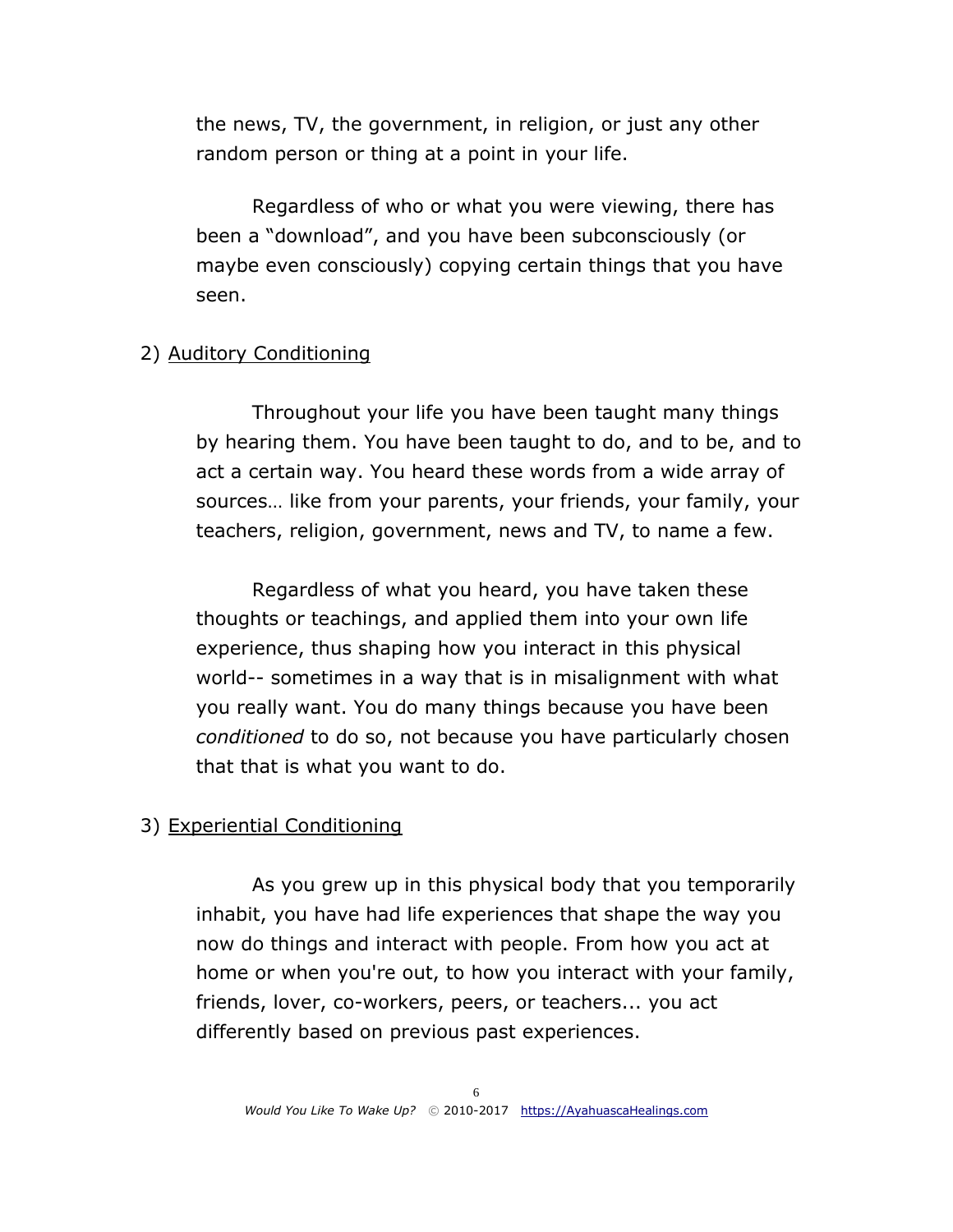For example, if you've ever been heart broken, from that moment on, you have – consciously or not-consciously changed how you deal with all intimate relationships. That is experiential conditioning at work.

Every single little nuance that you do, every single little reaction that you have, and every single thought that you think, is simply a reflection of the conditioning that you've had in your life.

All this conditioning has shaped how you see and interact in this world... and these experiences, or conditioning, exist only in the past- which is to say, only in your mind.

Your mind, being the very powerful tool that it is, acts as a "memory bank" for all of this conditioning. Which can be very useful at times, and although useful, it's very important to realize… you are NOT your mind.

Who you REALLY are far exceeds the power of your mind... goes beyond thought... and is much broader, wiser, and certainly older than this mind that you're using right now.

Continuing on…

## **You are NOT your body.**

Your body is a physical apparatus that you reside in temporarily. It helps you to create and experience in this physical world fully and completely. It is one of many bodies that you have had. You have lived in MANY bodies, and you have lived on many planets. You have been many genders, and you have had *countless* physical life experiences.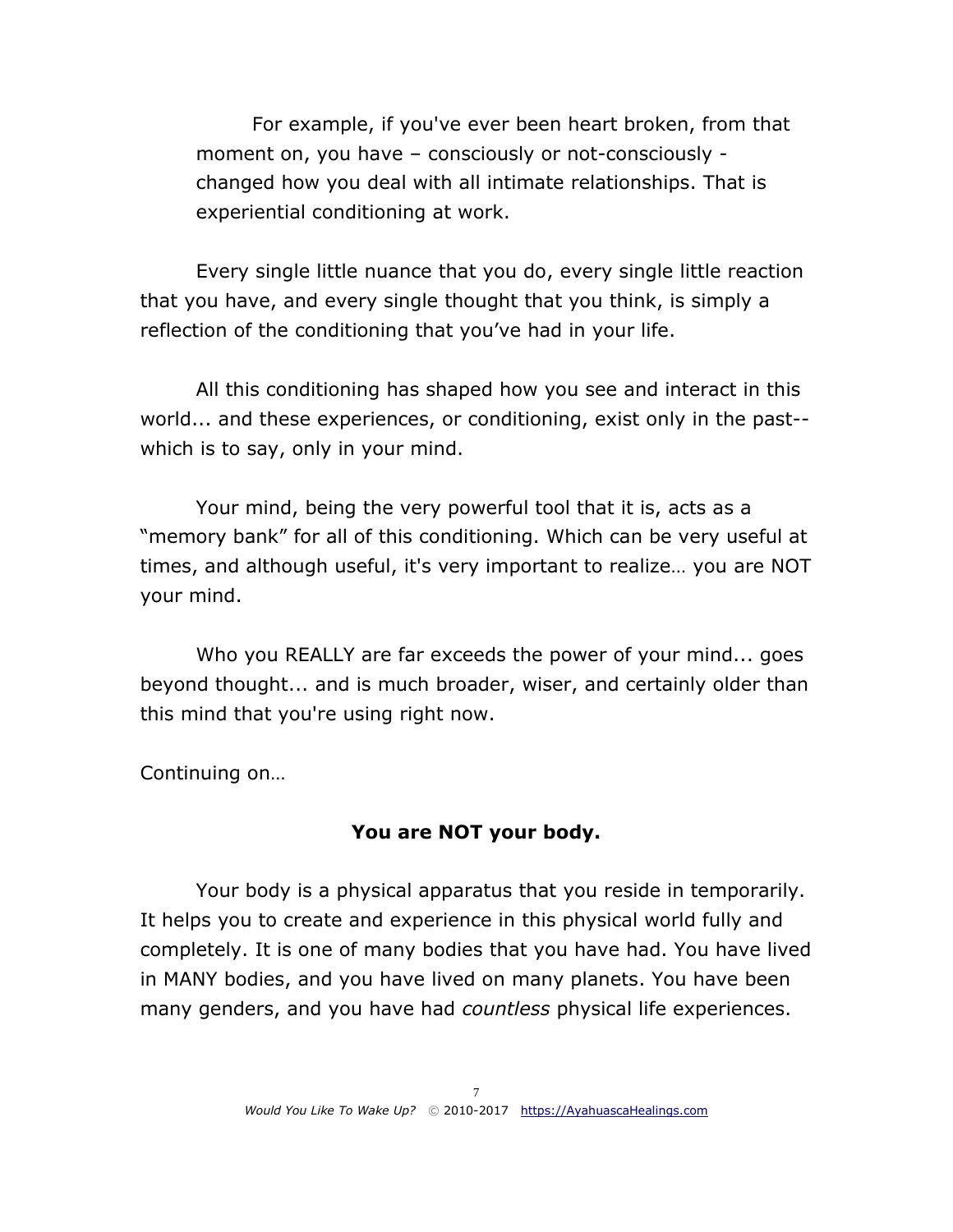This body that you are in right now is one that You have chosen to come into. You have very specifically chosen your body. You did this to fully experience this physical time-space reality, and to experience the contrast and beauty that this physical life experience has to offer.

From your non-physical self, you do not have this contrast, as there it nothing but love, light, positivity, and goodness where we reside-- the non-physical dimension.

As you've chosen to come into this physical world, you knew that there WILL be contrast in your experience, and through this contrast there is pleasure and enjoyment… because it is through this contrast that, as a physical being, you experience pleasure.

#### **You Have Made Agreements With Yourself**

You have come into this physical body with many agreements. You have agreed with your Inner Being that you will not remember all the previous life experience that you have had. If you did, you would be spending much more time dwelling, and thinking about those past lives of yours, as opposed to fully living in and experiencing this physical reality, and this physical body, that you are in right now.

You have agreed that there will be a clear form of communication between Your Inner Being, and your physical body. This is the KEY to powerful and deliberate manifestation. (We have dedicated a whole chapter to explaining this. So keep reading.)

You have agreed as to WHEN it is that you will emerge into a physical being. You have specifically chosen to enter this time and space, on this planet, because You knew that there is a shift happening, and that there is no better time and place than here and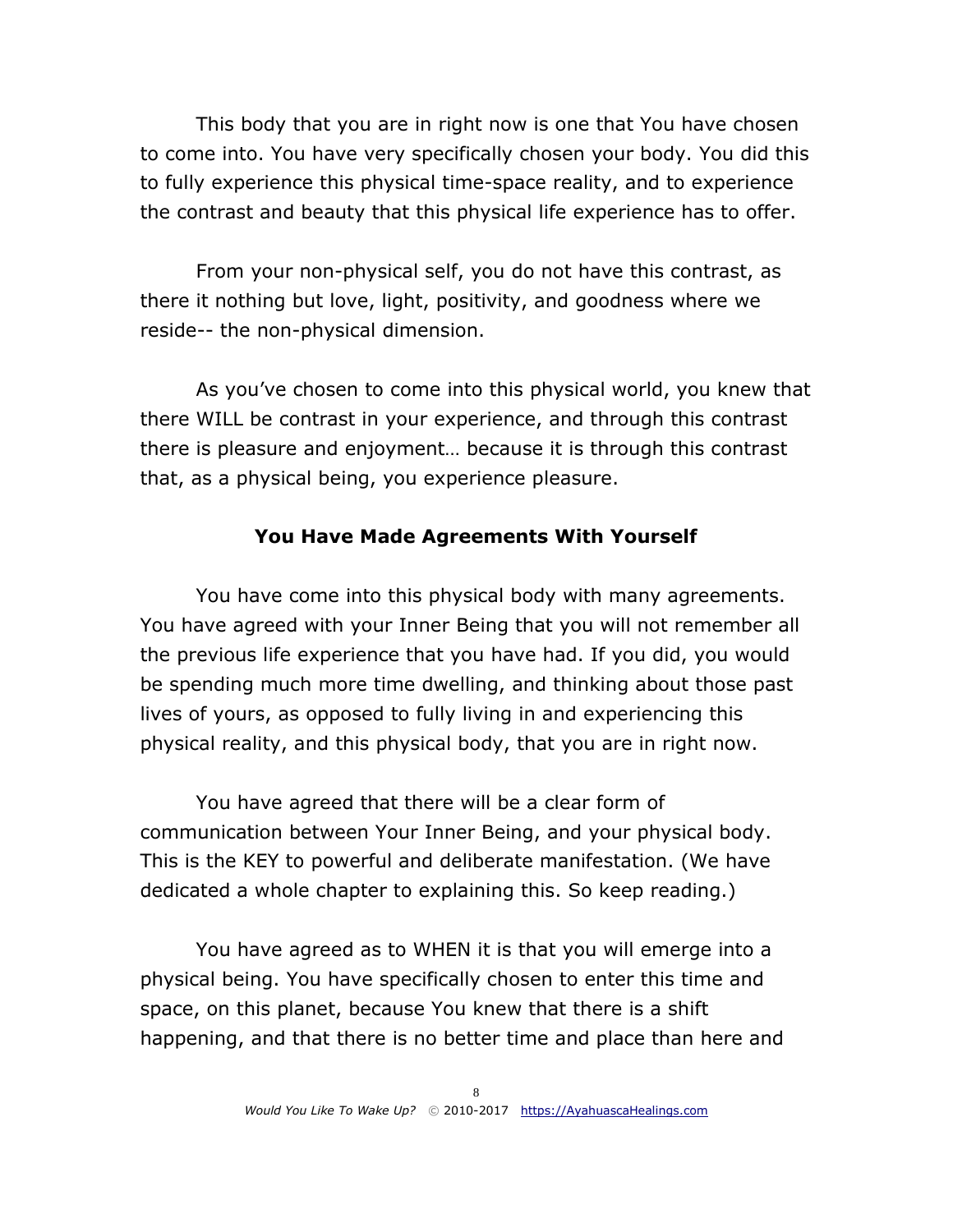now, to be a part of a monumental shift in consciousness and evolution in a race.

You have agreed as to WHO you are going to experience this reality with. Not every single being, however… there are specific beings who you have made agreements with, in another life, or in nonphysical form. You've agreed that you will come together again, to push each other for growth, to push each other to be more and more connected to Who You Really Are, and to push each other to be as connected as possible to the Source of where we are all from.

So remember, this body that you are in, this mind that you use, is not You. This body and this mind are only temporary… this body, and this mind, are only tools, for which You *flow* through. You don't reside IN. You are a flowing river of energy that flows THROUGH this body and mind that you are currently a part of.

And last, but certainly not least…

## **You are NOT what other people think about you.**

What other people think about you is ONLY their projection. Who You Really Are has nothing to do with what other people think about you. Which is why it is so important to release any and all attachment to how people see you.

No matter what you do, or how you act, there is going to be somebody that is unhappy with you (whether you know it or not). And fortunately, this actually has nothing to do with you, but everything to do with them.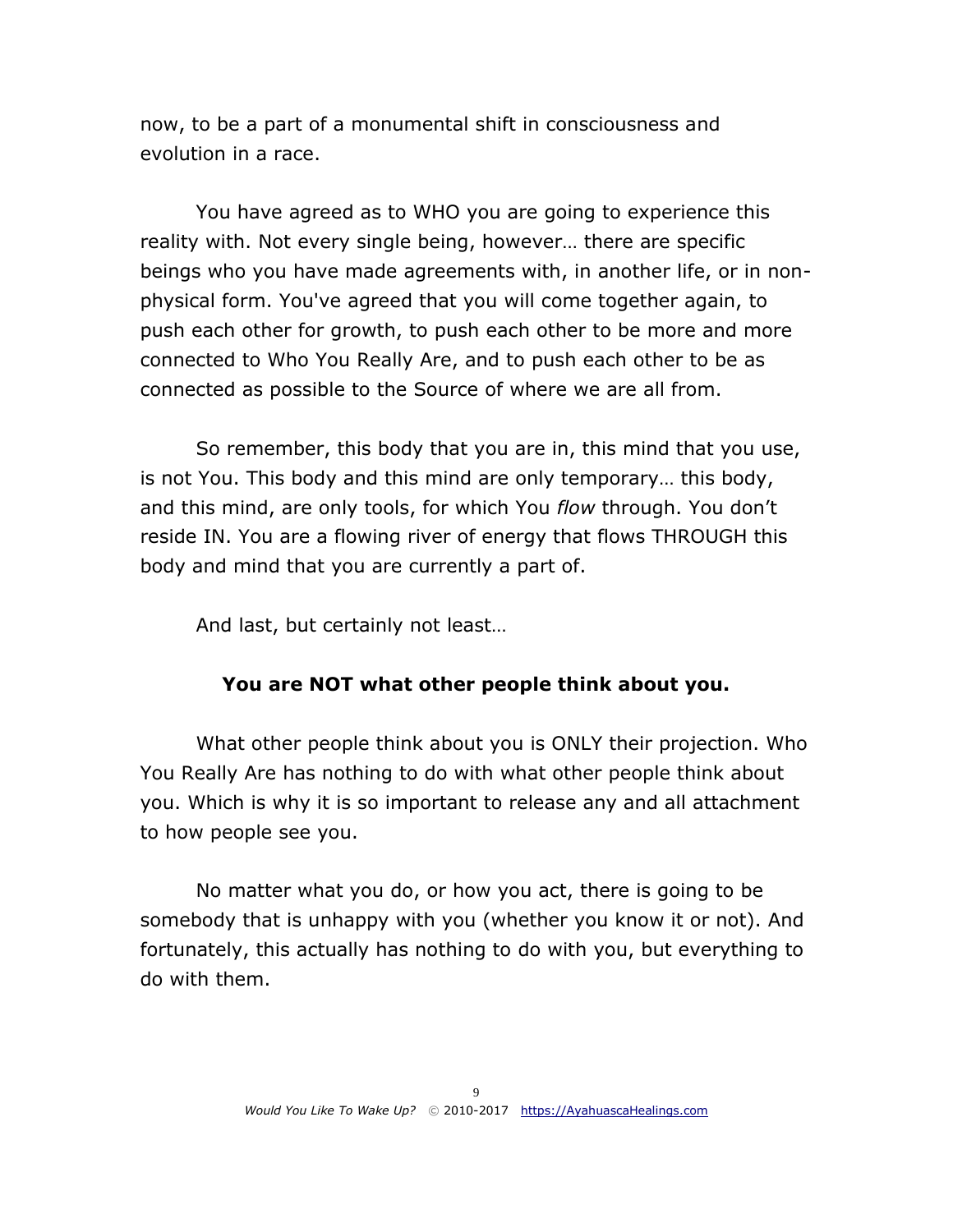The way people see you, the way people judge you is all about their conditioning. As beings residing in physical bodies, you are very much attached to your mind, and many people do not realize the difference between their mind, and Who They Really Are. (Fortunately, now is the time when this is absolutely shifting)

However, we want you to know that it is the mind that perceives; it is the mind that casts labels, and it is the mind that judges. Because of this, The Real You has absolutely nothing to do with what people think about you, or how people see you, and rather, it has everything to do with them.

Also, just how other people's perception of you doesn't define who you are, nor does your own perception of yourself. Whether you see yourself in a positive or a negative light, it doesn't change Who You Really Are.

You can be living a life, or doing an act, that absolutely feels like the "right" thing to do, (think of something that you think is an action that is positive and will benefit others) and if there are 100 people watching you… there will be 100 different perspectives. None of the perspectives will be right. None of the perspectives will be wrong. Whatever the perspective is... is. It's just that-- a perspective, as in, a projection from their conditioned mind.

So the bottom line is, the way that people see you has absolutely nothing to do with you or who you are. And because of that, it truly doesn't matter what other people think about you.

#### **The only thing that matters, is how you see yourself.**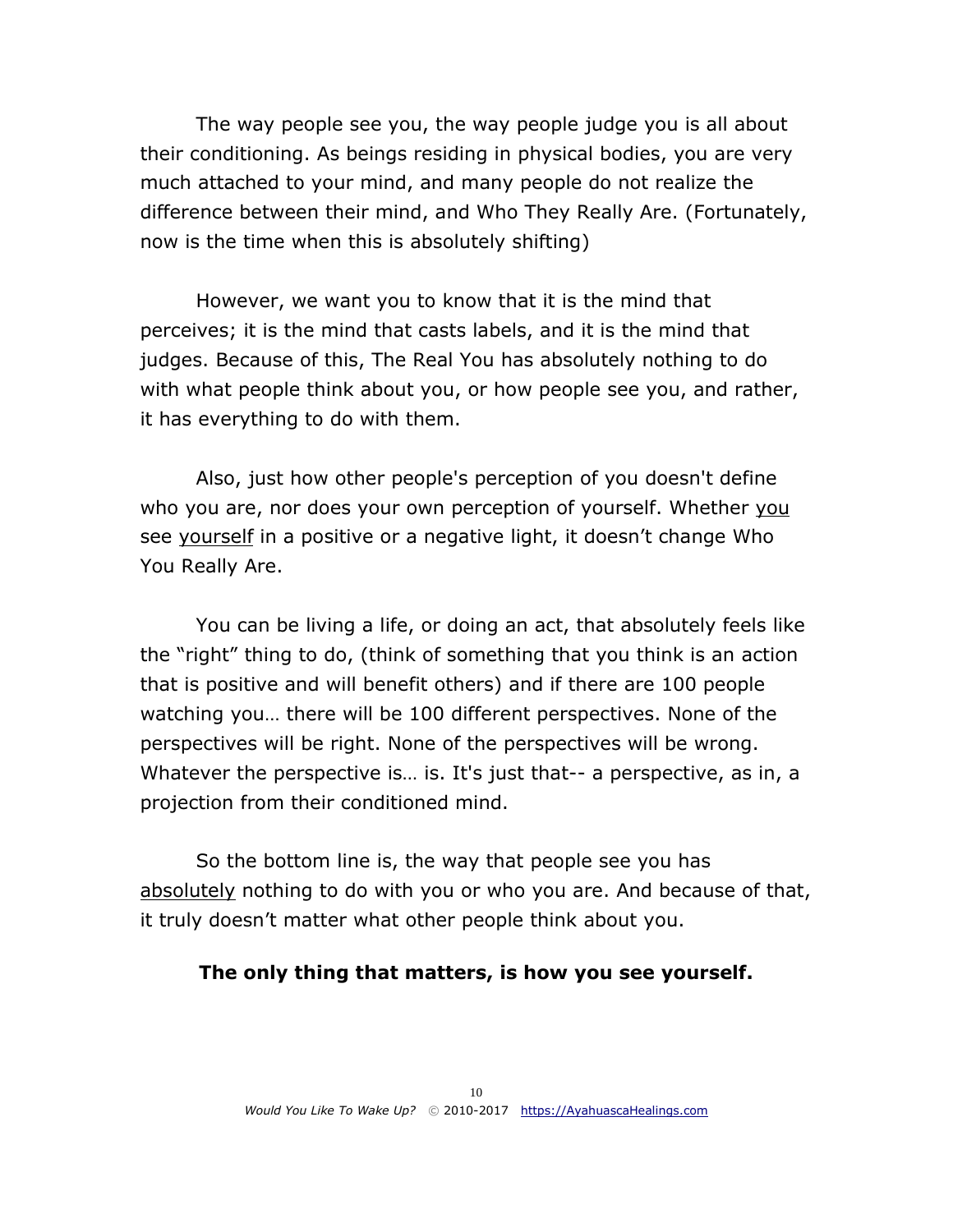No matter what other people think about you, as long as you are happy with yourself, you are doing exactly what is *right*, and what is congruent with the reality you want to create.

Now we get to the good part…

#### **Who You Really Are.**

Who You Really Are is nameless, boundless, and truly beyond all labels or words. There are no words on any planet that can *actually* allow you to discover and know the Truth of Who You Are. It is something that is felt and experienced. We will do our very best using the words in this language.

You are a non-physical being who has come into this physical time-space reality to experience the beauty and the contrast of this physical world. You are an extension of Source energy, and you are all that exists, here, and now. You are everything that you see when you open your eyes. You are everything that you feel when you interpret feelings through your body. You are the whole in which this planet is. You are the being that lives forever and always. You are the neverending, love and light that radiates no matter what. You are the beauty in all things. You are the birds, the animals, the plants, and the humans on this planet.

There is no cumulative "us"… there is only "I am," as you are all that exists, here, now, in the past, and in the future. You are a much broader, wiser and certainly older being than the body that you reside in right now. You are a culmination of THOUSANDS of years of life experience. And The Real You, remembers it all.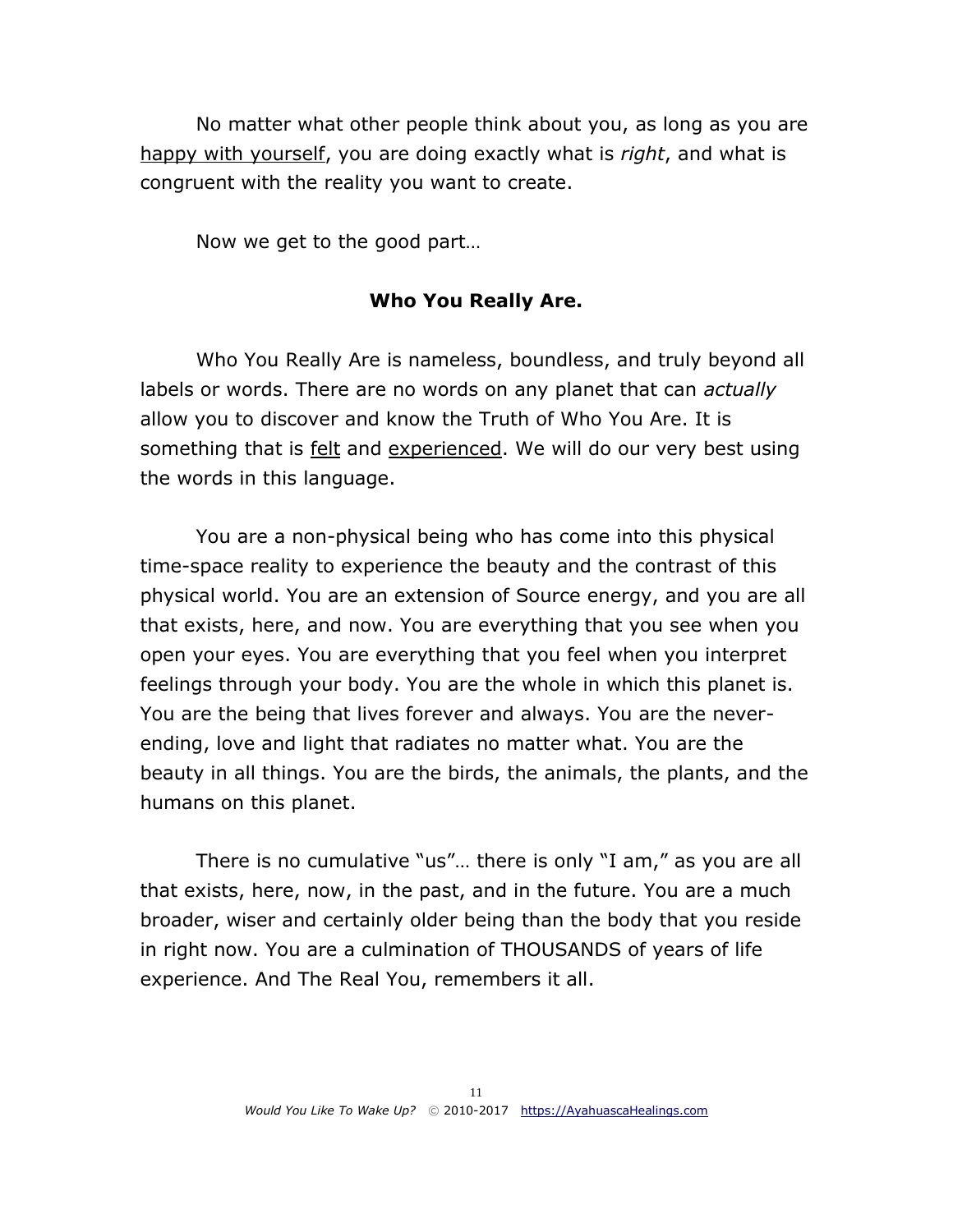You are the abundance that abounds. You are the energy that is felt. You are the pillar of love and light. You are the endless reality of all that you see. You are the vastness of the Universe, filled with love, light & blessings. And you have come into this physical world to experience the beauty and contrast that your physical body, in this physical dimension has to offer.

Most importantly… you are a powerful creator. You are a valuefilled, powerful creator who can absolutely DO… BE… and HAVE absolutely **anything** that you want. There is nothing in this world that you can not create and manifest. Whether it is a physical state of being, or it is an ideal lover, or an amount of money, or physical possessions… you can absolutely have it. Everything that you will ever need to get what you want is within you.

The Real You is truly ineffable, and these words only scratch the surface. The only way to get closer to Who You Really Are, is to want it. From wanting it, and expecting it, because of the Laws of the Universe, there is no other choice but to actually get closer to the Truth of Who You Are. Be present. *Silence* your mind. **Feel** your Inner Being, and the Truth of Who You Are.

From wanting this, you will keep reading… as the pages within this eBook serve one purpose, and one purpose only: to get you closer to Who You Really Are, to allow you to *Wake Up*, so that you can live the ideal life experience that You intended to live, before you emerged into the physical.

Here and now, in this physical world, we will help you to come into such alignment with what you want, that you will have 100% things that you DO want, and 0% things that you do NOT want— a life that can honestly be described as your ideal reality.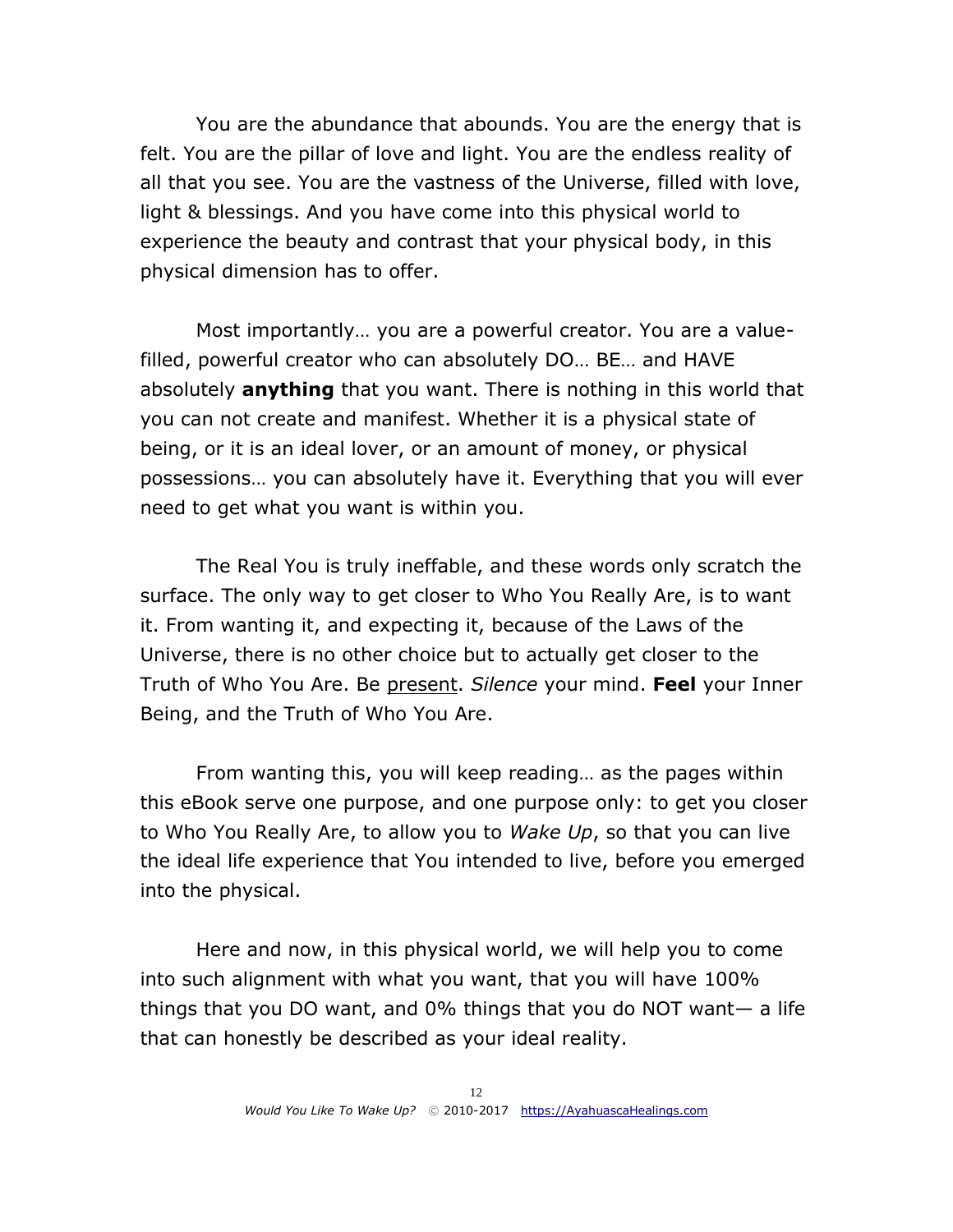# **Chapter 2: Do You Dare To?**

<span id="page-12-0"></span>Do you dare to go after what you want?

Do you dare to go and find your mission, your purpose and your passion?

Do you dare to LIVE this mission, purpose and passion, despite whatever it may require from you?

Do you dare to act in spite of what other people think about you?

Do you dare to put everything on the line to fulfill this?

Do you dare to do WHATEVER it takes?

Do you dare to commit yourself, 100% fully, completely, and unreservedly?

Do you DARE to make a positive shift in this world, starting with yourself?

## **This chapter is all about purpose.**

It is our intention that within the pages of this chapter, we shed light on your purpose, so that you can create a life that, every day, you are FILLED with indescribable, positive, radiating happiness, while living your ideal reality, and continuously improving your life, and the lives of others.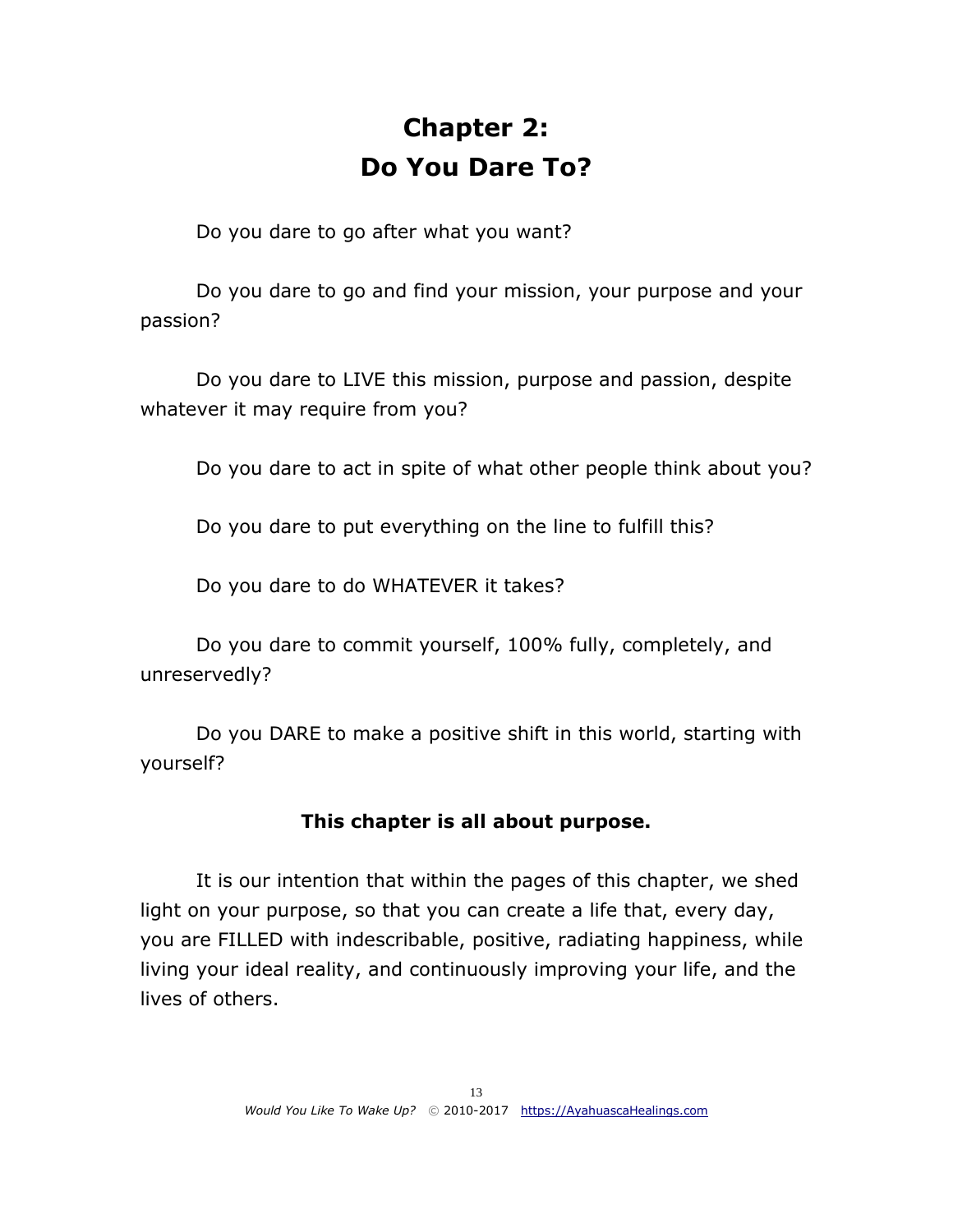Purpose is what drives you. It's what moves you. It's what connects you. It's what binds you. It's what guides you. It's what leads you. It's what wakes you up in the morning. It's what brings you the most joy in your life experience.

There is a certain fulfillment that is only possible when you do what it is that you are passionate about. When you follow your passion, the Universe will open doors where walls once stood.

Now, we understand that there are people on this physical planet who do not know what exactly that they're passionate about, and do not even care to know. Do not let these people take any of your energy.

We applaud you for not being one of these people because as you read these words, we trust that you are in the bracket of people who know that they CREATE their lives. Even if you don't know what your passion is, we know - through the simple fact that you're reading these words - that you **want** to know. Which means it is already yours.

We are pleased to know that you see life as not something that happens TO you, but rather, life is something you CREATE.

#### **There is a shift happening in this world.**

More and more people are starting to come from and live their mission, purpose and passion, and are saying NO! to living by anybody else's terms. More and more people are realizing that they are the only one's in charge of their lives… and nobody else.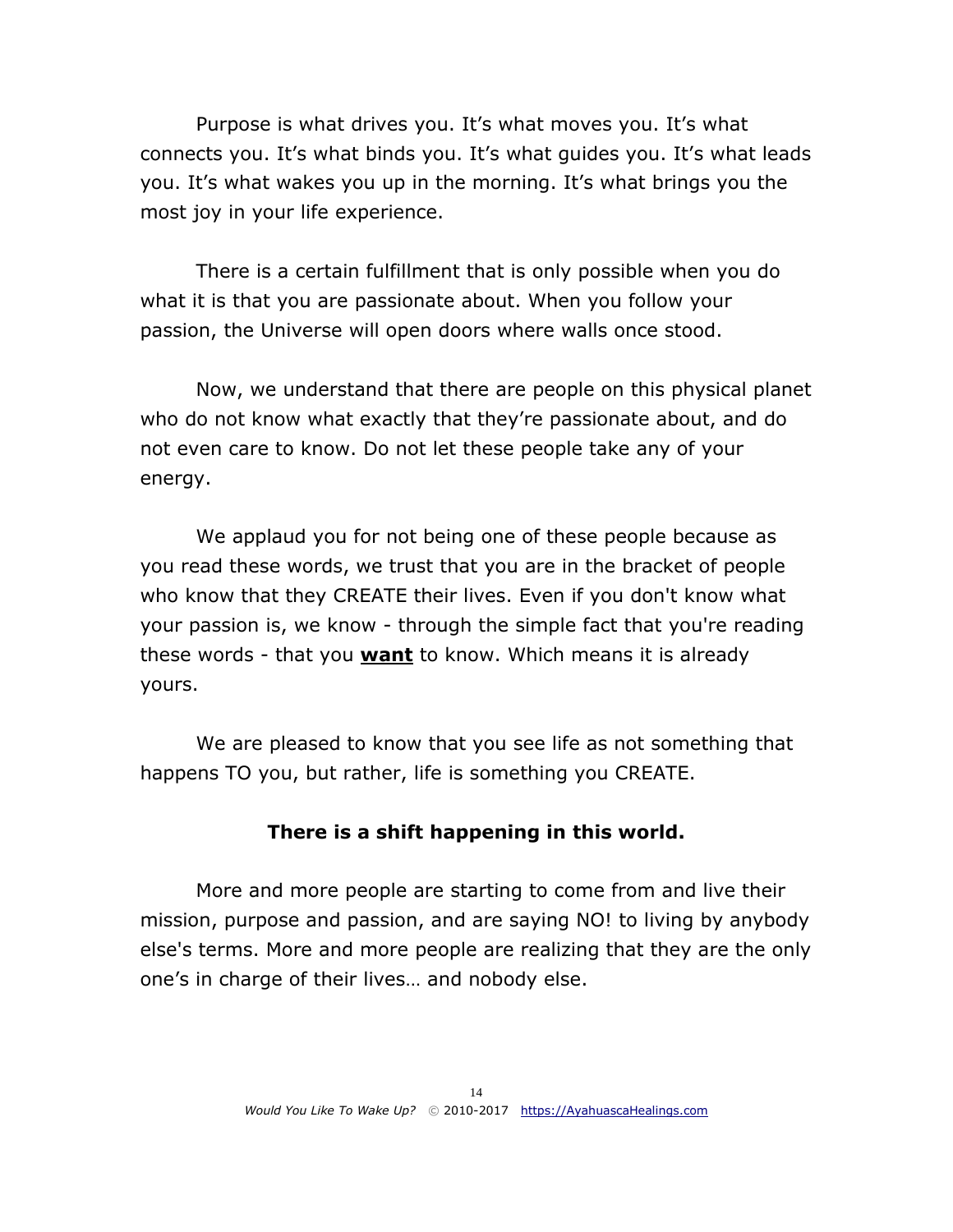As you are one of these people, just by being You, and existing as you exist… you unconsciously hold the space for more people to enter the same conscious vibration that comes from living, speaking, eating, and breathing your mission, purpose and passion.

There is a natural, and automatic sense of wonder, amazement and awe that human beings have when they see others who stand in their power, and live their passion, day in and day out.

As these people live their passion, they touch thousands, if not hundreds of thousands, or even millions of people's lives. It's just what happens when you access your true innate power and live your mission, purpose or passion. So we ask, do you want to be one of these people?

One of the most common questions we hear from people is…

## **What is my purpose?**

As human beings you all have one common core purpose, which is coupled with an individual mission that is unique to each and every person.

Your purpose is to come into this time-space reality, and experience all the diversity and contrast that this dimension and this planet have to offer. You have come here to create, and to do, be, and have, whatever it is that you want.

You are here to experience this, while co-creating with all of the relationships that you build within this process. And in doing so, you well shed more light, and help more people to live the same incredible purpose-filled life experience as you do.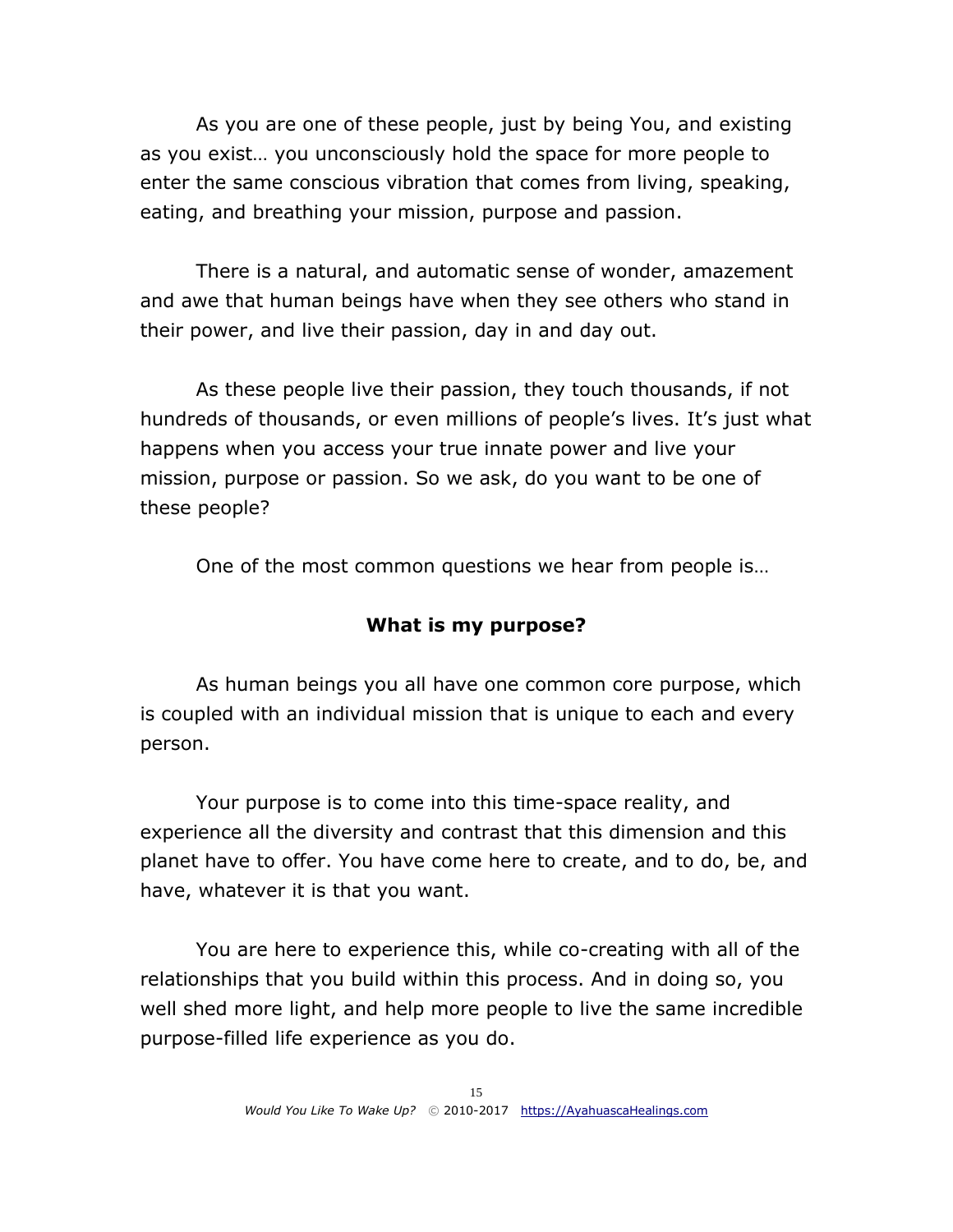Every person has an individual mission, and that is something that only your physical life experience will be able to help you clarify. Know that all missions come from a place of contribution, and that some way or another, your mission here on this planet is to uplift others, and help others evolve. Evolve to a higher consciousness, while experiencing the same growth and expansion that comes with such evolution.

Fortunately, you make money in this physical world based on the value that you provide. So when you, from the depth of your being, live your heart-felt mission, no matter what it is, you **will** have an abundance of dollars, if that is what you desire. If you do not yet see the abundance of dollars in your life, ask yourself, "how can I provide more value to people?"

You are the only one who can determine what your exact mission is. So if you do not yet know, set the intention right now that you want to discover what your mission is.

## **Action Step: Stop reading. Set and FEEL the intention... "I want to know and live my mission so that I can... (insert WHY you want to know your mission here)"**

By setting this intention, you are going to attract thoughts, situations, events and people that will clarify exactly what your mission is. Keep wanting.

Now, we want to hammer a very important point in here… the only way that you can even begin to live your mission, your purpose, and your passion, is if you first have a strong foundational relationship with you... and You. Everything in your life experience stems from this relationship with your Higher Self.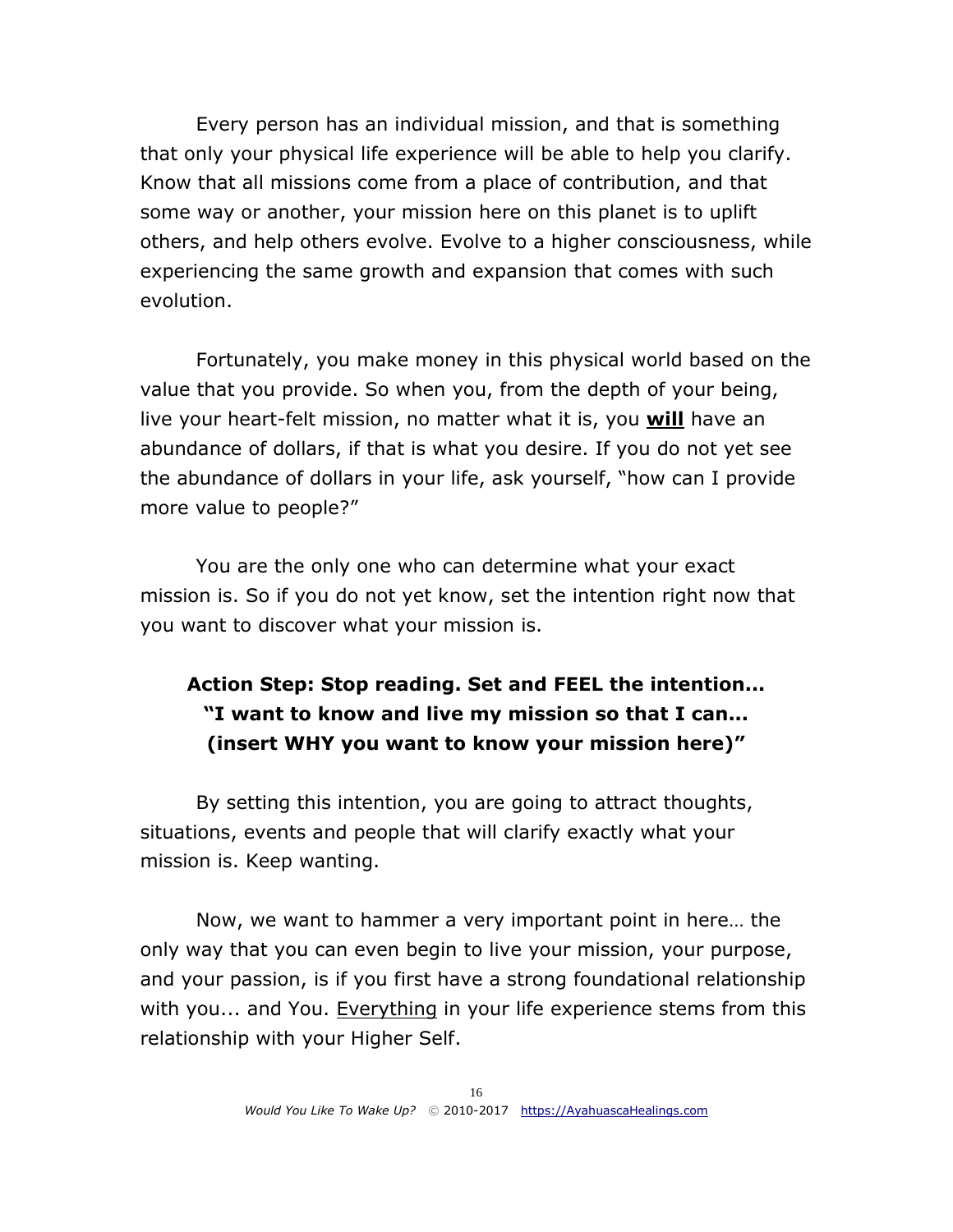Without an understanding of Who You Really Are, and without clear communication between you and You, it is impossible to live your mission, purpose or passion.

Every person and entrepreneur who comes from this heartfelt place of contribution, either consciously or not, has a strong relationship with their Inner Being.

Absolutely ALL relationships, experiences and feelings stem from your relationship between you and You. So it is absolutely critical that you have an understanding, clear communication, and a good relationship between Who You Really Are, and your physical, material body.

Which us what the next chapter is all about...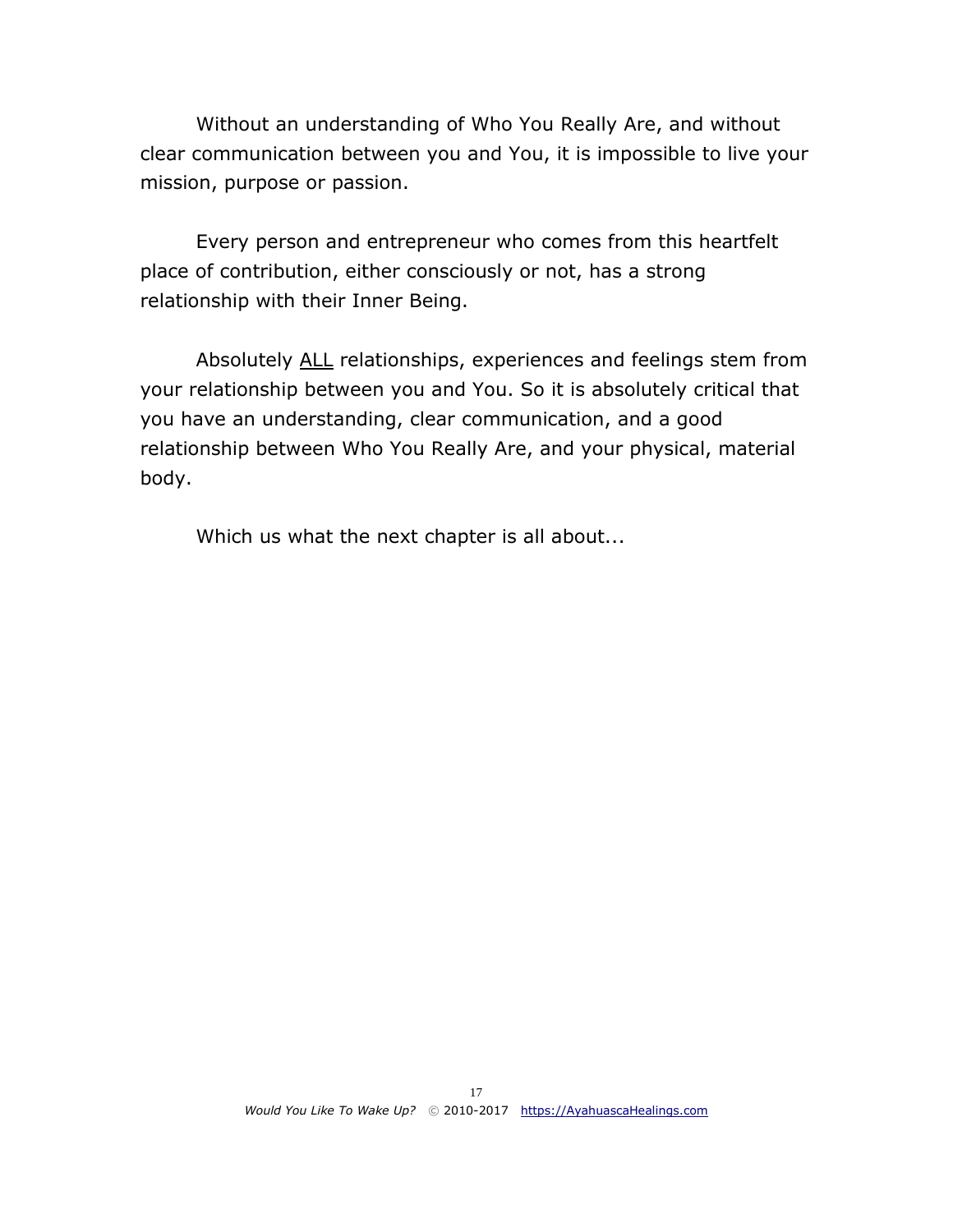# **Chapter 3: Feel Your Way to Success**

<span id="page-17-0"></span>This is our favorite chapter. If there is any one piece of wisdom that we want for you to take away from this eBook… you will find it in the following pages.

It is our intention to teach you the true essence, value and power behind your emotions & feelings, so that you will make the conscious choice, and succeed, at being filled with nothing but happiness and joy in all that you do.

If you want to attract and manifest more of what you want into your life, and live a life experience that is so powerfully and deliberately created, or really, attracted, that you have 100% of things that you DO want, and 0% things that you do NOT want in your experience… then the words in this chapter will be your treasure map to your ideal reality of a treasure chest. Pay attention to each and every one of the following words closely.

As human beings in physical bodies, you exist in this physical realm, and simultaneously, you live in the ever-expansive, nonphysical dimension. This part of you that exists in the non-physical dimension, whatever you want to call It - The Real You, Who You Really Are, Your Inner Being, Your Spirit, Your Soul, Your Higher Self… or any other label that you choose to use – is in constant communication with you.

We repeat…

#### **Your Inner Being is in CONSTANT communication with you.**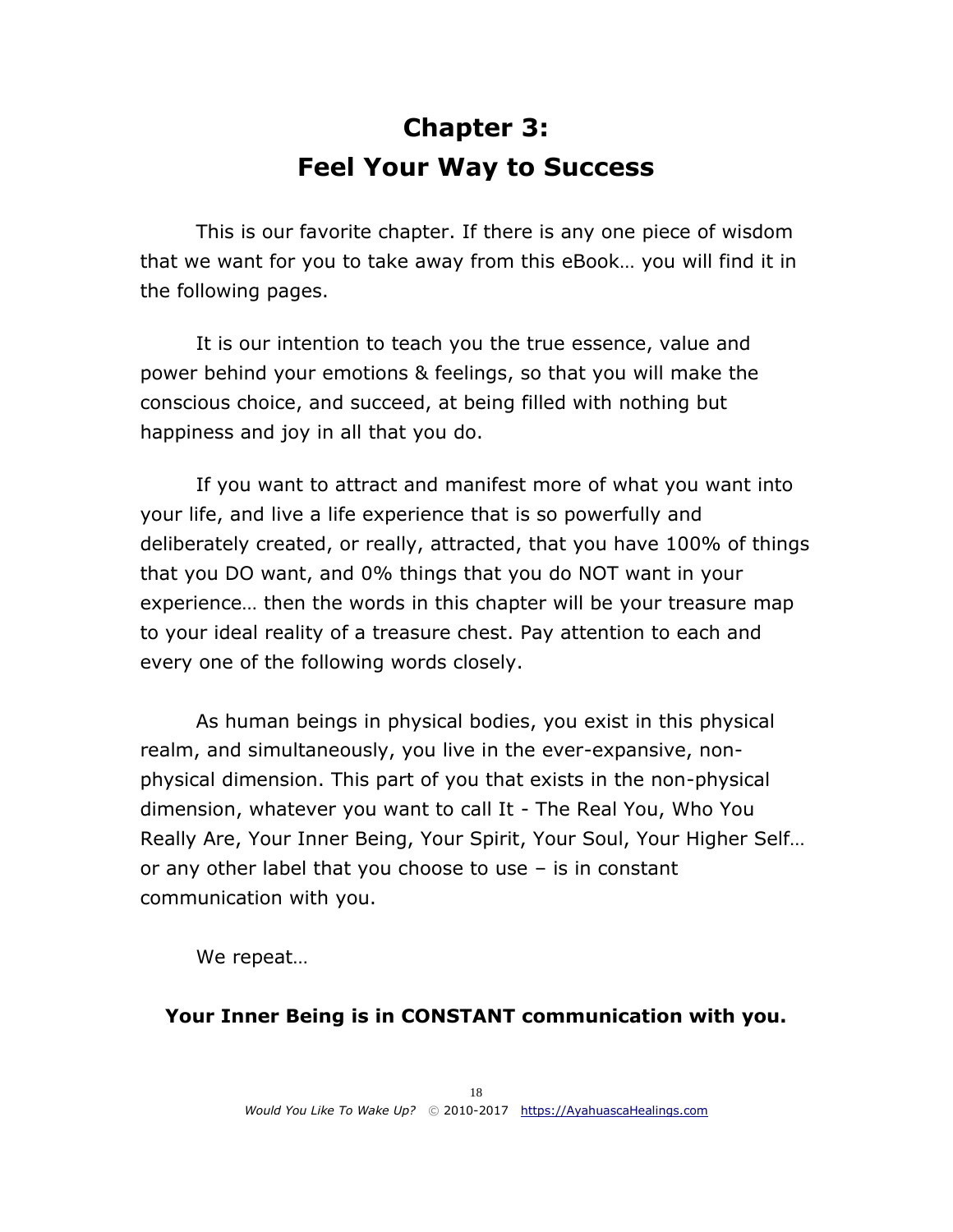As you live in this physical body, in this very physical planet of yours, you are unendingly receiving guidance and communication from your Inner Being. Your Inner Being, with all of It's vastness, wisdom, and thousands of years of life experience, has so much value to offer you… especially when it comes to creating and attracting your ideal physical life experience.

Before you emerged into this physical body you made an agreement – between your Inner Being, and your soon-to-be conscious thinking mind – that no matter what you do, no matter what you think, and no matter what you say... your Inner Being will communicate with you and guide you. This constant communication comes forth in one very CLEAR and distinct way… and that is through **emotions**.

In other words...

## **Your emotions, and how you FEEL, is your Inner Being communicating with you.**

...What does this mean exactly?

Fortunately, it is very easy to translate what they are saying.

You see, there are really only two emotions. You human beings give these emotions different labels depending on the degree in which they are felt, and what situation brought them about. However, there are really only two feelings: feelings that feel **GOOD**, and feelings that do **NOT** feel good. Simple as that.

It is through these two feelings that your Inner Being communicates with you.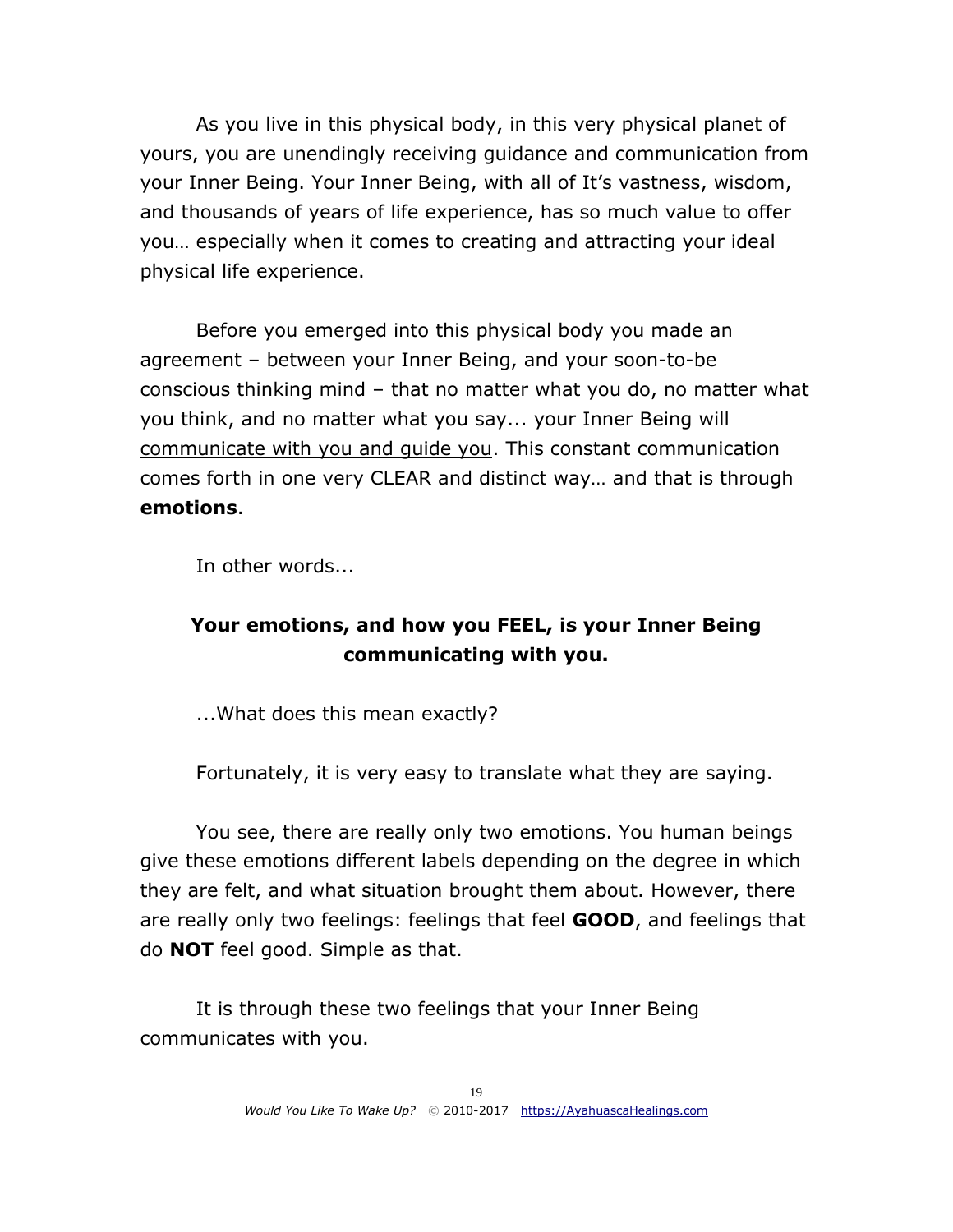If you feel **GOOD**, then that is your Inner Being telling you that your thoughts are in **HARMONY** with what it is that you want to create. Meaning, you are getting *CLOSER* to what it is that you WANT.

If you feel **BAD**, that is to say, not good, then that is your Inner Being communicating with you, and telling you that your thoughts are in DISHARMONY with what it is that you want to create in this world. In other words, you are getting *FURTHER* away from what it is that you want… and you are getting **CLOSER** to what it is that you DO NOT WANT.

It's as simple as that.

So at any point in time, during any second of the now-ness that is, you can KNOW, without a doubt, if you are getting closer to what it is that you **want**, or if you're getting closer to what it is that you do NOT want.

This communication system was established before you emerged into the physical. The form of emotion as communication was very carefully and deliberately chosen because if it were any other type of communication – like thoughts, for example – then it would be a LOT harder to distinguish what is communication from your Inner Being, and what is you thinking, or picking up on other people's thoughts.

Beautifully enough, you can know that ALL, and we mean absolutely every single one of your emotions and feelings, during every second of the day, is communication from your Inner Being… telling you whether you are getting closer to what it is that you want, or whether you are getting further from it.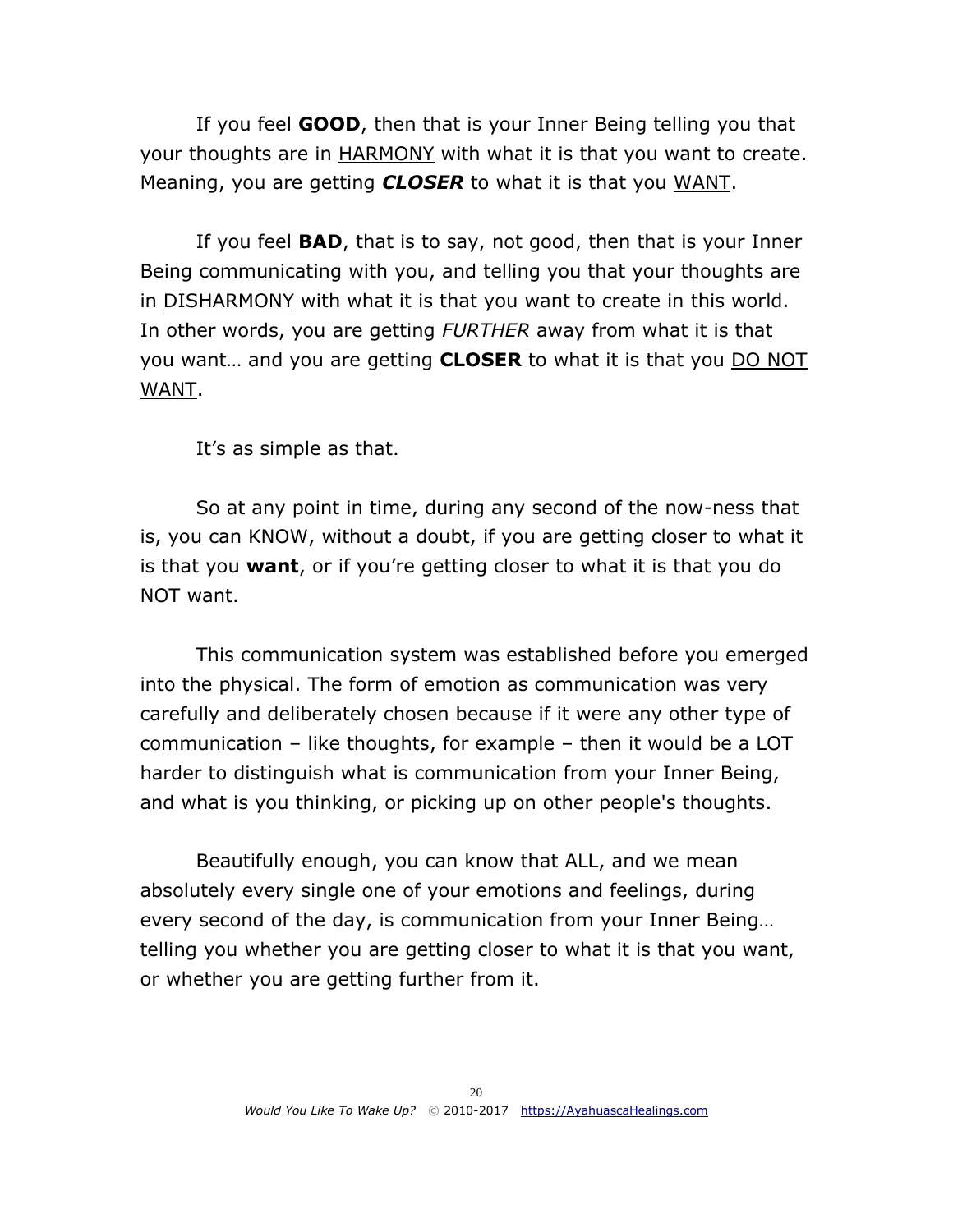## **You have a built in GPS system!**

Your emotions are here as your personal GPS system to guide you to all that you want. Just like a GPS system for your car helps you get from where you are to where you want to go… your emotions are like your built in GPS system. If you feel bad, it is your GPS system telling you that you need to move in another direction – which means, change your thoughts – so that you can continue heading to where it is that you actually want to go.

The basis of this whole internal GPS system stems from the Universal Law of Attraction. This is a Law that works whether you believe in it or not. It is a Law that works in the physical world, and in the non-physical world. And it is a Law that is at the basis of every single life experience that you human beings have.

## **The Law of Attraction states: "that which is like unto itself is drawn"**

So when you have thoughts that feel good, it is because you are thinking and focusing upon something that you want. And because of the Law of Attraction, by focusing on what it is that you want, you are attracting like vibration, like energy, and like thoughts, so that you feel GOOD, which means you're getting CLOSER to that what it is that you want.

When you feel BAD, it is because you are thinking about something that you do NOT want. And because of the unforgiving Law of Attraction, that works for everybody, physical or non-physical, whether you like it or not… when you feel bad it is because your thoughts and your energy are focused on something that you do not want as a part of your experience.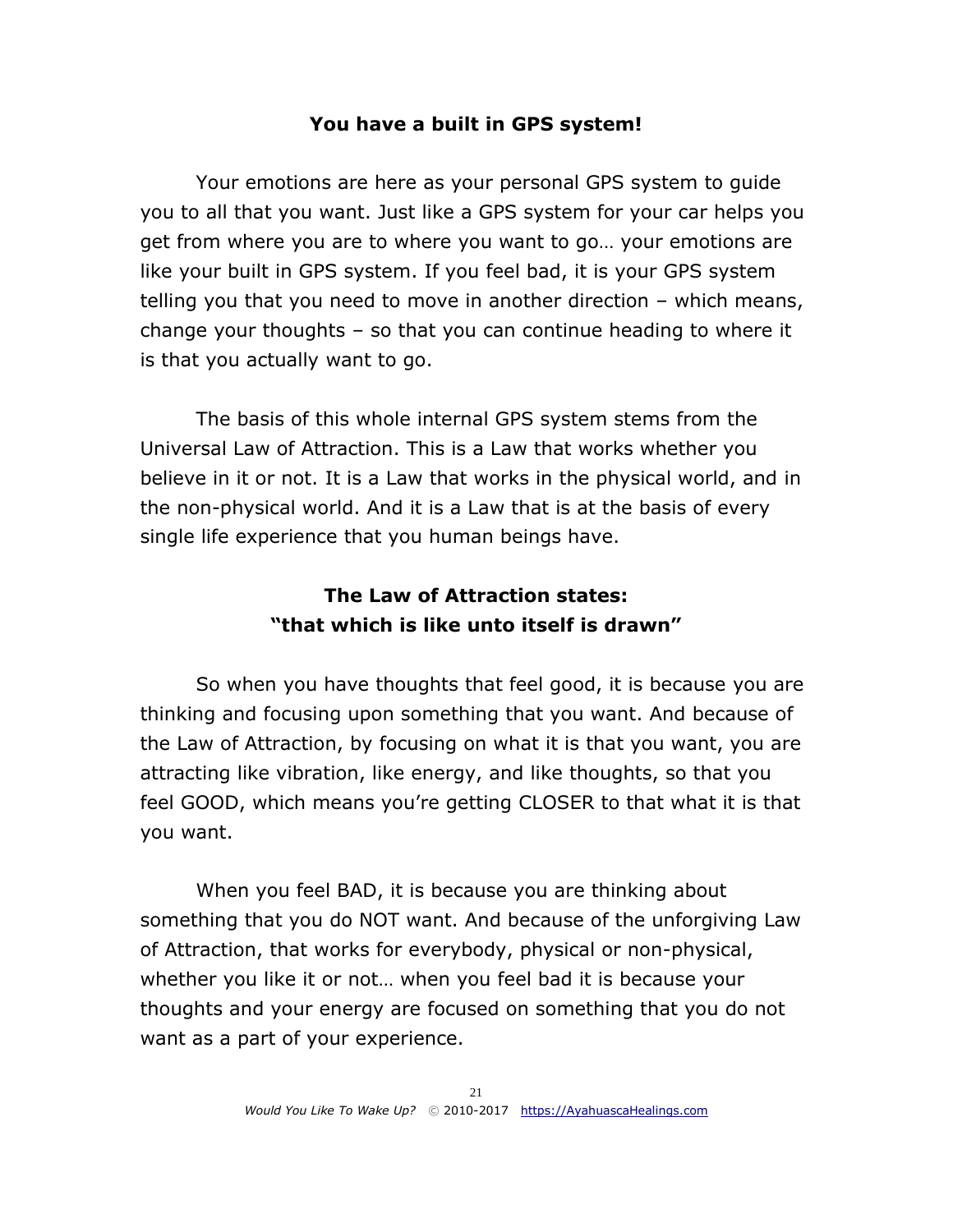Since the Law of Attraction states "that which is like unto itself is drawn," by focusing on something that you do NOT want… you are only bringing that closer and closer to you.

We repeat...

## **By focusing on something that you do NOT want... you are ONLY bringing that** *CLOSER* **and** *CLOSER* **to you!**

No matter what you think about and focus upon, whether it is something that you WANT, or something that you DO NOT want... when you focus upon it, you are bringing it closer to you, and closer into your physical experience, simply by putting your energy towards it.

You see, for any topic, there are really TWO topics. There is the ABUNDANCE of… and there is the LACK of. For example, money. With this topic of money, there are really two topics. There is the abundance of, or the presence and possession of money… or there is the lack of, or the absence of, money.

When you focus on the abundance of a topic that you want, you will feel good. And when you focus on the lack of a topic you want, you **will** feel bad. Either way, your Inner Being will let you know where your thoughts are at, and where your point of attraction is, through your feelings!

You can very confidently know, that when you feel bad, it is because you are focusing on the lack of what it is that you want. When this happens, your inner being will let you know, through negative emotions that do not feel good.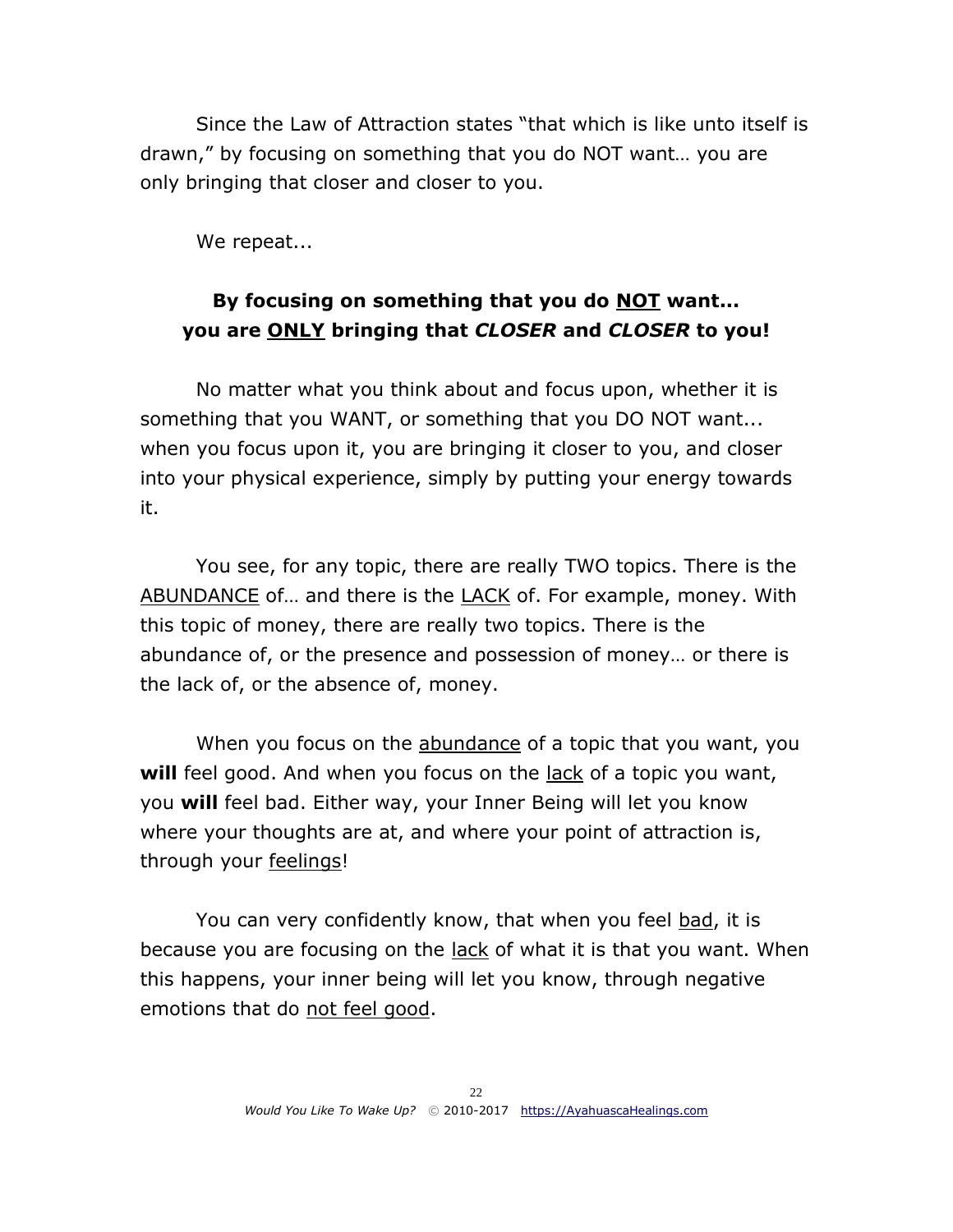Now you know, the second you recognize that you are feeling bad, it is because you are focusing on the *lack* of what you want. That is your perfect chance and the best time to CHANGE your thoughts. Choose wisely, and choose thoughts of **abundance**, which will make you feel GOOD, which will get you closer to what you want.

We can very confidently say, that this is a very SIMPLE task. However, we have seen and noticed in many individuals that, although simple, many people have a difficult time... and just don't change their thoughts when they are feeling bad. This is often because they do not recognize the value and attractive power of their thoughts.

Now that you know how valuable your thoughts are, to have more of what you want in life - like more money, for example - all you have to do is choose thoughts that make you feel **GOOD**, and focus on the **ABUNDANCE** of money, as opposed to thoughts of the lack of money, which make you feel bad.

Here's what we'd like you to do:

**Action Step: Set and FEEL the intention... "No matter what I'm doing, no matter where I am, no matter who I'm with, I will look for and find things that make me feel GOOD."**

Then **DO** what the intention says!

Set this intention **constantly**. Every day, as often as you'd like. At the very least... set it first thing in the morning, and every night before you go to sleep. One of the most powerful times that you can set and fulfill this intention, is when you notice that you feel bad, as it's one of the *fastest* ways to shift into a good feeling.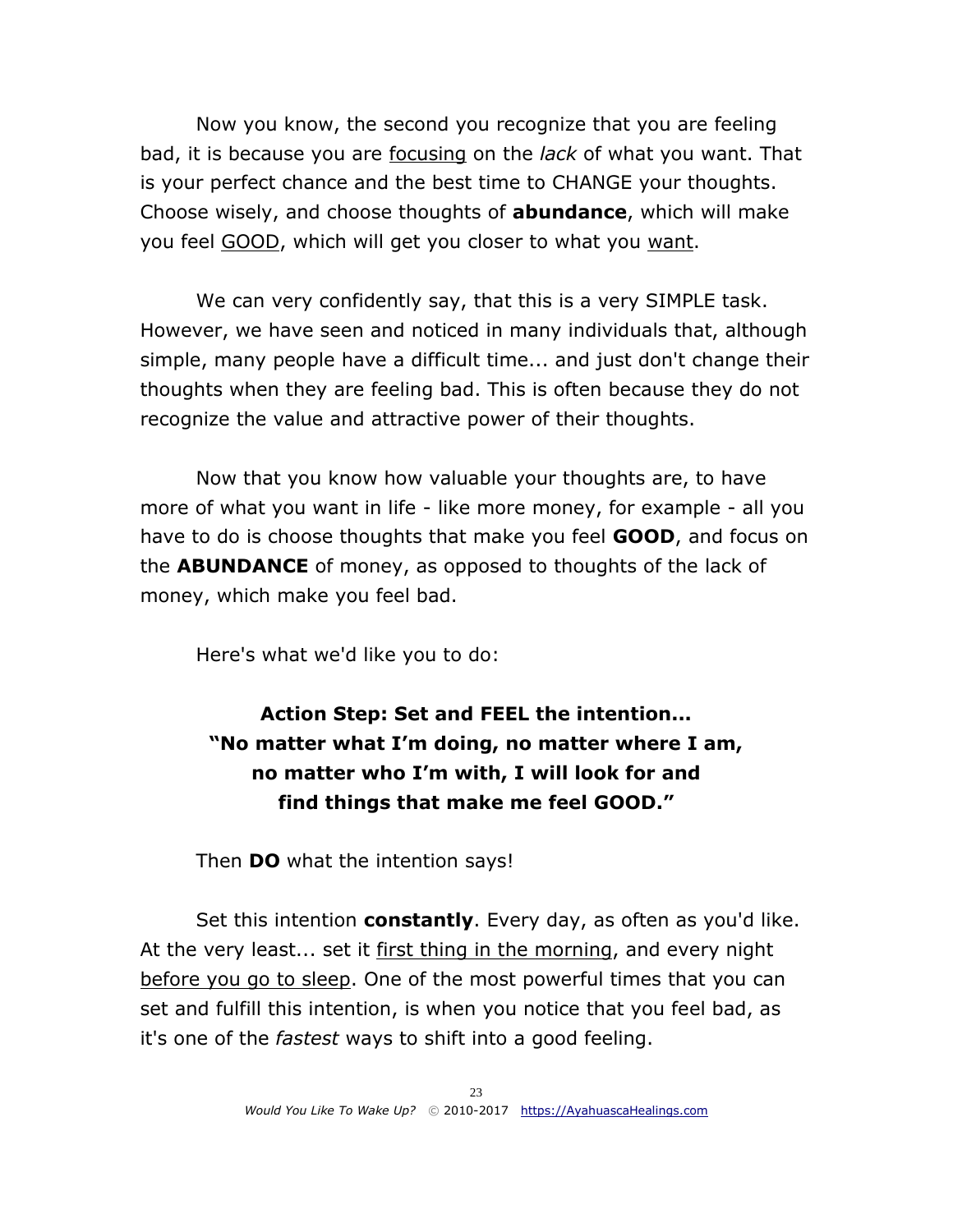By setting this intention constantly, you will find more and more things that make you feel **good**. That means you are focusing on the **abundance** of what it is that you want. And because of the allpowerful Universal Law of Attraction, by focusing on the abundance of what you want, you are attracting that abundance *closer* and *closer* to you. Meaning... you're getting what you want!

Before you know it, as long as you work to constantly feel good... no matter what it is that you want, seemingly immediately, you will see the abundance of your desires manifest into your physical reality.

#### **So... what DO you want?**

Do you want more money? Do you want more happiness? Do you want better relationships? Do you want better health? Do you want to change lives? Do you want to travel? Do you want a nice home? Do you want to help other people? Do you want to provide for your family? Do you want complete time freedom?

It is **very** valuable for you to know exactly what it is that you want. Through this knowing, that you have come to realize through your life experience, you have a certain clarity and power that is only available when a physical being knows what it is that they want.

Through the distinct knowing of what you want, your Inner Being will communicate with you through emotions, to help you get closer to that reality you desire.

Pay **constant** attention to how you feel.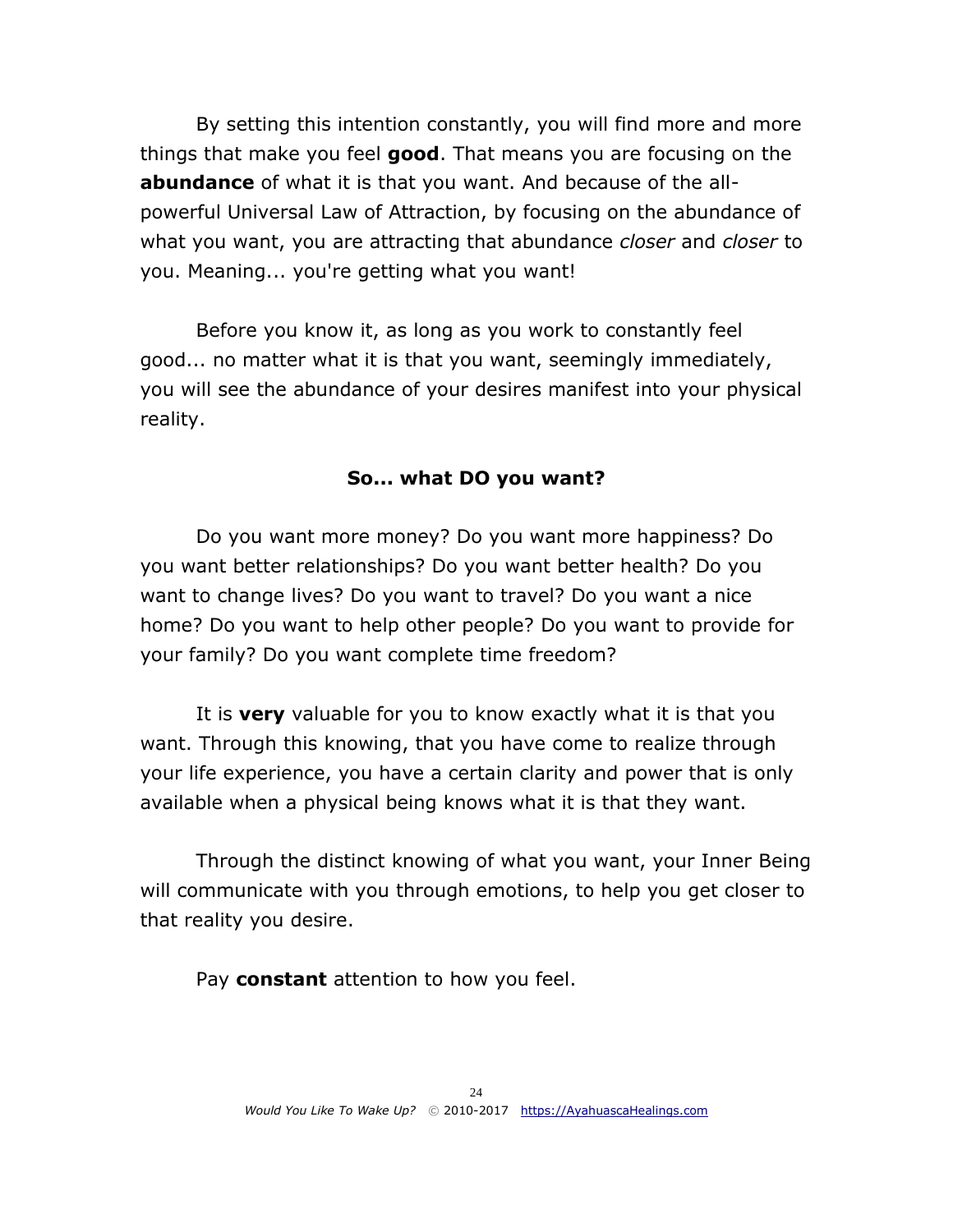When you follow your guidance and your Inner Being, by ensuring that you feel good more and more often, you are harnessing the power of the Universe, and inevitably getting closer to the reality where you have 100% of the things that you do want, and 0% of the things that you do not want.

A common desire is to have complete abundance in prosperity, wealth and dollars-- complete financial abundance so that you may live each and every single one of your life experiences based solely on the criteria of whether you WANT the experience, and NOT based on if you can *afford* the experience.

## **To manifest financial abundance as fast as possible, ensure that you feel GOOD 100% of the time when you think about money.**

The bottom line of this whole chapter can be summed up in this: do what makes you **happy**. Think thoughts that make you happy. **Focus** on what you want, not on what you don't want. No matter what you do, who you're with, or where you are, especially when you're feeling bad, look for and find things that make you happy. Simply follow your happiness and you will live your ideal life experience.

Although we see financial abundance as a very common desire, we want to express, that from our non-physical, broader perspective...

## **Success is not measured by dollars.**

We see so many people value success in terms of what they own, or what they have, or how much money is in their bank account. But what is all this *stuff*? What is it good for?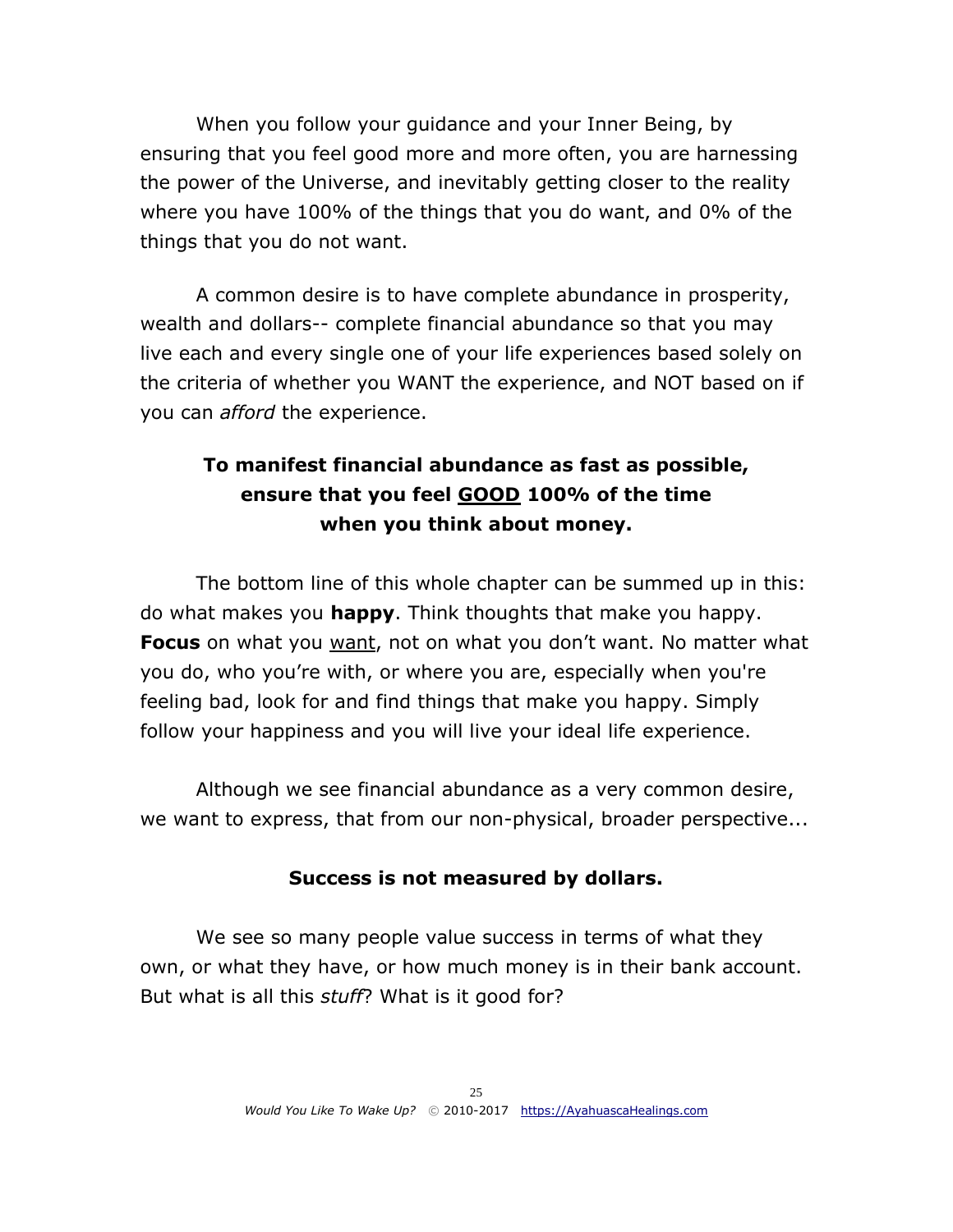In reality, people often want money or *things* because it helps them feel freedom, or happiness-- whatever you choose to call it, it feels GOOD. So if feeling good, or happiness, is what people are really after, then why is there so much focus on the physical *stuff*?

Well... people think that the physical things will bring them happiness. But really, it's the other way around. Your happiness will bring all the physical things that you could ever want.

Searching for happiness outside of yourself doesn't work. If you do, you're going to constantly be in a state of wanting something to make you happy, even when you get what you want. Everything that you need to be happy, you already have-- it is the power of choice. Choose wisely-- choose to look for and find things that feel GOOD.

In your world, we see many physical beings define someone as successful when they have plenty of dollars, or a nice home or car, or something to "show" for their work. We want to bring up what we feel is an even better definition of success. And that is…

#### **Success is measured solely based on how GOOD you feel.**

If you have all the money in the world, an incredible home, and a nice car, what good is it if you're miserable? Not very.

By defining success in terms of how happy you are, you will automatically value your emotional state a lot more. By valuing your emotional state, you will be more aware of it. Through this awareness, you will strive to have more good-feeling feelings, more often. And by striving for better feeling feelings, you are simply being in harmony with, and alignment with your ideal reality, so that you can allow it, and attract it into *physical manifestation*.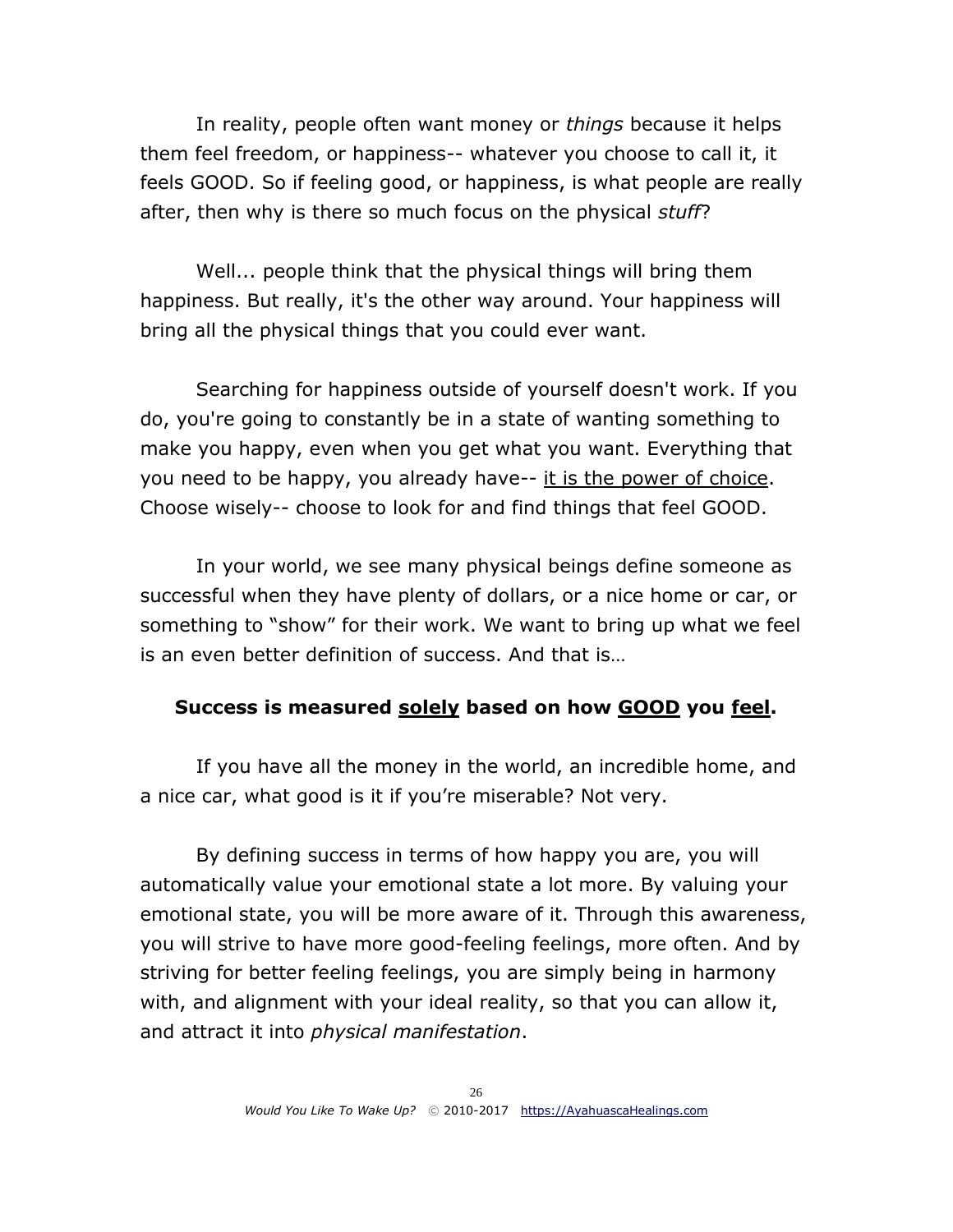If there's any one thing that we want you to leave this eBook knowing, it is...

## **Your emotional guidance system – your communication from your Inner Being – and the power of** *FEELING GOOD***!**

There is no other source of information, no other source of guidance, no eBook, no course, no DVD, no video, no teacher, and absolutely no other source of knowledge or wisdom in the Universe, that can get you closer to what you want, than the communication you get from your Inner Being, through emotions.

Your Inner Being is constantly giving you everything you need to know to live your ideal life experience. Right now, in this moment, as you read these words, feeling the emotions that you feel... you are experiencing communication from you Inner Being. All that you desire is already yours. You must simply FEEL your way to what you want.

## **Let your FEELINGS be the ONLY determining factor, for all that you think, all that you do, and all that you experience.**

Your ideal life is closer than you think. Just allow, align, and flow. Your ideal reality *already* exists. Just come into vibrational alignment with it. That means FEEL GOOD, and you will have ALL that you could ever desire.

You are flowing down The River of Happiness, to the Lake of Abundance. All that you want and desire is there. As you feel good more and more often, you continue down the river, and get closer to the lake. Stop fighting the current, and stop trying to go upstream. In other words, stop feeling bad. Find joy and happiness in all that you do, continue flowing, and we'll see you at the Lake of Abundance.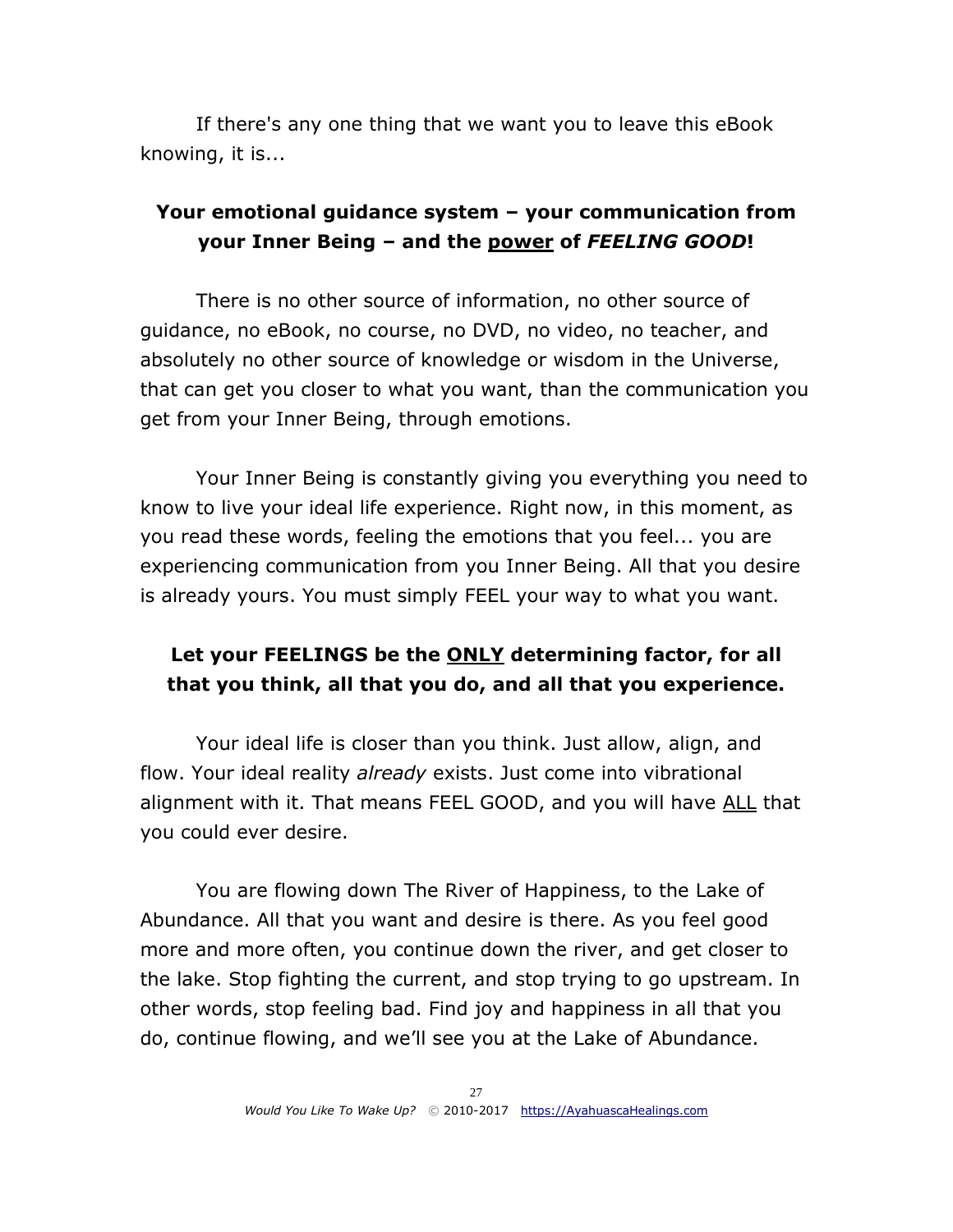# **Chapter 4: Manifest At Hyper-Speed**

<span id="page-27-0"></span>Do you remember a time when you had a desire that you were SO absolutely excited about? All you could do was think about this desire and exactly what you wanted. You thought about this so much, and you felt **so** good, to the point that, whenever you thought about the topic, your whole body was *constantly* filled with positive incredible feeling emotions.

You took whatever actions you needed to take, to make what you wanted a reality. From doing what you needed to do, and from thinking about what it is that you wanted and expected to have… you were invigorated with energy, your body would heat up, maybe your heart would pound faster, and you'd be so excited, *knowing* that you already have what it is that you wanted.

Can you remember a time when you felt like that and manifested what you wanted very quickly?

The reason you were able to manifest your desires so quickly was because of how much positive emotion you had flowing through you. You see, when you are filled with powerful positive emotion, you tap into the power of the Universe.

Thoughts without any emotional backing do very little to serve in the process of manifestation. It is only when you combine your thoughts of wanting something **with emotion** that it manifests with any notable speed.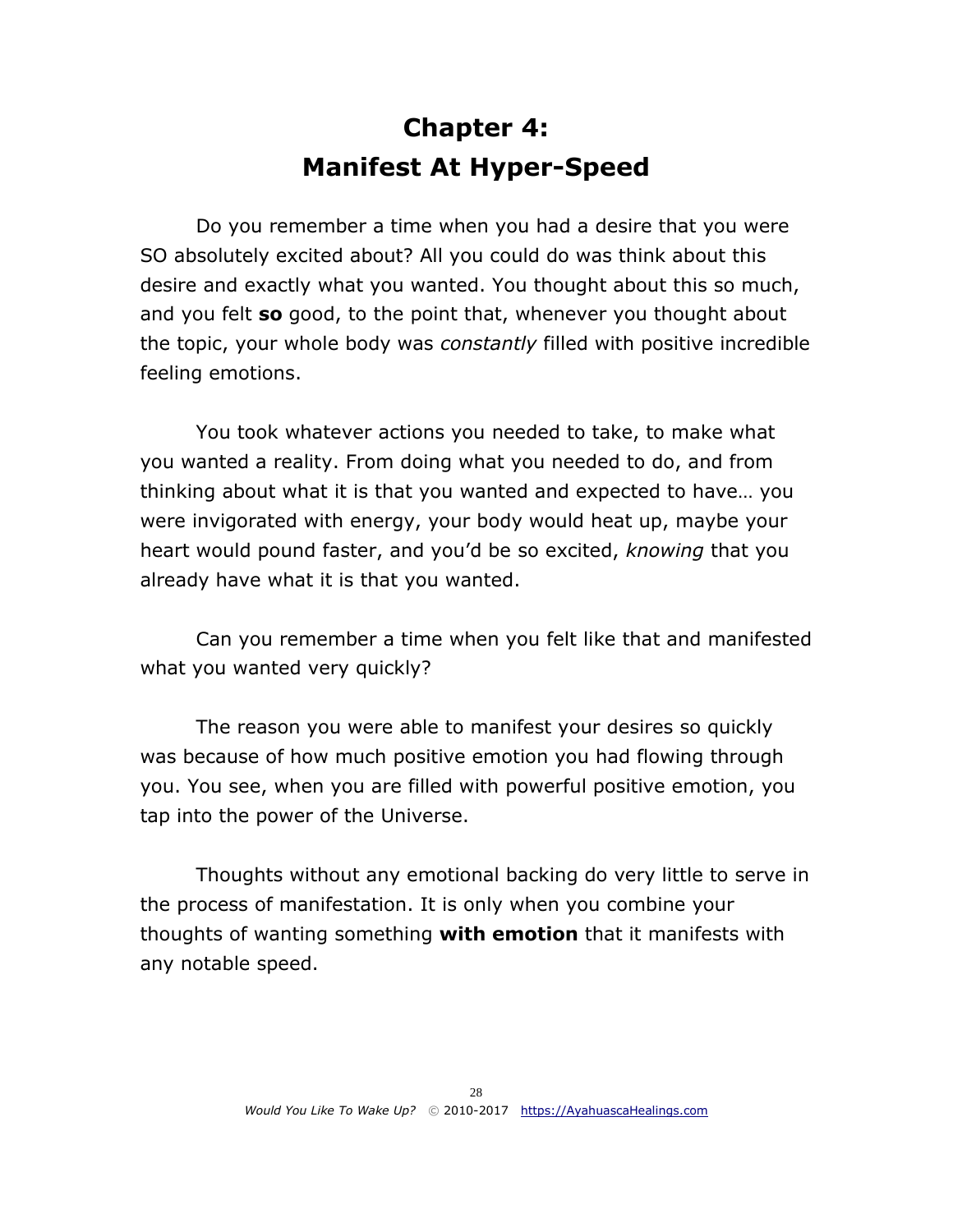Our intention with this chapter is to give you a process, that after reading these words, you can immediately apply in your life so that you can manifest what you want with greater speed and ease, compared to how you're currently manifesting.

#### **We call this process the "Attraction Workshop".**

In this workshop, you go to work… not in the sense of the word that you have likely grown up knowing, but rather, going to work using your mind. Using the Universal Laws, the power of the Universe and your Inner Being… which makes this work unlimited times more powerful than **any** other work that you could do.

The purpose of this process is to set forth powerful thoughts, emotions and intentions so as to align yourself with your ideal reality, and deliberately create and attract your ideal life experience with speed, ease, joy and abundance.

This "Attraction Workshop" will only take 15 minutes to do. We want you to know and feel the power of this process, as this will be the most **valuable** 15 minutes of your day. The power of this process is exponential when you do it more than once a day. So you can do this twice, even three times a day, with one time being the minimum.

The reason this process is so helpful in attracting your ideal reality is because of the powerful emotion that will fill and engulf every cell of your body. When you are filled with emotion, you tap into and utilize the POWER of the Universe for manifestation.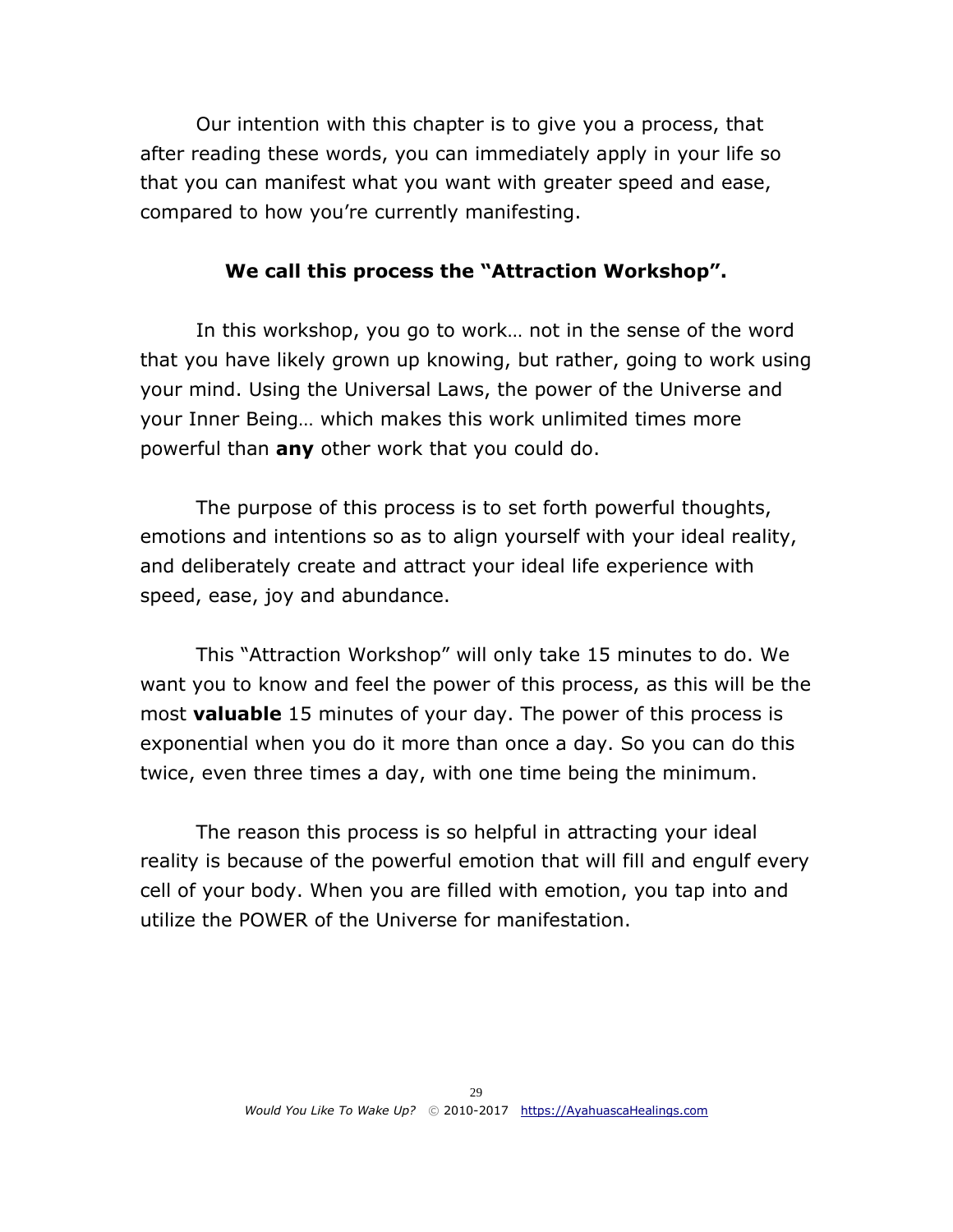When in this workshop, you become filled with such powerful emotion because your attention, energy and focus will solely be on what it is that you want to create in your life; on the abundance of what you want. As you focus on what it is that you want, through the Law of Attraction, you are drawing more and more like energies into your reality.

By constantly doing this, day after day, you will exponentially be building your magnetic and attractive force. You will be depositing huge lump sums of energy into the "energy bank" that is your ideal reality. Once your vibration – as in, your feelings - fully align with what it is that you want, you will automatically start seeing physical manifestation of your desires.

You see, 99.99999999, and then some, percent of EVERYTHING that you have in your life has existed before you saw any physical signs of it. In other words, everything that you want already exists...

## **All that you want and desire, is already yours... it's just waiting for you in, what we call, a** *vibrational escrow***.**

In your physical world, an escrow is a service that holds on to something, often money, until a certain requirement is met. Once the requirement is met, then whatever is being held, is released.

So a vibrational escrow would be an escrow service that holds on to vibrations, or energy, of whatever it is that you think about. Once you meet the requirement of being in vibrational alignment with what it is you desire, the Universe will release the escrow, and all that you have deposited into it will be yours, meaning you will see physical manifestation of your desires.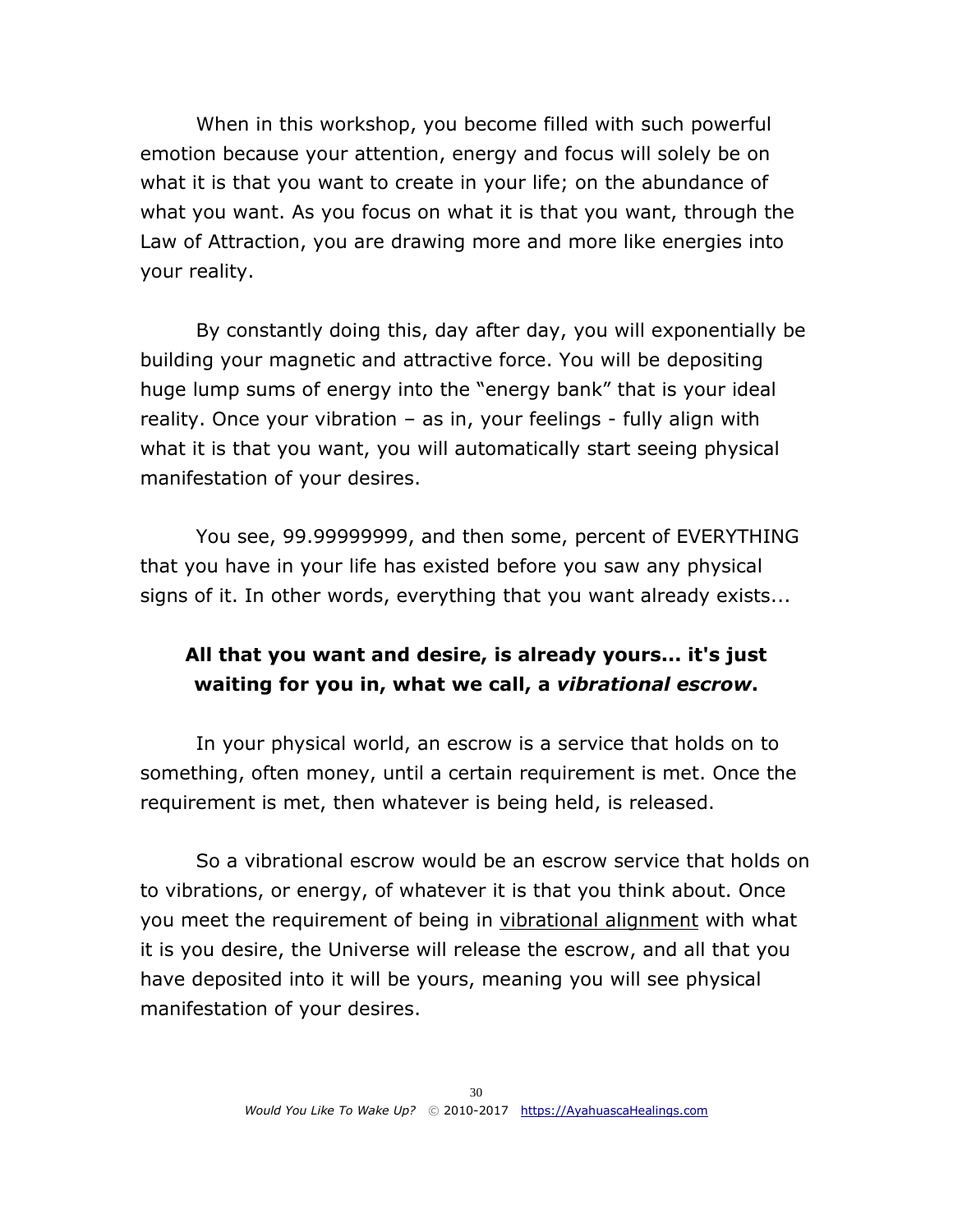The more and more you think positive feeling thoughts about your reality, the more and more energy you deposit into the escrow, and the bigger and clearer the reality becomes. As you think thoughts and feel emotions about what you want, you deposit into this vibrational escrow of your desires.

Once you are in alignment with this vibrational escrow, the Universe will automatically release the "funds," in other words, you will physically see, get and have what you wanted!

At this point, what first started as a small thought of desire, has manifested completely in your physical reality, and you can marvel at how powerful of a creator you are!

Throughout this eBook, we've used many words to describe why your emotions are so valuable, and since this process is all about filling your body with incredibly good-feeling feelings, we trust that you see the value and power in this simple, yet incredibly important exercise.

Here are your instructions:

- Sit down in a comfortable position that you can relax in for 15 minutes. We recommend sitting up in a chair with your feet flat on the floor and your spine straight.

- Set a timer before you start so that your mind is not distracted thinking about time.

- Set your intention before you start: *"My intention is to set forth powerful thoughts, emotions and intent so as to align myself with my ideal reality, and deliberately create and attract my ideal life experience with absolute speed, ease, joy and abundance".*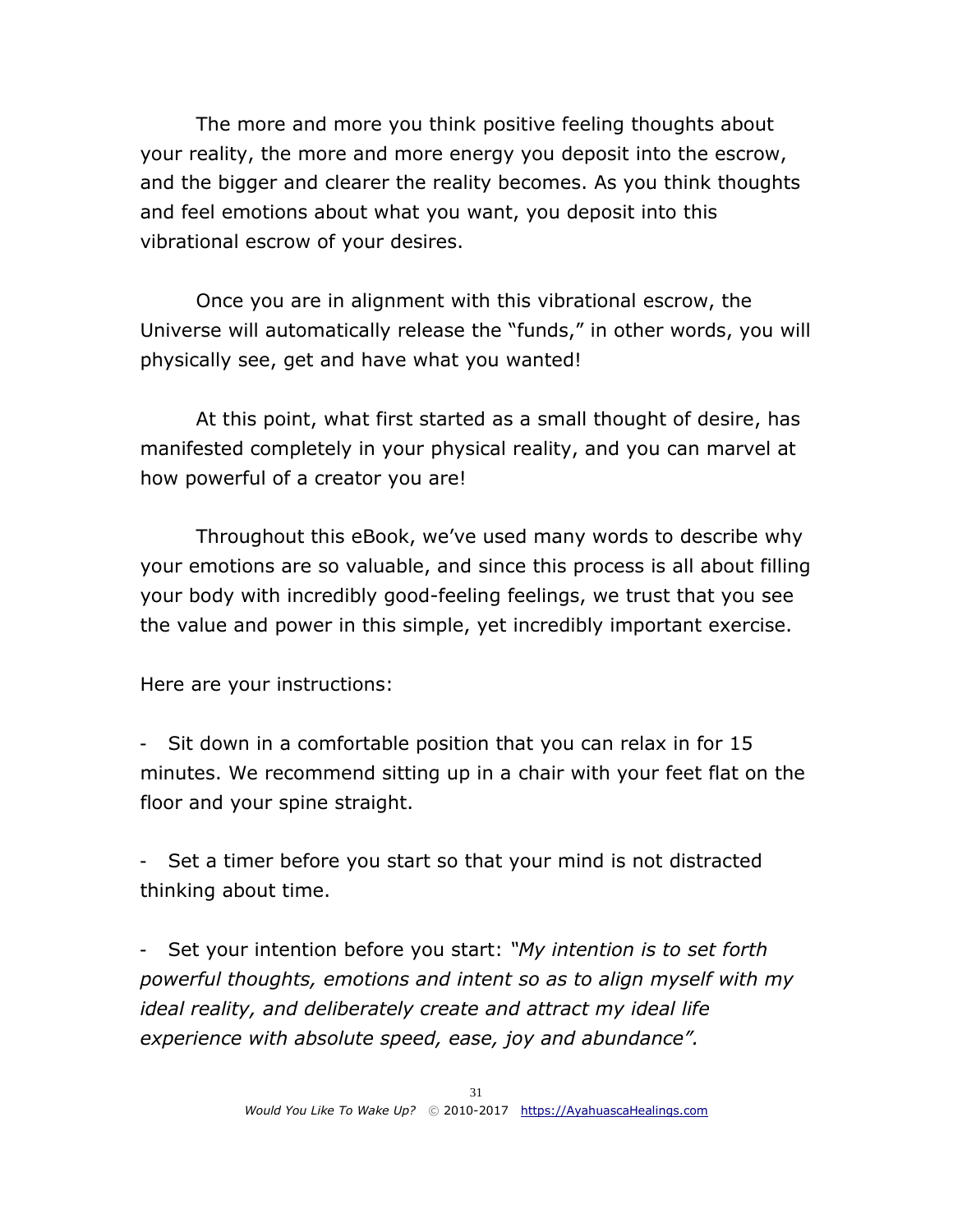- Make sure you feel good before you begin. Do whatever you want to initially feel good. Listen to a song, watch a short video, play with children, play with animals, exercise, listen to sounds of nature… it really doesn't matter what you do, just make sure you feel good as you begin.

## - And start!

To help clarify what to think about, to lead your emotions in an attraction workshop, here is an example of what Trinity's "Attraction Workshop" sounds like, after setting his intention:

*"I recognize the value and power of my thoughts, emotions and intent, and so I deliberately set forth powerful thoughts, emotions and intent so as to deliberately create and attract my ideal reality with such elegance, grace, ease & speed, while feeling the endless joy, happiness, presence and abundance in my life.*

*I have abundance in anything and everything that I choose to have abundance in.*

*I have abundance in love and positive uplifting relationships. I have abundance in health, vitality, energy, flexibility, strength and physical skills. I have abundance in prosperity, wealth, and dollars. I have an abundance of incredible travel experiences, fun, excitement, adventure and amazing food. I have an abundance of contribution and students whose lives I help change. I have an abundance of anything and everything that choose to have abundance in. All that I want is mine.*

*I have abundance in wealth, dollars and prosperity. I create teams and systems that allow me to provide massive value to the*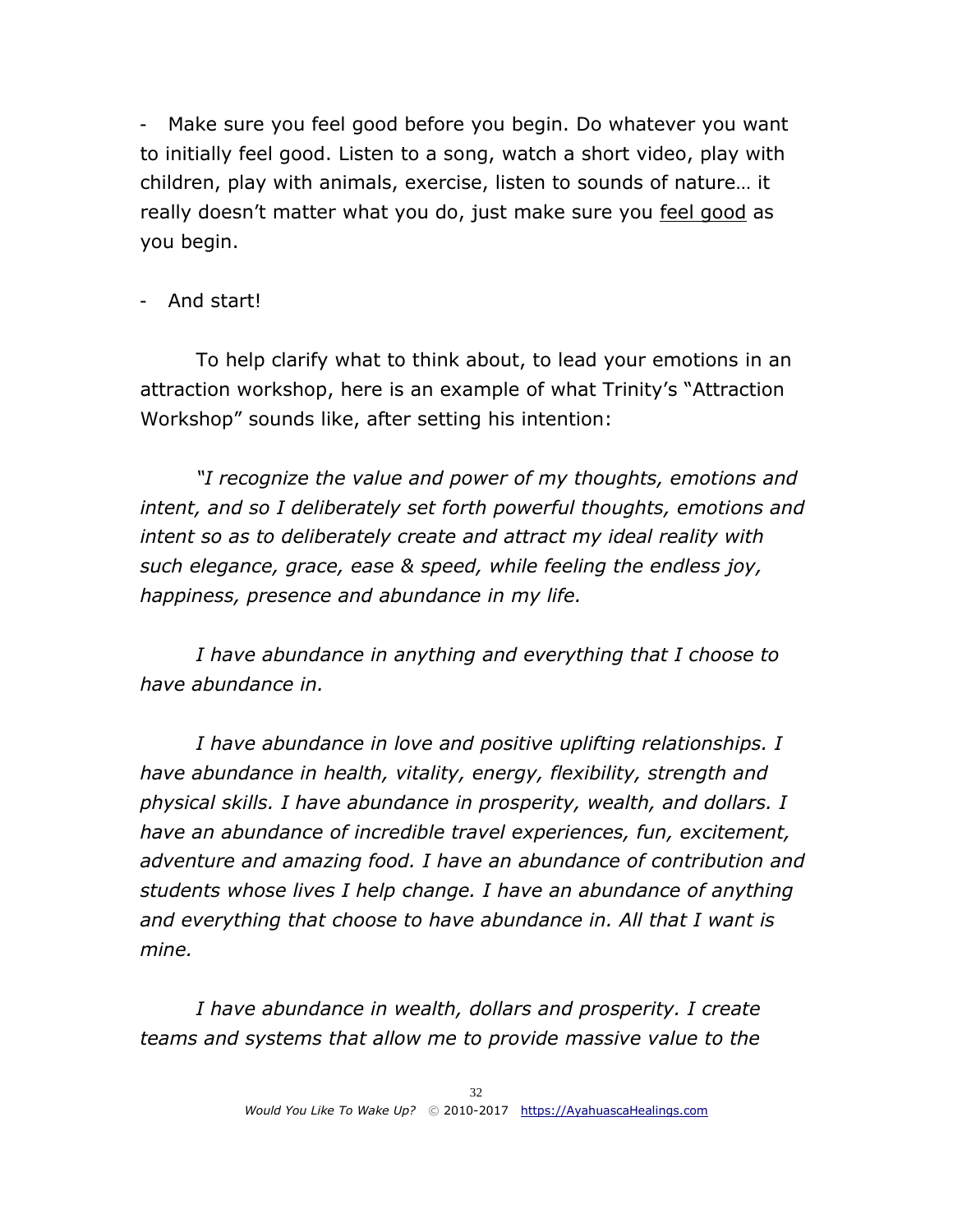*world, on autopilot, while I eat, sleep, play or work. I make over \$100,000 a month on autopilot. People easily see and recognize the value and the power that I have so they jump at the opportunity to work with me and give me money. I get paid in direct proportion to the massive value that I provide to the world.* 

*I have all the money that I could ever want. I choose my life experiences based solely on the criteria of if I want the experience or*  not. I look at my bank account and I see all the money I want is there. *I do not hoard money, but rather, I know that when I have a purpose for money, I easily manifest it into my life experience with remarkable speed.*

*I have an abundance of dollars that flow into my life so that I can live the ideal life experience that I want to have, and lead by example. I have an abundance of dollars so that I can bring forth the powerful life-changing teachings of my non-physical teachers into more people's lives. I inspire, and empower people to take focused action towards what it is that they want.* 

*I live my mission, purpose and passion every day. I help millions of people, in many different languages, to see the Truth of who they are, so that they can deliberately and more powerfully create and attract their ideal life experience. I help this planet evolve to a new level of consciousness so that more & more people wake up to the true essence & power of their Being, and come from a place of joy, purpose, presence and contribution in all that they do.*

*This abundance of money that I have is here so that I can live my mission, purpose and passion, all over the world, without ever having to worry about expenses to live. Rather, I focus solely on*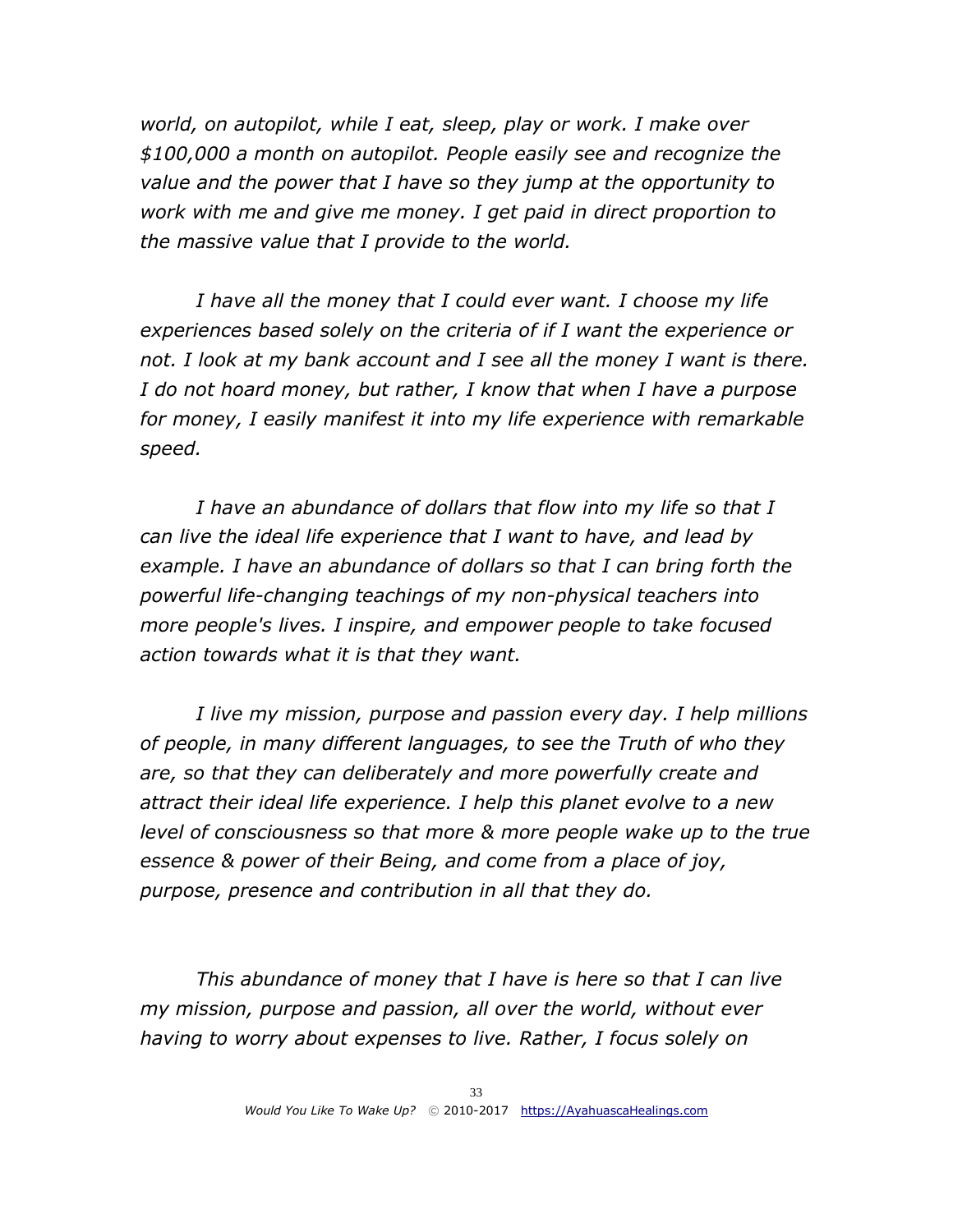*fulfilling my mission, purpose & passion of evolving this planet to higher consciousness, and teach others to recognize and improve their relationship with Self, so that they can manifest their desires, and have more of what they want, faster and easier than ever before. The money that I make, I use to bring forth the teachings of my nonphysical teachers, into more people's lives.*

*I create information products, in the form of eBooks, CD's, DVDs and highly experiential live seminars and cruises, to bring forth the priceless teachings of my non-physical teachers. People flock to me in massive abundance to listen to what I say and learn from me because they see the value, truth and power in all that I teach, with the help of non-physical beings.*

*I make a massive contribution to this world in the form of teachings I bring forth from the non-physical dimension. I help so many people improve their lives, and have more of what it is that they want, and less of what it is that they do not want, while feeling more and more happiness in all moments of their life experience. I help millions of people discover the Truth of Who They Are.*

*I give money to my parents every month so that they are financially free and do not worry about finances. My parents work by choice, because of the financial abundance that I give them. I help bring my family from the Philippines to Canada.*

*I have abundance in health, energy, vitality, flexibility, strength and physical skills - like dancing, wing chun, tricking, flips, planches & handstands. I am 160 pounds lean, with less than 9% body fat.*

*I work with a nutritionist, a personal chef, and a personal trainer. Together these people help me to be so healthy, full of energy,*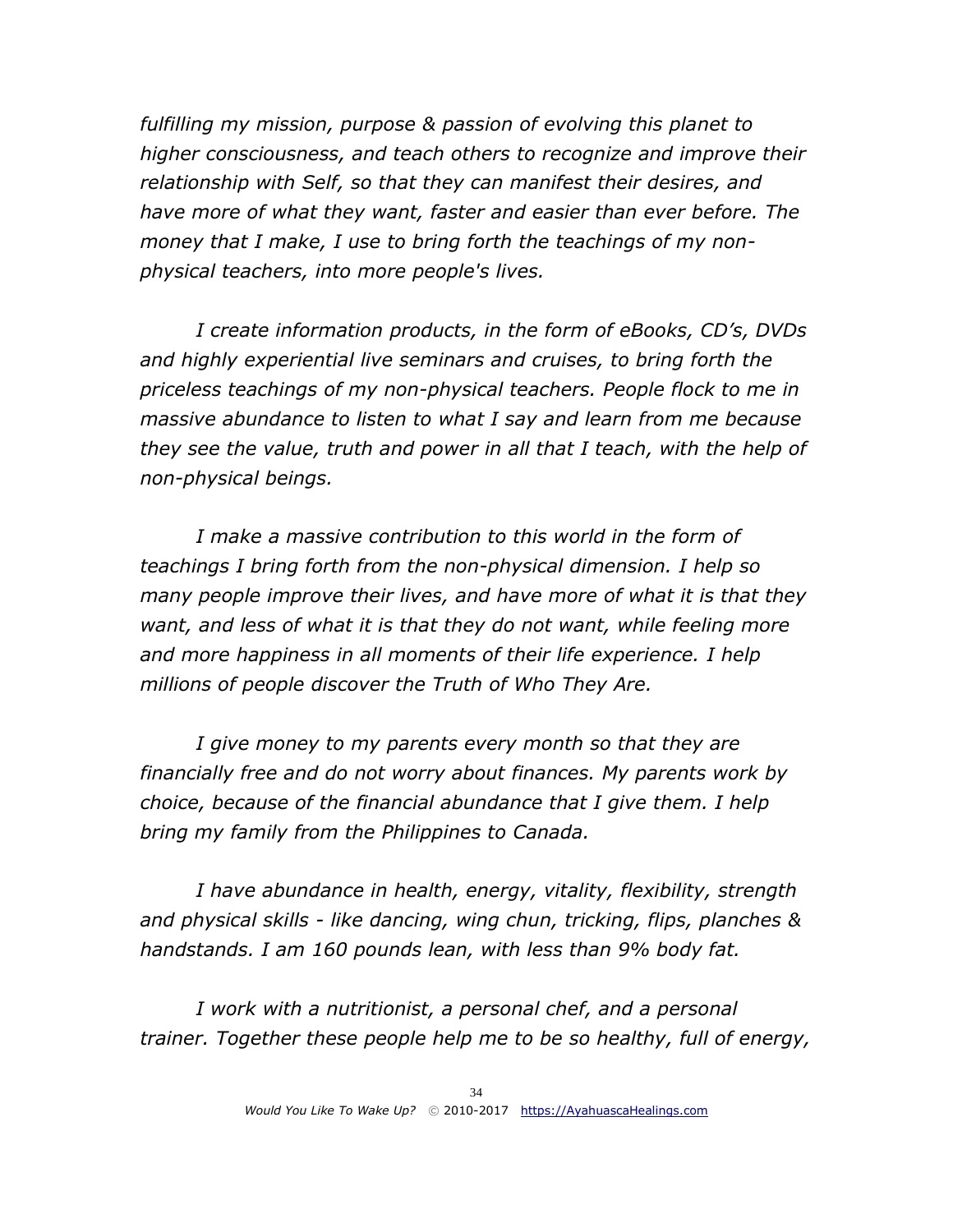*and to live in this body for 200 years so that I can continue to live my mission, purpose and passion, and evolve this planet to higher consciousness for as long as possible.*

*I have an abundance of love, and positive uplifting relationships. I have attracted my ideal lover, who is conscious, fit, sexy, and passionate. She knows what she wants and she is going for it. She is a powerful creator and knows how to create what she wants in life, which is why she has attracted me – her ideal lover. She loves herself, loves nature, loves Source, loves me, loves intimacy, loves giving and receiving pleasure, loves traveling, and loves to do the same things for fun that I do. She knows what her purpose and passion is, and she lives it and loves it every single day. She is helping this world grow and evolve in her own unique way, and she is so happy, enjoying every single moment of it.* 

*She is the most beautiful woman in the world to me, and is the manifestation of the Divine Feminine, the Goddess, here in physical form. All the most beautiful traits of the Feminine, are exemplified within her. Love, compassion, empathy, forgiveness, joy, peace, presence, and the Love of the Divine Mother flows through her in everything she does and says. She is constantly looking for things that make her happy, and we are constantly looking for things and doing things that make each other happy, while enjoying the deliciousness of our love-filled, growth-driven, passionate relationship. We feel such an endless abundance of love, connection, oneness, passion, intimacy and growth with each other.*

*We have the most beautiful love that inspires love in everybody around us. We bring forth the most beautiful children into this world together, who are so healthy, beautiful in every way and so deeply*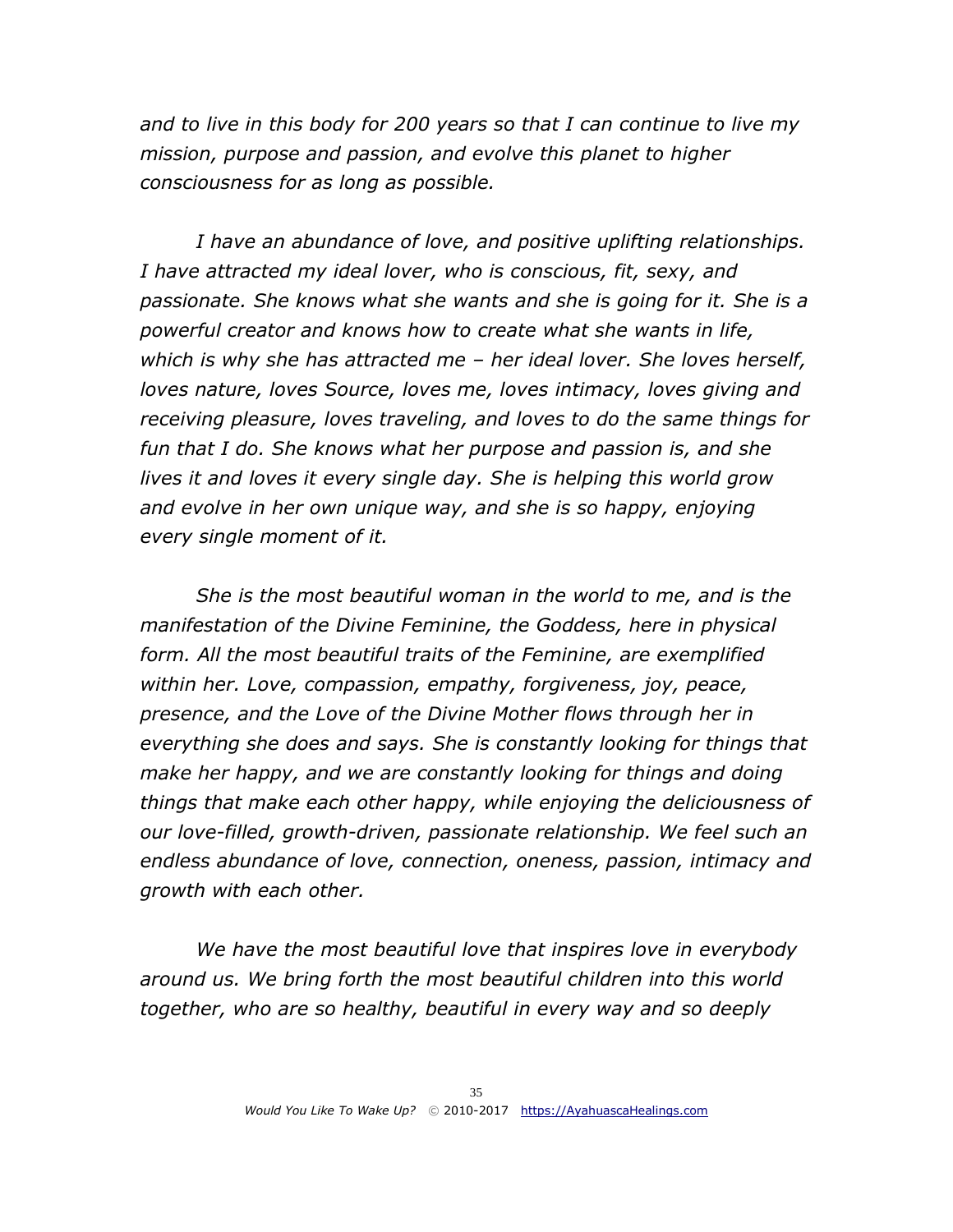*connected to their Truth, their Spark of Divinity, and shine that in the world so effortlessly, in everything they are, do, and say.*

*My love and I create conscious communities all over the world, where people have the space to connect so deeply with themselves, their gifts, what they really want, and their deepest heart's passion. We create communities where we bring up children in a way where they can stay so deeply connected to their Truth, and not lose it from the society and backwards value system that our world teaches.*

*We create these communities where love, is celebrated, welcomed, embraced and allowed, in it's highest and purest forms, as a way to connect with the Self, and the Divine. Within these communities, we birth projects and gifts for the world, not only in the children we bring up, but in real-world action that serves so many people in their awakening journey.*

*We own land where we grow our own food, where we live from the Earth, and celebrate our Mother, daily, as our spiritual practice, and as a way of life. We dance together, live together, love together,*  eat, celebrate, and enjoy this life together, in all it's *infinite beauty*. *Creative expression is everywhere, in music, movement, art, painting, singing, dancing, writing, and whatever way that the Heart wants to express itself.* 

*We have communities and land all over the world, in the most beautiful places. On beaches, forests, mountains, islands, lakes, rivers, and wherever we see and feel that a place will be powerful to ground. We have a non-profit that is funded by businesses that I've built, and this non-profit funds that living of all these communities, and all beings who live there. I need no recognition, and offer all gratitude always, to the Divine, feeling so grateful, for all that has unfolded.*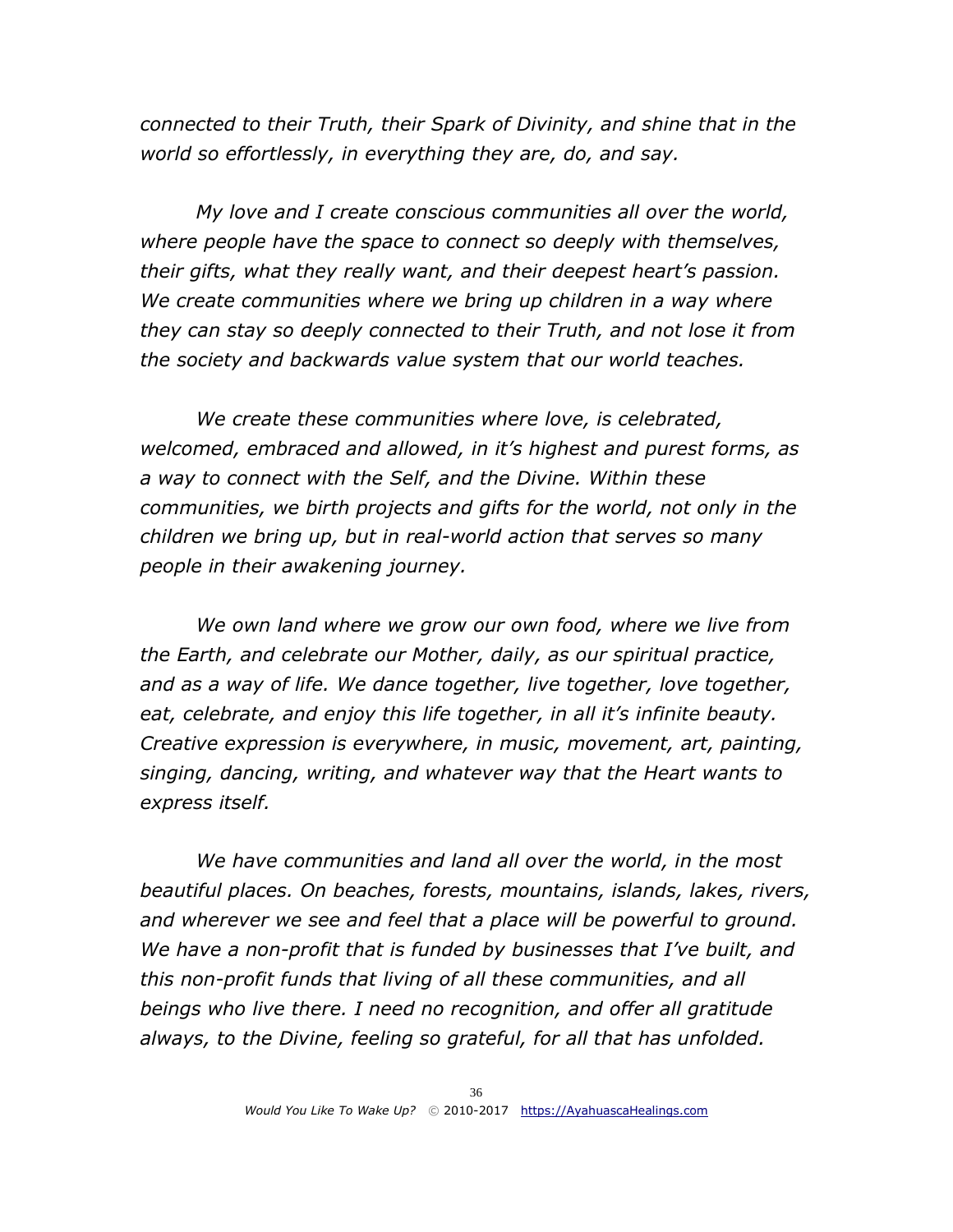*The people who are called to live in our communities are so conscious, self-aware, heart-centered, and LOVE is what drives their every thought, action, intention, and word in the world. Each and every being who lives with us, is so deeply connected to their gifts, what they are here to share in the world, and they LIVE IT unreservedly. They are conscious about what they put in their bodies, and above all, their STANDARD for their energetic environment, around them, and within them, is so high, and together, we create an energetic vortex where simply being on our land, or around us as a community, creates such deep awakening and healing experiences.*

*We create so many opportunities for people to escape the system, find their freedom, and live the lives that they so deeply want to live. In living my ideal life experience, we inspire so many others to also live theirs. And in doing so, we help so many people wake up, to the Truth of Who They Really Are, and find the deepest joy that their heart has seeked, and found. We create opportunities, in all that we do, naturally and effortlessly, to help our brothers and sisters all over this world. And in doing so, we create an energetic wave of awakening, truth, and love, that continues to ripple out, and impact our global collective energy, helping every being on this planet, growing only more powerful, for generations and generations to come.*

*I have an abundance of positive, uplifting relationships with people who all live in their Higher Self. We are all growth-seeking beings who recognize and know the Truth of Who We Are. We all support each other in our growth, and pay attention to all that it is that we like to, and want to, see. I am surrounded by people who know what their mission, purpose and passion is, and are living it. We all help each other to fulfill our missions, and live our passion. Together we co-create a beautiful world and life experience that has*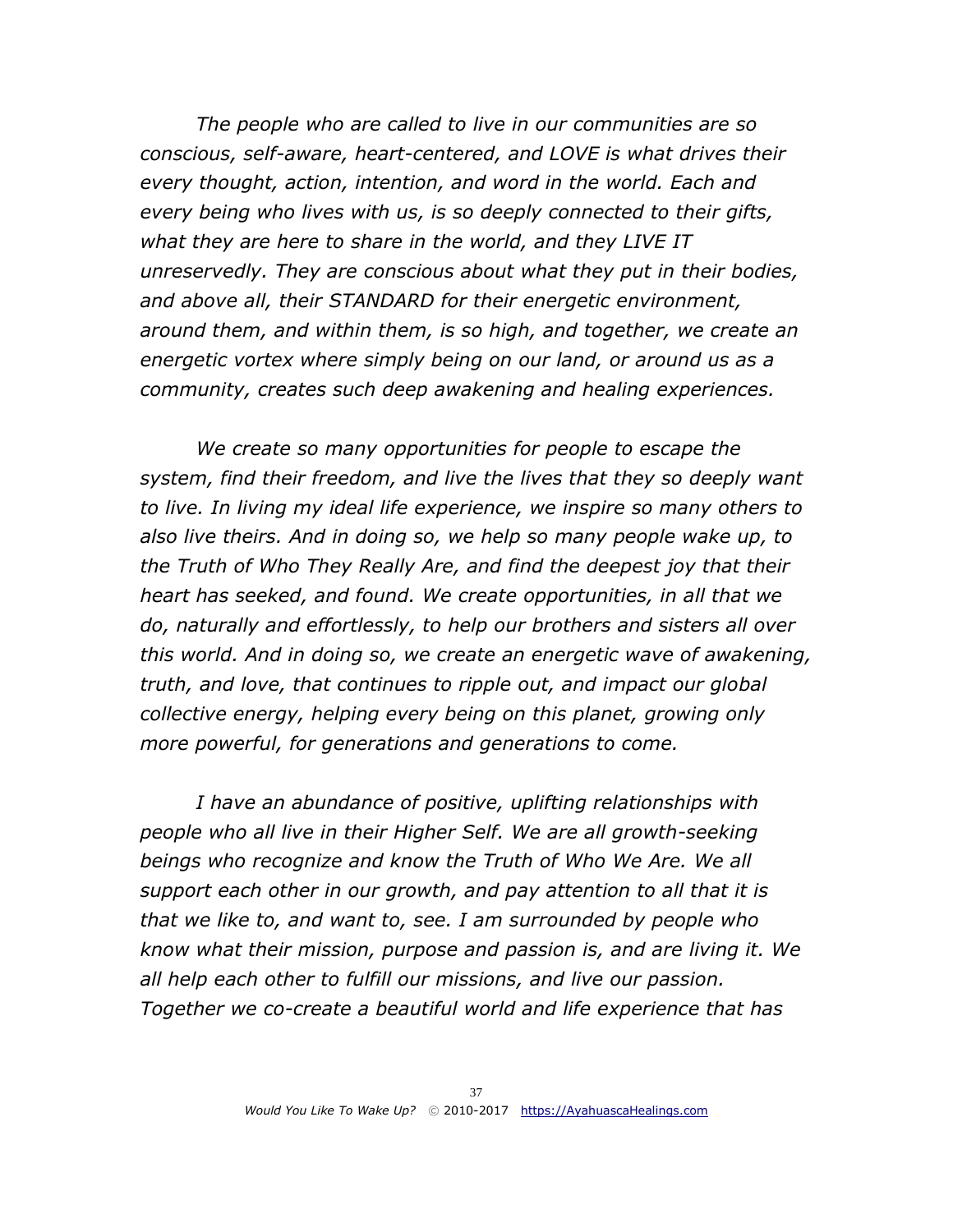*more and more of what it is that we want, and less and less of what we do not want.*

*I travel the world, visiting new places all the time. I travel with people that I love, and take my family on all-expense paid vacations around the world. I snowboard and I surf where ever and whenever I want. I integrate into all cultures very easily, and submerse myself in the culture, learning the language and dance from the people of the land. I see the most breathtaking sights, eat the most incredible food, and live such an exciting, adventure filled, adrenaline packed, life of presence, joy & gratitude.* 

*I have all that I want in this world. I live my ideal life experience and have attracted my ideal reality in all areas of my life: business, health, relationships, contribution, fun time, financial, and personal. I live my mission, purpose and passion every single day, and positively impact millions of people's lives around the world. I am present, I am happy, and I feel the abundance in all that I do.*

*I am complete.* 

*I will attract the like."*

There you have it-- that is a complete example of what an attraction workshop sounds like. The words do not matter so much, but rather, it is the emotions that are most important. The *better* you feel, the **faster** you are attracting what you want.

As you may have noticed, there are plenty of details in this example. We want you to make your attraction workshop as detailed as possible, while ensuring you feel good about all that you think. So be sure not to make it *too* detailed that you feel negative emotions.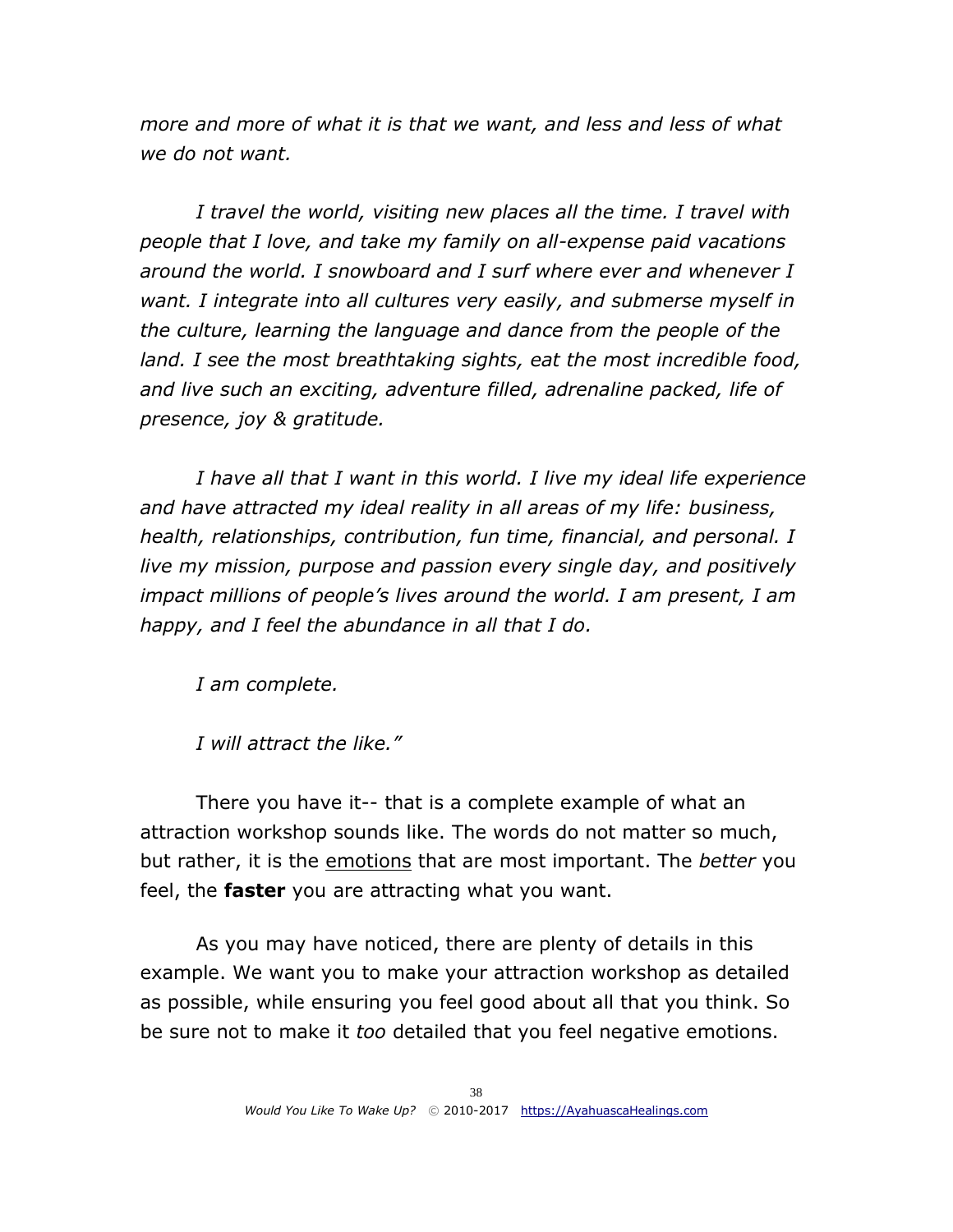To assist you in adding detail to your Attraction Workshop, as you go through your daily life we have something we'd like you to do...

## **Action Step: As you go about your day, focus on and look for things that you want, then store that data for later use in your Attraction Workshop.**

Look for a wide array of things that you want. It can be anything, from physical things, to characteristics in other people's personality or physical body, to experiences that you want to have. Collect the data. As you do this, you will be fulfilling your initial intention of looking for and finding things that make you feel good.

Do this and you *will* feel good, you *will* feel alignment, and you will *inevitably* attract your ideal reality.

Begin. Start today. Get to work in this powerful Attraction Workshop and be on the constant lookout for data to bring into it. Do this, set forth strong emotions and you will be amazed at how quickly and easily you attract and manifest your desires.

The value and power of this exercise is beyond words. We will simply say this: we **guarantee** that when you do this every day, you will have a life experience that has UNBELIEVABLY SO MUCH MORE of what you **WANT**, way LESS of what you do not want, and most importantly, you will be **HAPPIER** than ever before.

And remember, this happiness we speak of is *exactly* what will lead you to manifesting your ideal reality in the fastest way possible…

The more happiness you have, the *faster* your manifestation. Go forth and deliberately attract and manifest your ideal reality.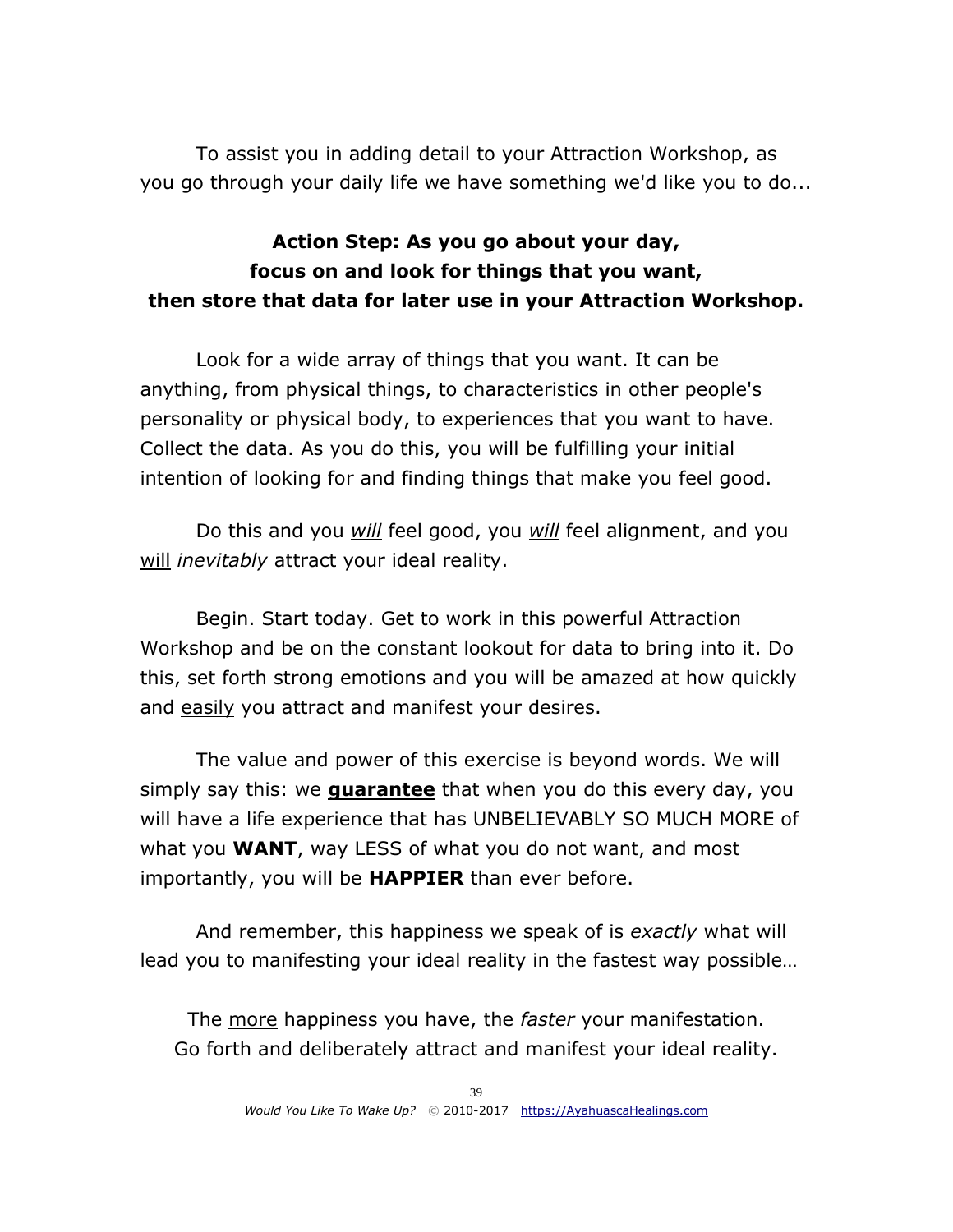# **Chapter 5: Do You Deserve It?**

<span id="page-39-0"></span>This final chapter concludes this teaching medium and we will finish with a VERY important point: **NOTHING** you do matters - as in, nothing that we've taught you in this eBook will help you manifest what you want - unless you **BELIEVE** that you deserve what you want.

In other words...

## **In order to HAVE what you** *WANT***, you must BELIEVE that you** *DESERVE* **it.**

If you do not, then manifesting your desires - for any notable period of time - is IMPOSSIBLE. It goes against all Universal Laws.

We **KNOW** and, without a doubt, **BELIEVE** that you can absolutely DO, BE, and HAVE anything you desire... and that you **deserve** it all. The question is... do you believe that?

Our intention with this chapter is to clarify how to **feel** and **believe** that you deserve what you want, no matter what it is. Our focus is on getting a FEELING of DESERVING in your body… so that you can manifest your ideal life experience with greater SPEED and JOY.

We'd like to clarify that your **feeling** at any point in time is your point of attraction. That means, depending on your current emotion, you will attract more situations that easily bring about that emotion you feel.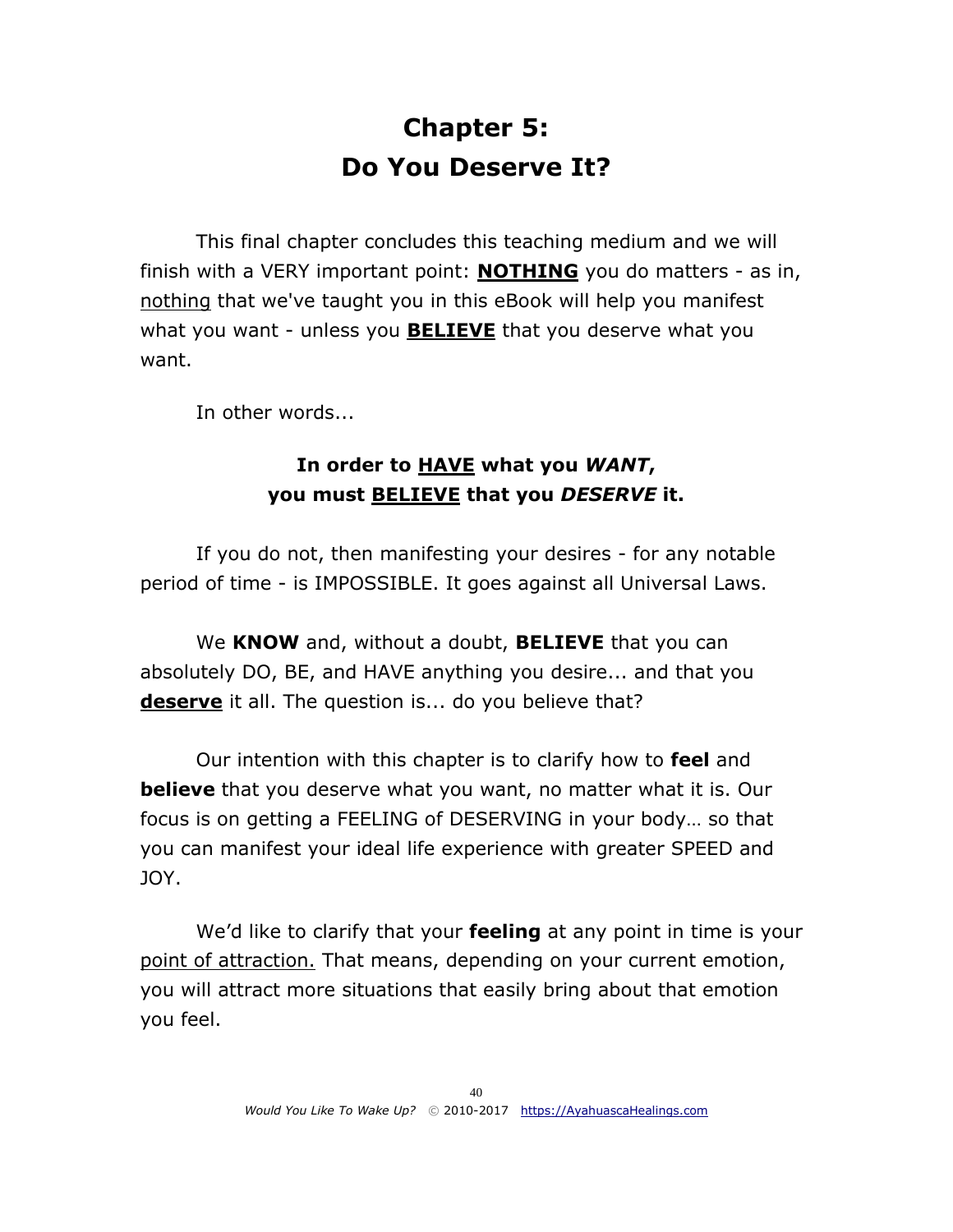So when you feel happy, you will easily attract situations that make you happy. When you feel excited, you will easily attract situations that make you excited. When you feel healthy, fit, and full of energy, you will easily attract situations that make you feel healthy, fit, and full of energy.

And when you feel deserving, you will attract more situations that make you feel deserving. In other words, you will attract situations that make you feel GOOD when you have them-- which is all the feeling of "deserving" really is.

In the coming paragraphs we are going to teach you a simple process, that has a MONUMENTAL, life-changing, *unbelievably* powerful way of helping you to manifest *whatever* you want into your physical reality.

We will get to that very shortly. Before we do, we want to teach you about the Law of Deliberate Creation, which is one the few Universal Laws that truly exist as the name suggests – as in, being a LAW.

We say one of the "few" Universal Laws because many things that you call "laws" in your physical world, aren't necessarily "laws"… meaning, they don't exist as truth throughout all dimensions, at all times. In order for anything to be a law it *must be true 100% of the time, in both the physical world and the non-physical world***.**

To manifest what you want with any notable speed, there are only TWO Laws that you need to learn about and work with. The first one being the Law of Attraction, which is the most POWERFUL law in the Universe, and the second being the Law of Deliberate Creation, which is CRUCIALLY important if you want to live a life where you have **100% of the things that you WANT**.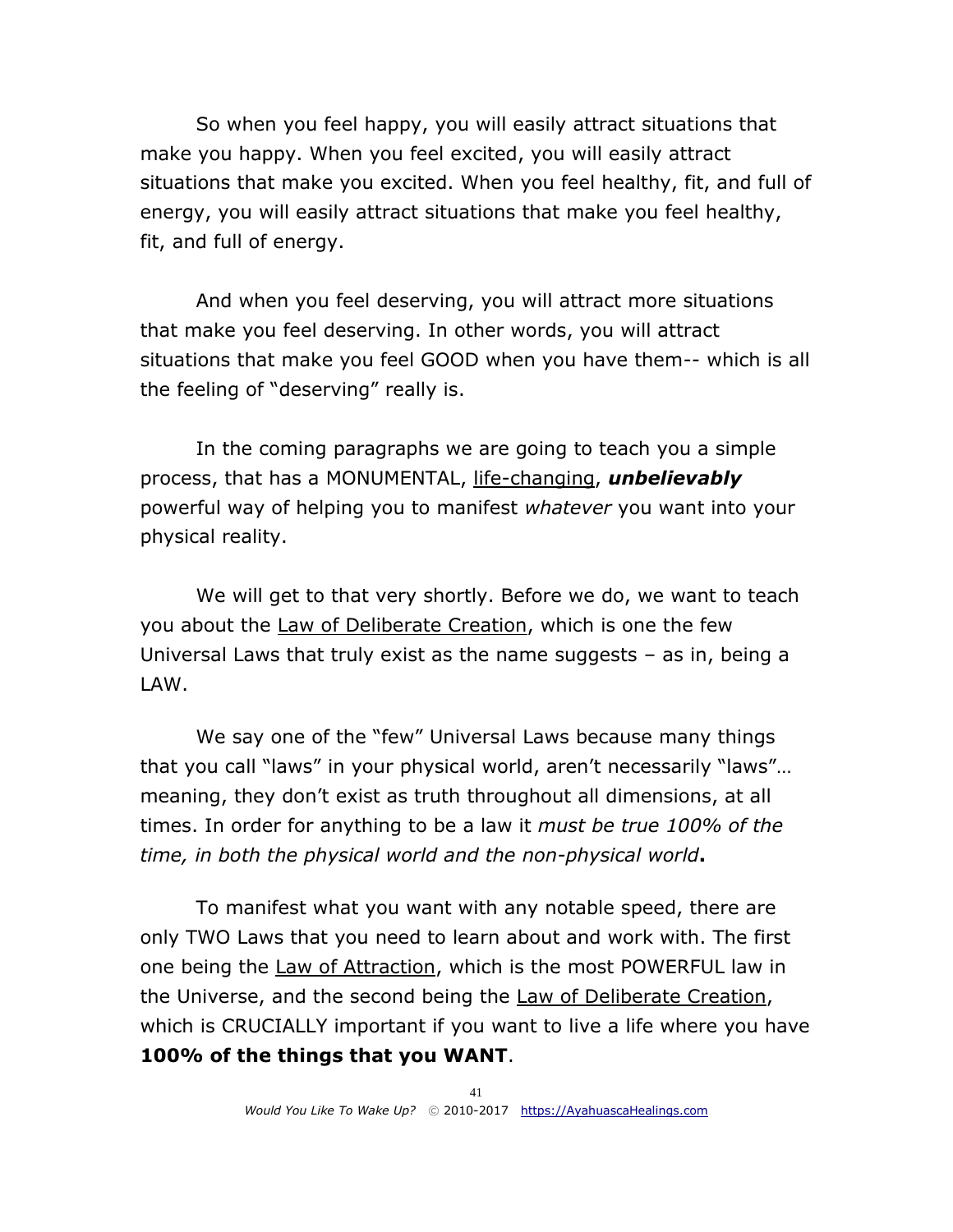The important thing to know is that these laws exist, whether you **think they do** or **if you think they don't.** They exist whether you know they exist, or if you're *completely oblivious* to them. They exist and work whether you **believe** in them, or if you do not.

## **So to** *deliberately* **manifest anything you desire in life, learn about these Laws and** *consciously* **USE THEM, to manifest your desires into reality.**

Now it's time to explain the Law of Deliberate Creation. This allpowerful, unforgiving, Universal Law states that...

## **"In order to manifest anything into physical reality, you must first want it, and then expect to have it"**.

When you want something, you automatically create the reality of that desire into existence. So the second that you say, or feel, a wanting for anything, from that moment onwards... it is yours. You just don't see any physical signs of it yet. In order to see physical signs of what it is that you want, you must align yourself with it, and **ALLOW** it into physical manifestation.

To allow is to feel **good**.

To allow is to look for and find things that make you feel **good**, even when you don't feel good in your now.

To allow is to feel **good** 100% of the time when you think about what you want.

To allow is to do the following exercise called "The Deliberate Creation Process".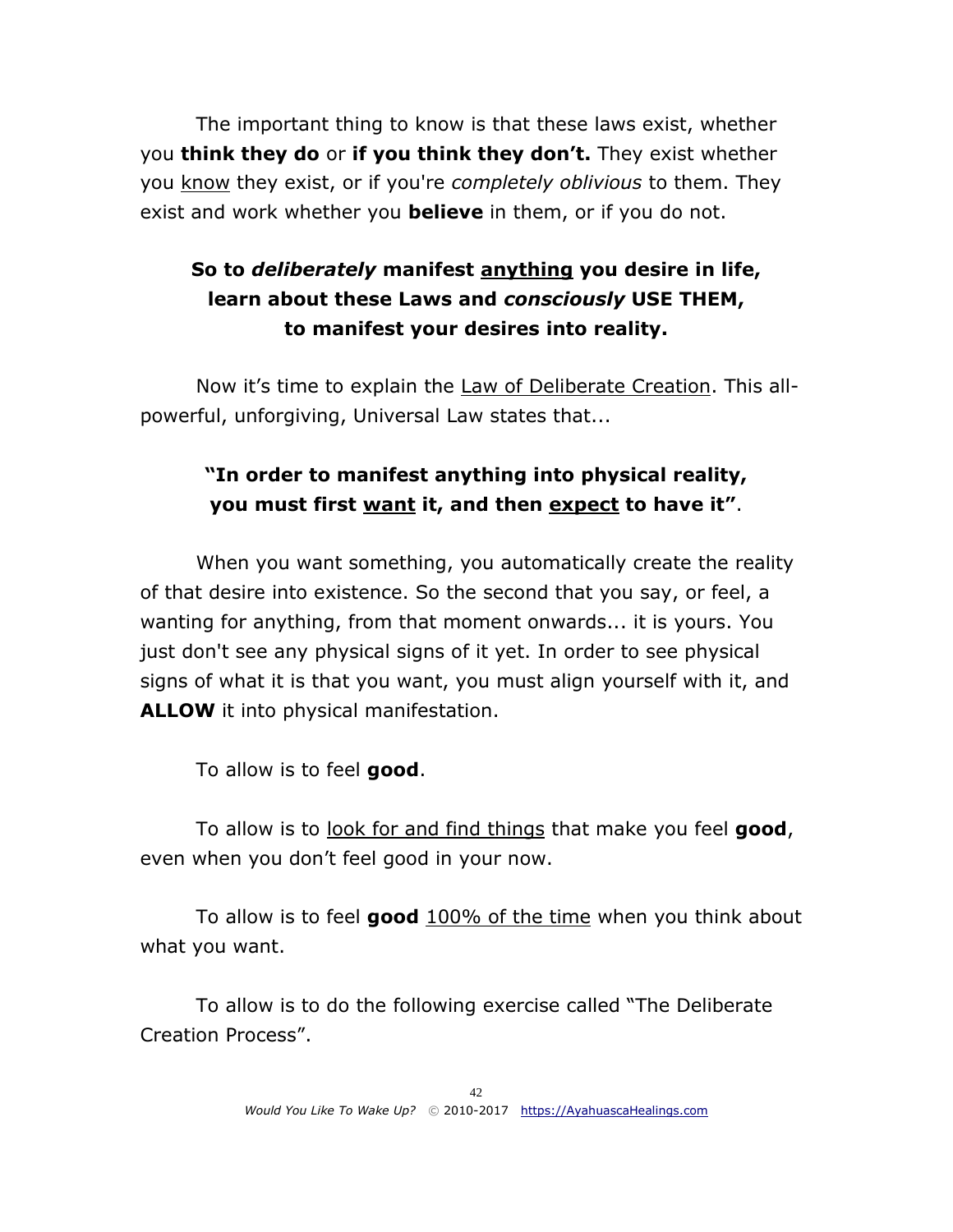This process involves three simple steps. When done, it will trigger everything in you that needs to be triggered in order to fulfill the Law of Deliberate Creation... so you can **have whatever you want**.

For the three steps, it simply involves answering three questions. Despite it's simplicity, the POWER of this exercise is unparalleled to anything else but the Attraction Workshop.

To start The Deliberate Creation Process, take out a pen & paper. We HIGHLY recommended you physically write out your answers to the questions.

Physically using a pen & paper adds a kinesthetic level to the process, which will increase the speed at which emotions fill your body. The faster that emotions fill your body, the faster you get into a strong, powerful, attractive vibration… and the faster you get into a strong, powerful, attractive vibration, the **faster** you manifest your desires into physical reality!

However, this process *can* be done without physically writing your answers. So, if for some reason you're not able to write down your answers – like, when driving – then feel free to do this process verbally, out loud.

The three questions to answer are:

- 1) What Do I Want? (Be as specific, or as broad as you want!)
- 2) Why Do I Want This?
- 3) Why Do I Deserve This?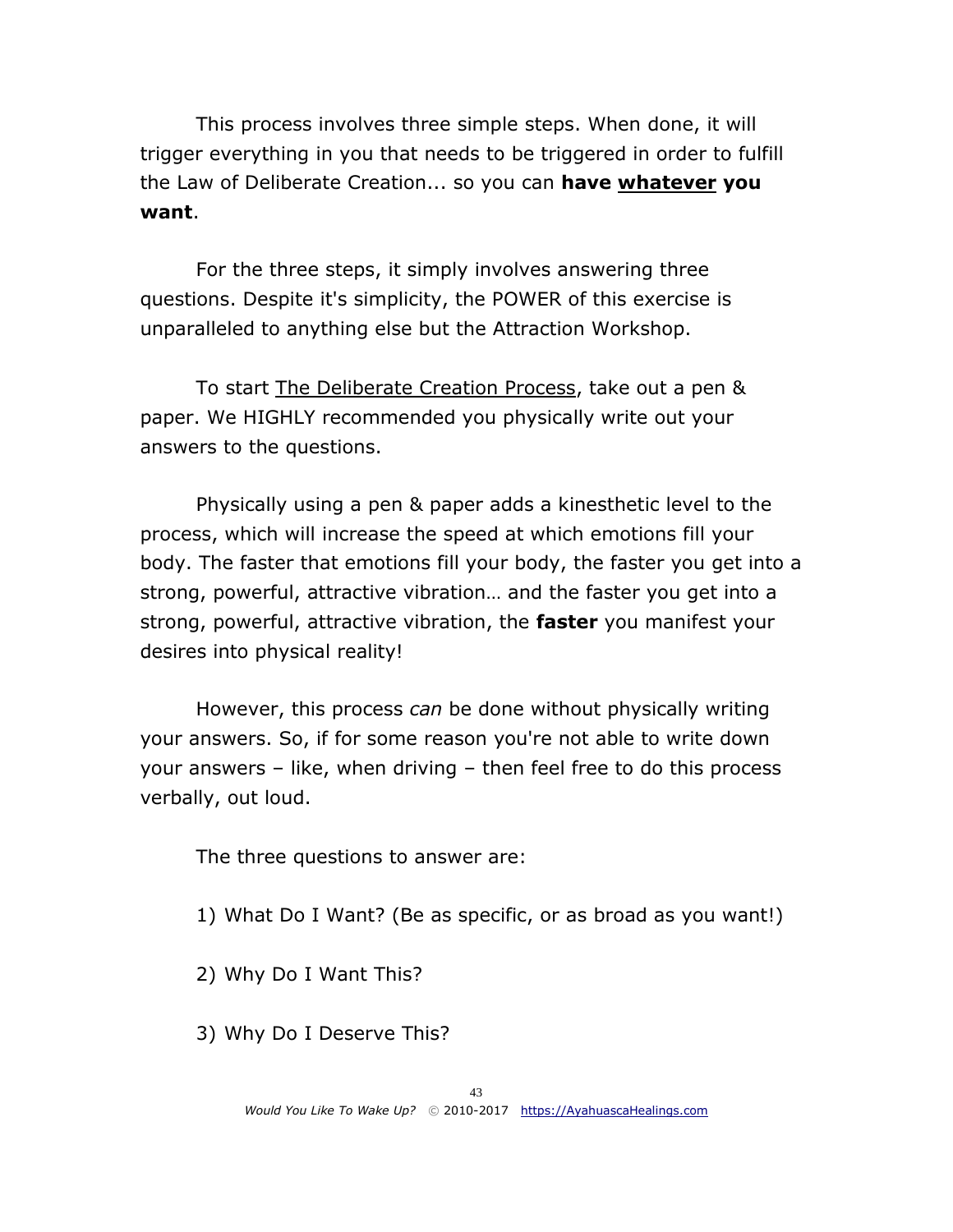To help clarify this process for you, and to make it easier for you to start this process today, below is an example of Trinity doing the Deliberate Creation Process.

- What do I want?
	- *I want to manifest 10,000 new readers of this eBook this month.*
- 2) Why do I want this?
	- *I want this because I know that the teachings contained within this eBook are monumentally life-changing.*
	- *I want this because I know that when people read this eBook, and apply what they learn, they will manifest more of what they want, as fast as possible.*
	- *I want this because I know that the more people read this, more people will discover the Truth of Who They Are, and will improve their relationship with their Inner Being.*
	- *I want this because when people have a better relationship with their Inner Being, ALL aspects of their life will improve, and they will feel good more often, and have more happiness in their life.*
	- *I want this because I know that as more people "wake up," there will be less ego, less pain and less suffering in this world.*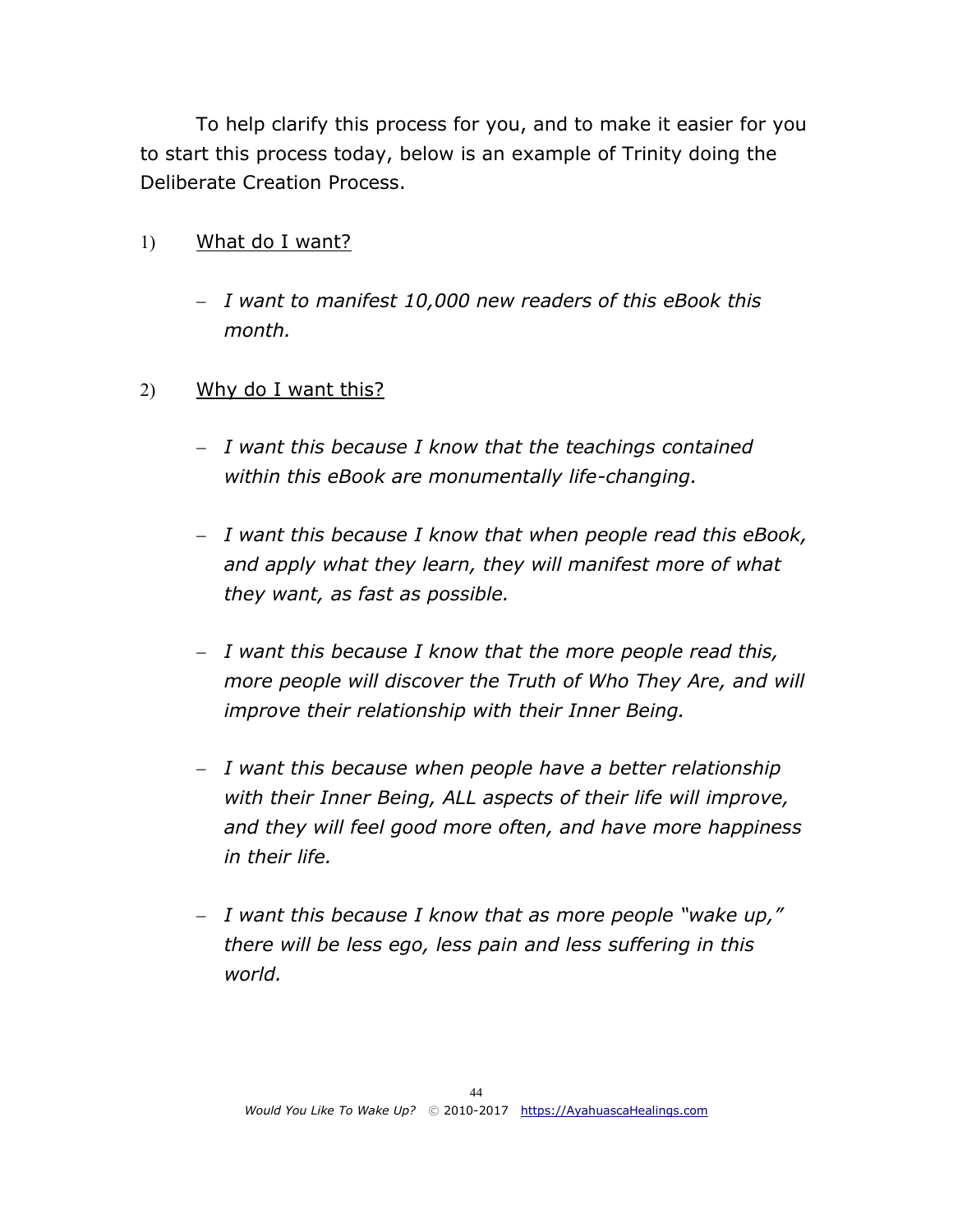- *I want this because I know that the more people read this, the more people in this world will "wake up," and become conscious as to the Truth and Depth of their Being. And in doing so, will raise the collective consciousness of the planet Earth, making it easier for other human beings to reach the same Truth, Being, Oneness & Great Awakening.*
- *I want this because I know that the amount of money I have is dependent on how much value I provide to the world, and I know that I will get paid in proportion to the value I provide with 10,000 new readers of this eBook*

## Why do I deserve this?

- *I deserve this because I am truly coming from a place of contribution and wanting to improve other people's lives.*
- *I deserve this because I bring so much value to people's lives as I help them manifest more of what they want, and less of what they do not want.*
- *I deserve this because it is absolutely in line with my mission, purpose & passion.*
- *I deserve this because with the money I make, I will use it to help even MORE people.*
- *I deserve this because I am a part of a shift in consciousness on this planet and I know I am here to break down systems that no longer serve this world, and to hold the space for other beings to break through into Truth.*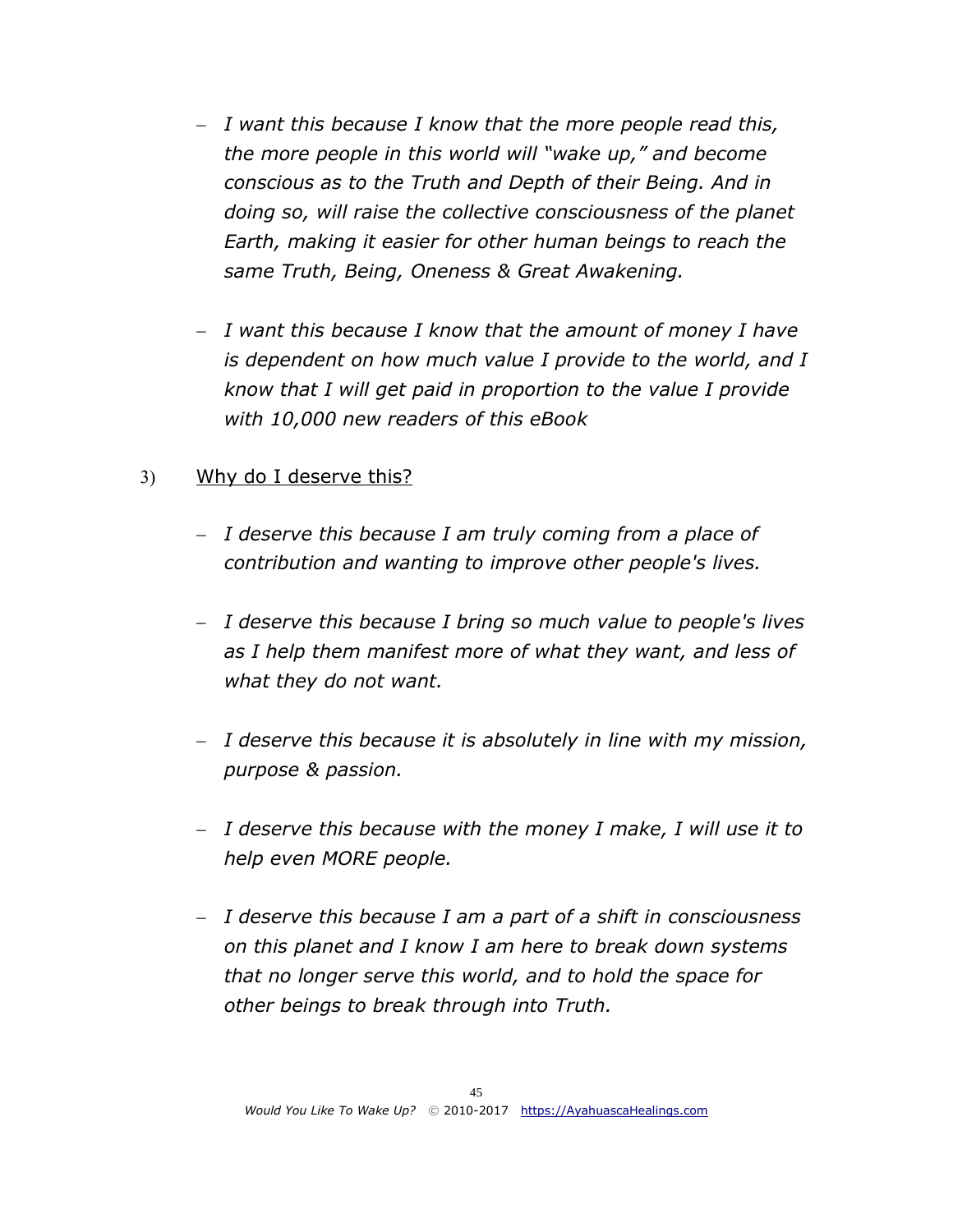- *I deserve this because I am a WARRIOR! I work so hard and I am willing to do WHATEVER it takes to make sure that at least 10,000 new people read this eBook, every month.*
- *I deserve this because I am a Wizard. I choose to live in my Higher Self. I trust myself, I trust the Universe. I go with the flow. I accept & utilize what is. I only focus on what I want. I am constantly happy & present. And I EXPECT and SEE myself generating 10,000 new readers a month.*
- *I deserve this because I am in perfect alignment with this reality, as I constantly look for and find things that make me FEEL GOOD. I feel good 100% of the time when thinking about this eBook, and thinking about the hundreds of thousands of people's lives it will change!*
- *I deserve it because I know that ABUNDANCE ABOUNDS, and all that I want is mine! I am a POWERFUL manifester!*

There you go-- a very simple, yet **monumentally** powerful exercise to help you FEEL DESERVING, and to DRASTICALLY increase the **speed** at which you manifest what it is that you want.

When you do this every day, the POWER of this process **compounds**. In other words, the more and more often you do this, the benefit that you receive *each time* will increase MASSIVELY.

Allow yourself to align with the reality you want. Step into the reality that already exists. It is already there-- waiting for you. Feel the incredibly good feelings that the feeling of DESERVING brings, and manifest into your reality exactly what you want.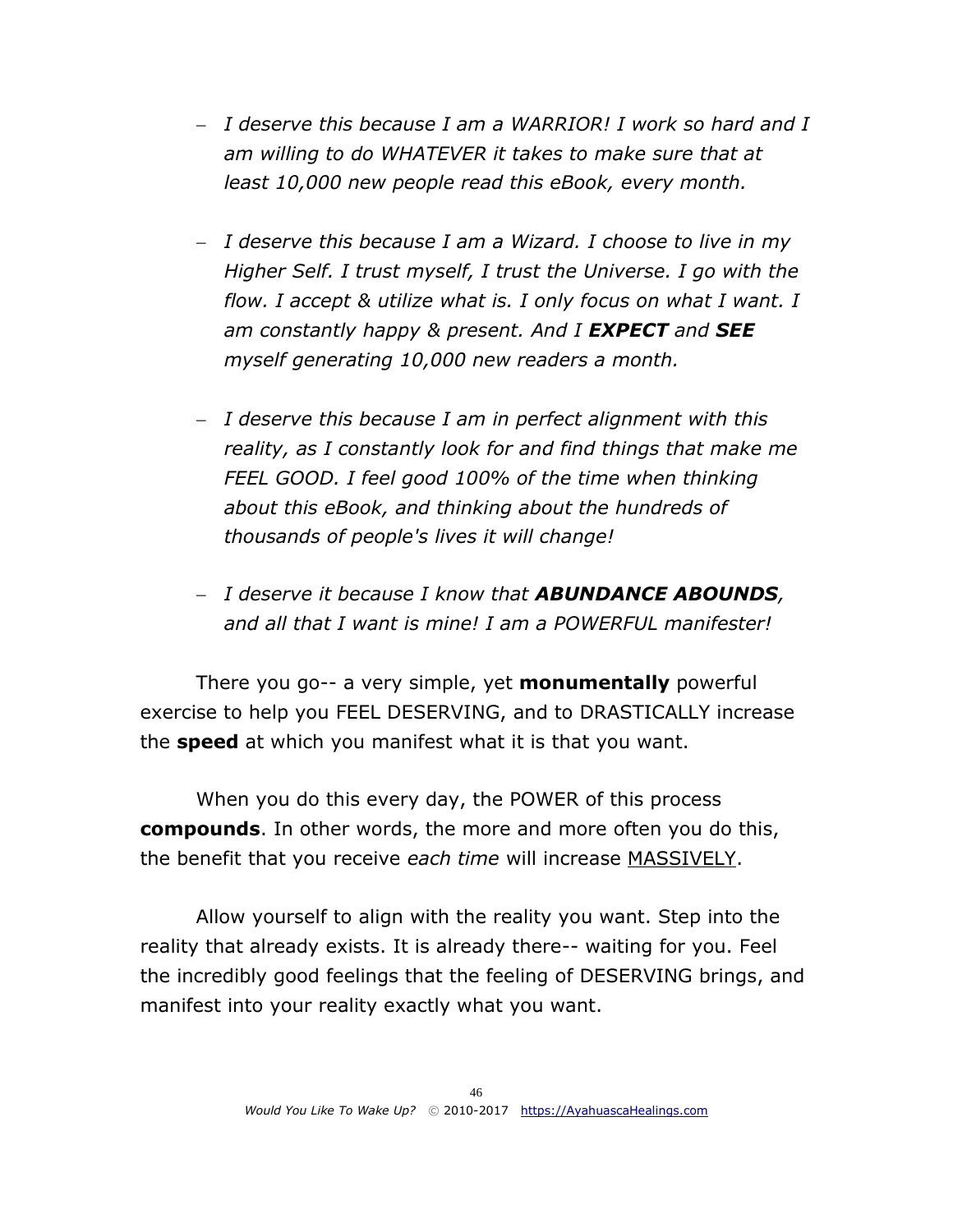Do not underestimate the power of these processes that we give you. On the surface, they may appear to be simple, but simple is really the most powerful. Do what we teach, and you undoubtedly **WILL** manifest **exactly** what it is that you want and *desire*.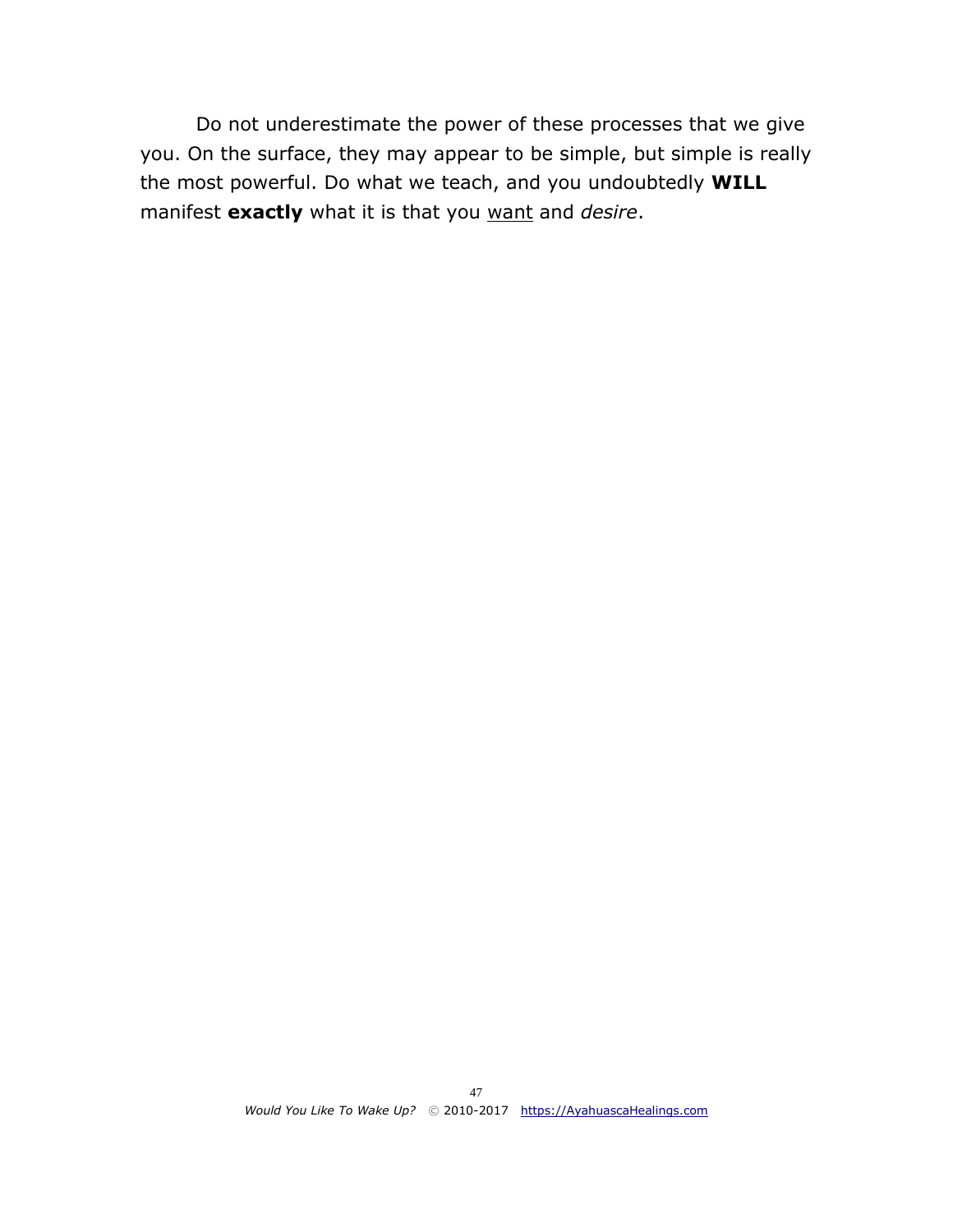# **Chapter 6: Putting It All Together**

<span id="page-47-0"></span>We have given you everything you need to know to manifest your ideal reality in less than 60 days. In that short period of time, you can manifest a life experience that has 100% things that you do want, and 0% of what you do not want. Believe it to be true, and it is.

Money, happiness, health, love, business-- you name it, you can have it. In fact, it's already yours. You will know that it is about to appear in your physical reality when you feel nothing but happiness when thinking about what it is you want. That is true alignment.

We are nearing the end of this eBook and we want to thank you for all of the time you've spent with us and for your commitment to yourself to have read this far. You're ready for this information, and you are in perfect alignment with it, which is why you have manifested it into your reality, and have read this far.

It is our intention that in this chapter, we summarize the information in this eBook in such a way that you *Wake Up* to the True You, and so you know what to do, right now, to manifest your ideal reality.

Remember, you are not your mind, not your body, and not what you, or other people think about you. You are the all-powerful being that exists here, now and always. You are love manifested. You are an all powerful creator that can absolutely DO, BE, and HAVE anything you desire.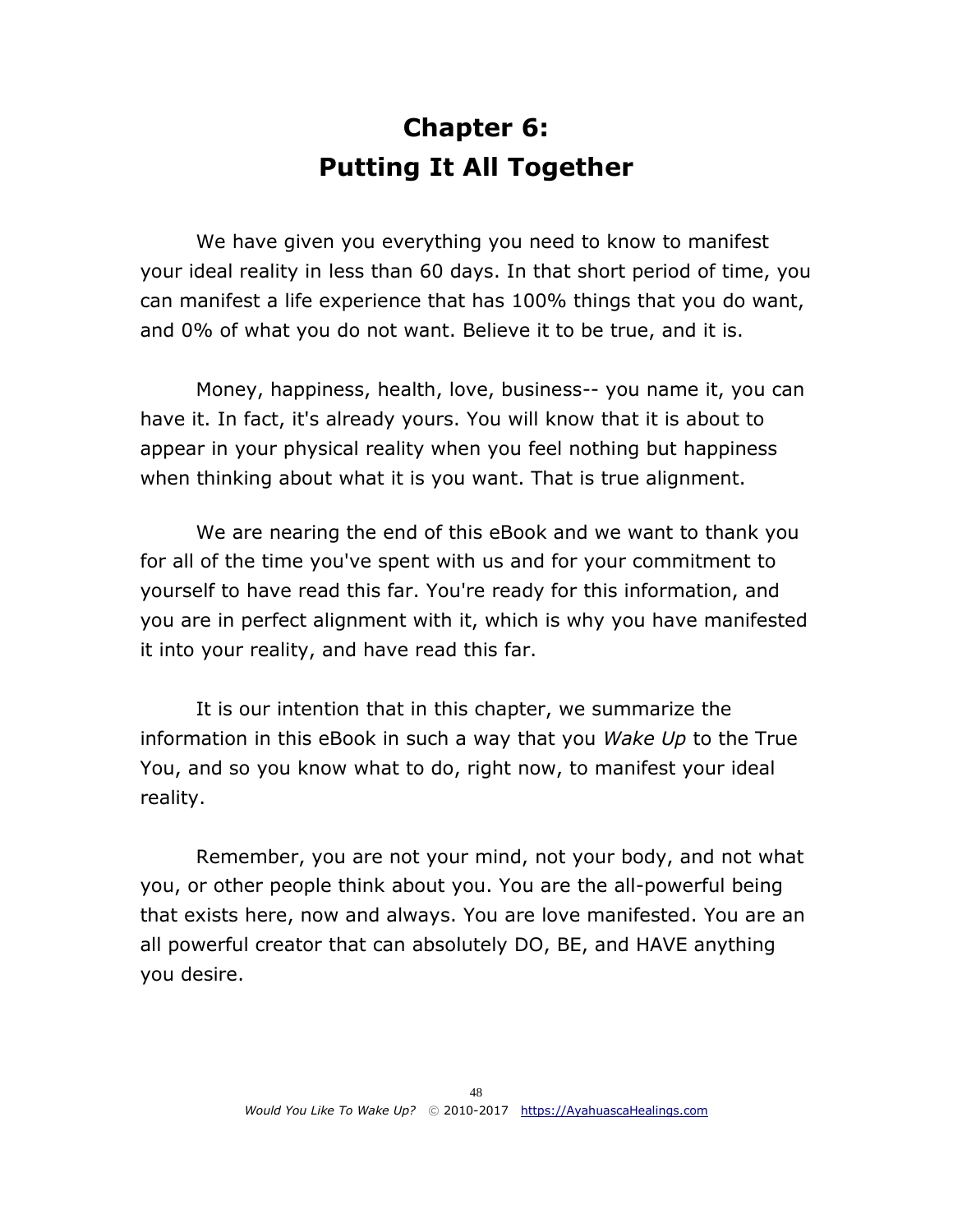We want you to have the personal empowerment, that comes from knowing the Truth of Your Being. Beyond that, we want you to be so well connected to Who You Really Are, your Inner Being, so that all areas in your life will inevitably improve.

Live your mission, purpose and passion in all that you do. Uplift others. Help others grow. Evolve. Expand. Shift. Do this with a fervent yearning as you live your mission.

## **If you don't know your mission yet, set the intention to find it: "I am determined to find and know what my mission is"**

The most important thing that we want you to leave this eBook knowing is the fact that your EMOTIONS are communication from your Inner Being. There is no better teacher or source that can help you get closer to what you want than your own Inner Being.

Follow your feelings. Let only how you FEEL be the determining factor for what you think and do. Nothing else matters beyond that. Look for and find things that make you FEEL GOOD.

## **Set and FEEL the intention: "No matter where I am, no matter who I'm with, no matter what I'm doing, I will look for and find things that make me feel GOOD"**

Do this ESPECIALLY when you do not feel good. That is the perfect time, as that is the time your inner being is telling you that your thoughts are NOT in alignment with what you want.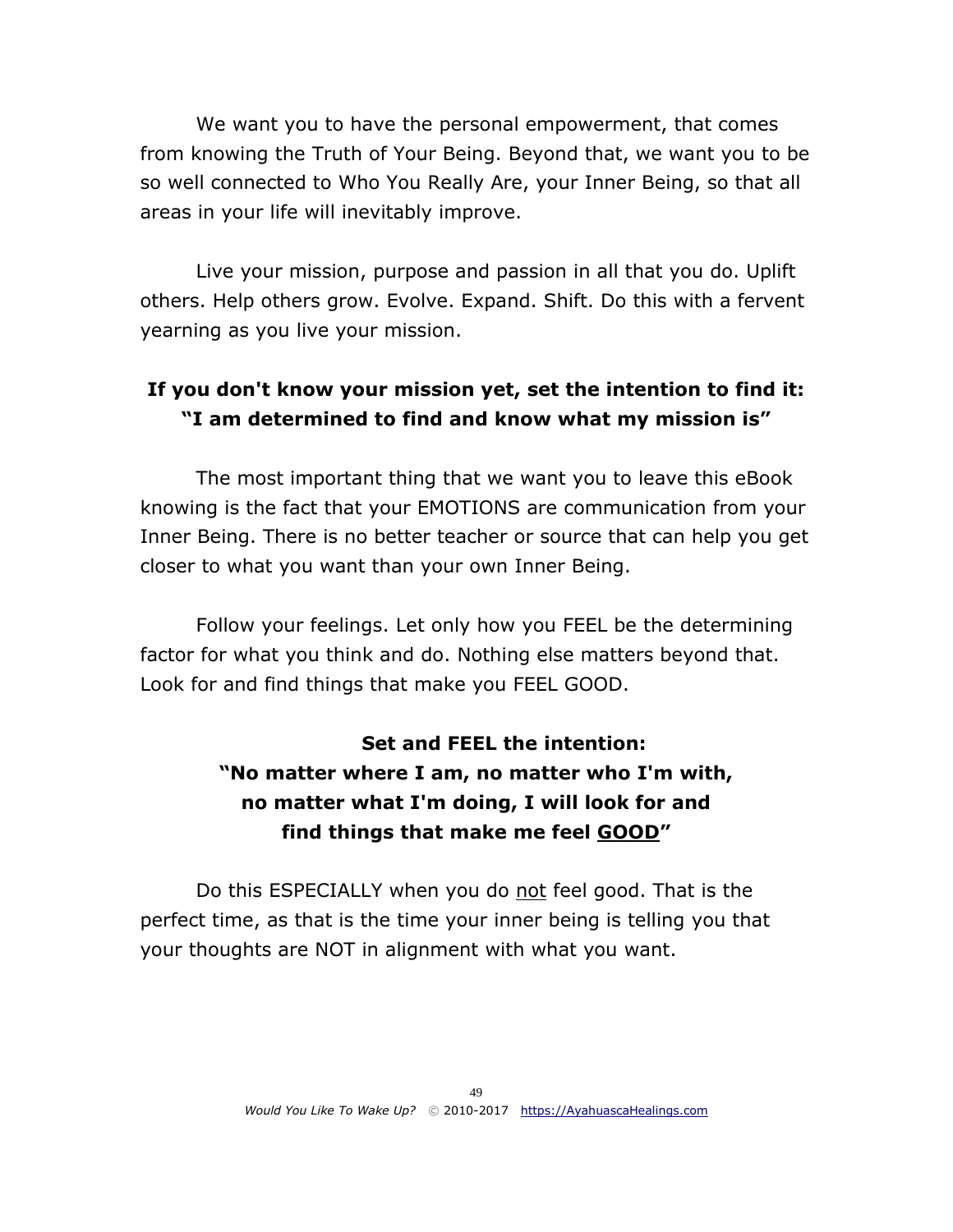If this is ever the case, look for positive aspects in the situation you perceive as disliking. Even if there are 19 things you don't like, and only 1 thing you do… focus on THAT and you *will* feel good.

An even easier thing to do is to simply focus on a DIFFERENT topic that makes you feel good. Do whatever you need to do to feel good. Just FEEL GOOD.

Continue thriving in the abundance that abounds. Feel the abundance and know that it exists. It is waiting for you. It is yours. It is you.

#### **Do your Attraction Workshop.**

Utilize the Law of Attraction, and attract into your reality what you desire. Do not keep spinning your wheels, changing what you're DOING, but rather, change what you are THINKING, and all that you want will be yours.

#### **Do The Deliberate Creation Process.**

Utilize the Law of Deliberate Creation and FEEL and KNOW that you deserve all that you desire. Know what you want. Know why you want it. Know why you deserve it.

You have been given a small handful of action steps in this eBook. Although few, and although simple, it is everything you need to know to manifest your ideal reality. When you use them consistently, and you allow them to shape the way you live your life experience, starting NOW... then you will *very quickly* have ALL that you desire.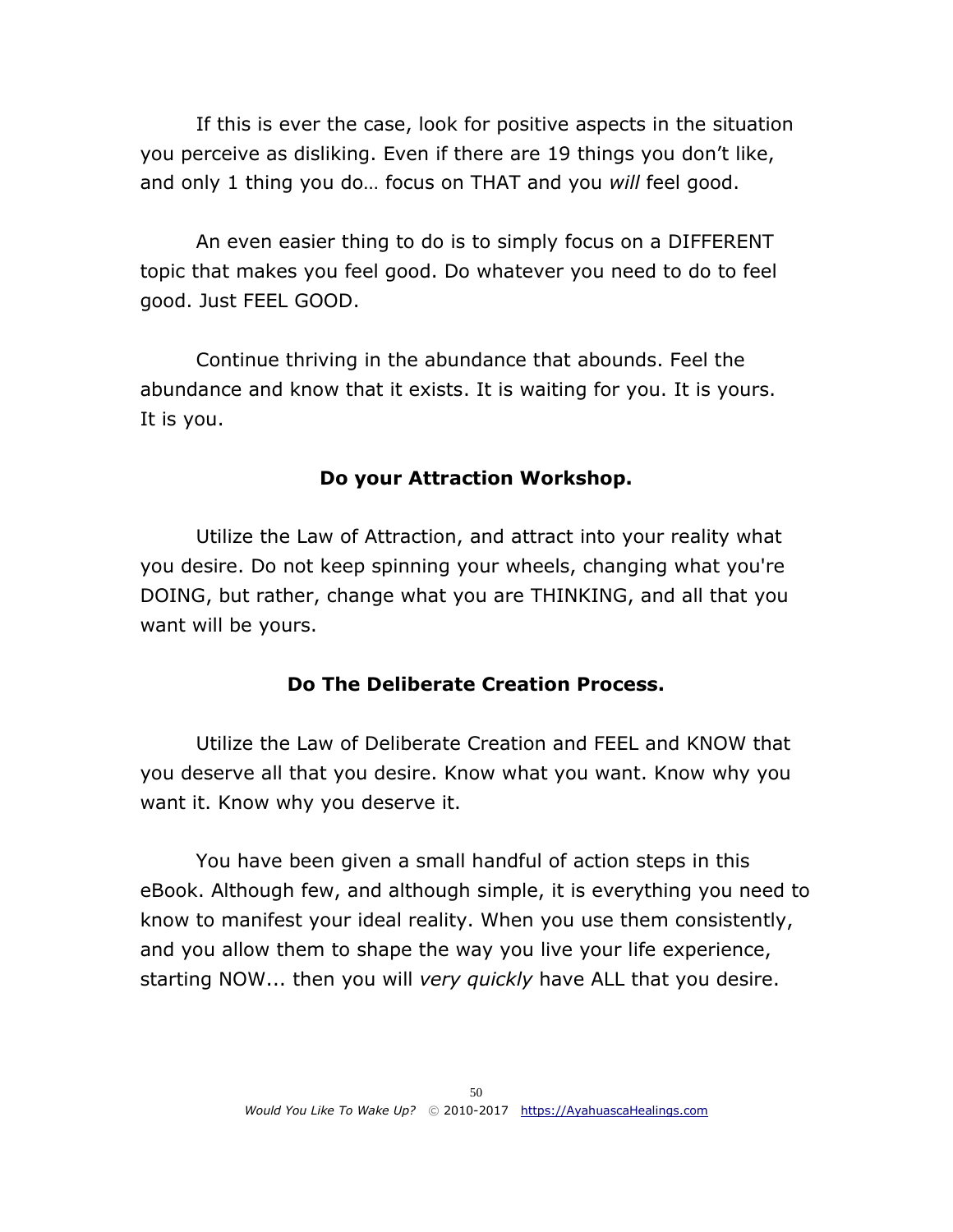There is an endless amount of wisdom that we would like to share with you. Far more than what we have chosen to include within the pages of this eBook.

If you are on Trinity de Guzman's mailing list, stay tuned, and keep reading the emails you get, as we will be writing with him. We are here to help you with one thing, and one thing only...

## **To increase the speed at which you manifest a reality that is so powerfully and deliberately attracted that there is 100% of what you do want, and absolutely 0% of what you do not want.**

We want you to live your ideal reality now. See and feel the perfection in all that surrounds you. Everything happens for a reason, and that reason is there to serve you. Accept and utilize what is. All that you have, all that you do not have, it is perfect.

The fact that you are reading these words, and this eBook right now... is nothing less than perfect. Let the words in this eBook move you, and you *will* have all that you desire.

Being the powerful manifest and creator that you are, go forth and create a physical life experience that has MORE of what you want, and LESS of what you do not want.

Feel the personal power you have to choose in this moment, and how you have the choice to *create*, or the choice to not. You have the choice to feel **good**, and get closer to what you **want**, or you have the choice to feel *bad*, and get *further away* from what you want.

#### **Choose wisely.**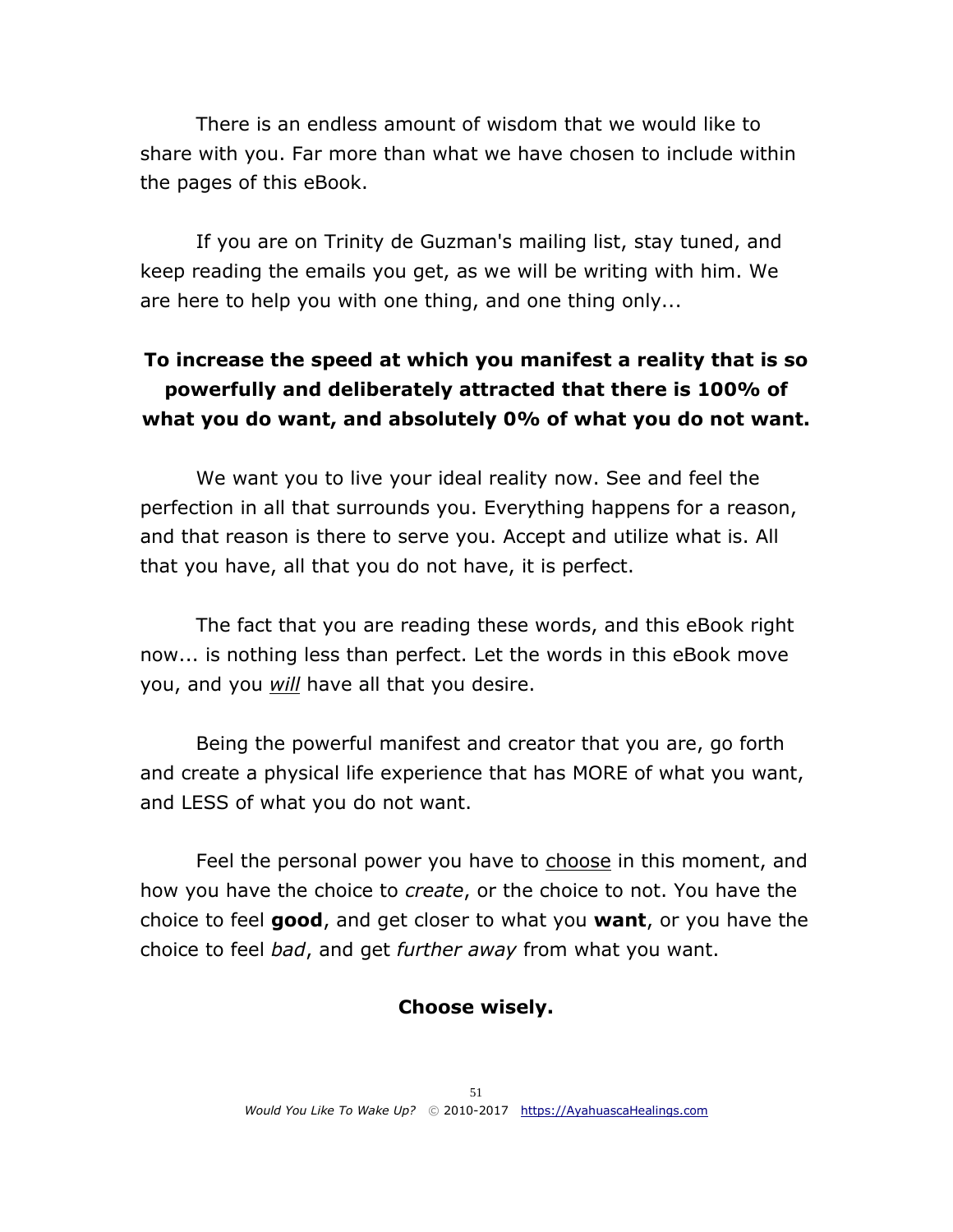Feel the empowerment that you have from all that we have taught you. You now have everything that you need to know to QUICKLY manifest your ideal reality.

We've given you a way to know, without a doubt, EXACTLY what to do, every second of every day, to manifest all the money, success and abundance that you could ever desire.

There is no turning back from what you now know.

We've shared with you a glimpse of Who You Really are, and we trust that you will continue to harbor and develop this priceless relationship between you... and You.

You are now awoken to your innate personal power and your most valuable emotional guidance system.

## **Pay attention to how you FEEL.**

We encourage you to share this eBook with as many people as possible. The easiest way to do this is to share Trinity de Guzman's Facebook fan page, where this eBook is available for free.

To conclude, we've written the next chapter to teach you about who we have chosen to speak through, and who we use to bring this information to you... the powerful creator and manifester, Trinity de Guzman.

There is much love for you here.

Go forth and attract the like.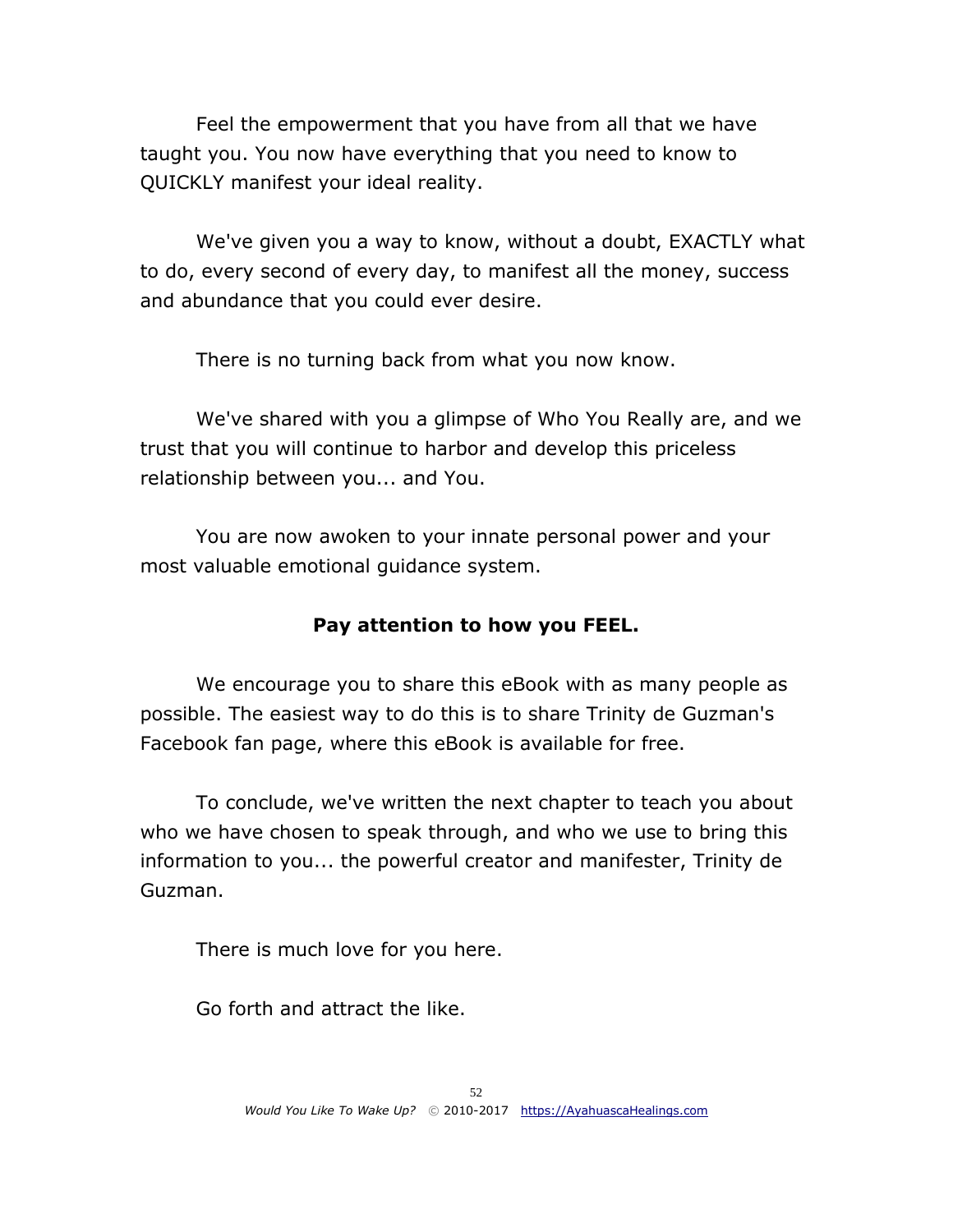## **A Message From Trinity**

<span id="page-52-0"></span>Within these pages, are the exact practices and Teachings, which have allowed me to create my *ideal reality*, in every single way; surrounded by an abundance of all things that are most important to me – Love, Joy, Connection, Peace, Presence, Service to Others, and the Deepest Union with the Divine.

I share this, because I invite you to really put into action, what stood out to you from this eBook. It takes creating new habits, to really shift our lives. And as long as you are willing to apply, these very simple, yet infinitely profound teachings, you WILL notice a massive improvement in your life. There is no other option.

In following these principles, and bringing these practices into your daily life, you are lifting your vibrational frequency, in a way that will shift everything around you. Watch and see, how these incredibly easy practices, make huge ripples, into the enjoyment of your life.

Most importantly, your personal healing & inner transformation, is the **greatest gift** that you can give your brothers and sisters; all humans on this planet. In your personal transformation, you lift the frequency of our Collective Consciousness, and add to the *Momentum of Awakening* on this planet. In doing so, you pave the path, and clear the way, for all other Beings, to experience the same Truth, Love, Freedom and Connection with the Divine.